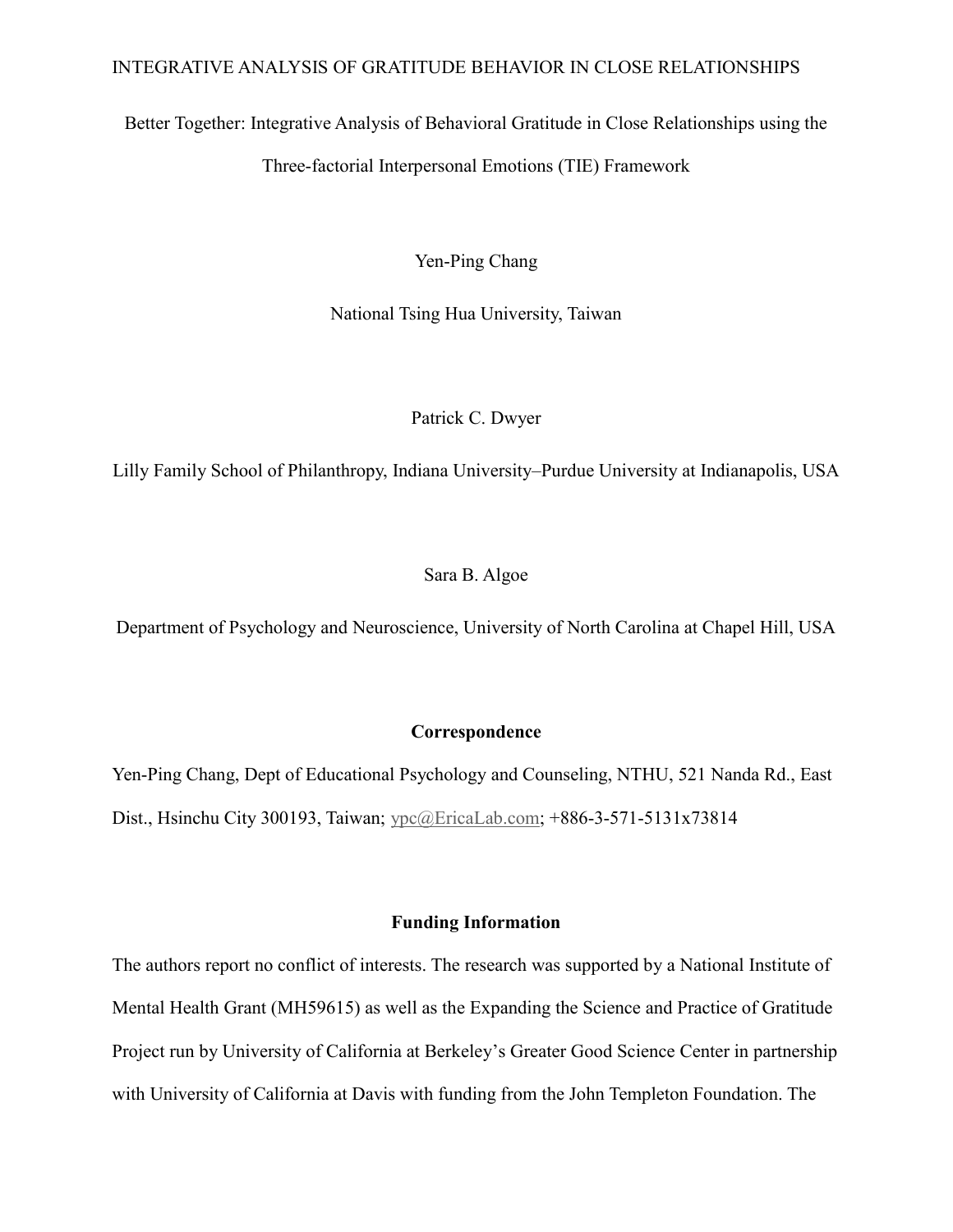funders had no role in study design, data collection and analysis, decision to publish, or preparation of the manuscript.

# **Authors' copy of manuscript in press at** *Emotion*

©American Psychological Association, 2021. This paper is not the copy of record and may not exactly replicate the authoritative document published in the APA journal. Please do not copy or cite without authors' permission. The final article is available, upon publication.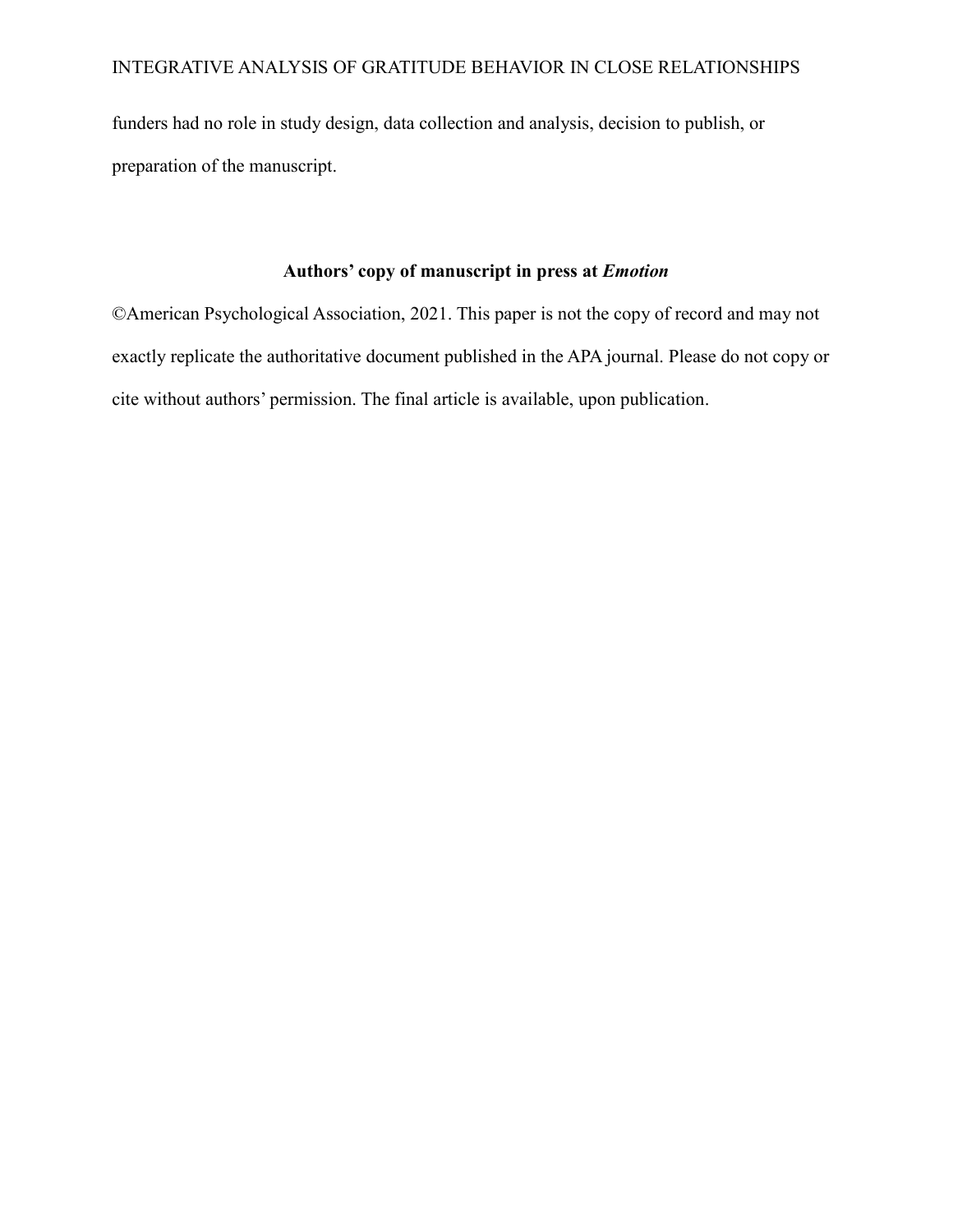#### **Abstract**

Several lines of research document various relational and personal benefits of gratitude and its key behavioral manifestation, *expressed* gratitude. Integrating these lines, we propose the Threefactorial Interpersonal Emotions (TIE) analytical framework, using two directions of gratitude behavior—expression and receipt of the expression—perspectives of both individuals reporting those behaviors—the acting self and the observing partner—and two temporal scopes to examine gratitude—the dispositional and the situational (operationalized as one's two-week average thanking behavior and daily variations around the average, respectively). These describe eight (2 x 2 x 2) prototypical aspects of behavioral manifestations of interpersonal emotions such as expressed gratitude. We demonstrate the TIE model using a well-powered dyadic daily-diary dataset of naturally emerging gratitude interactions within romantic couples. Results show all aspects of situational gratitude behavior uniquely forecast daily increases in relationship satisfaction; these effects mediate contemporaneous daily increases in life satisfaction, and are not attributable to self-disclosure, fairness, politeness, or general positivity. Alternatively, although they each show a zero-order effect, many aspects of dispositional gratitude behavior do not exert independent effects on relationship or life satisfaction, nor do they hold against the four nongratitude constructs. Exemplifying the utility of the TIE model, we conclude behavioral gratitude is an *everyday* phenomenon; it comprises related yet distinguishable interpersonal acts, and can be understood from the different perspectives of the actors involved. Methodologically, our work shows the value of bringing relationship-science techniques to study the social functions of emotions, and generates new questions about gratitude in everyday life.

*Keywords*: Gratitude, Relationships, Emotion expression, Relationship satisfaction, Satisfaction with life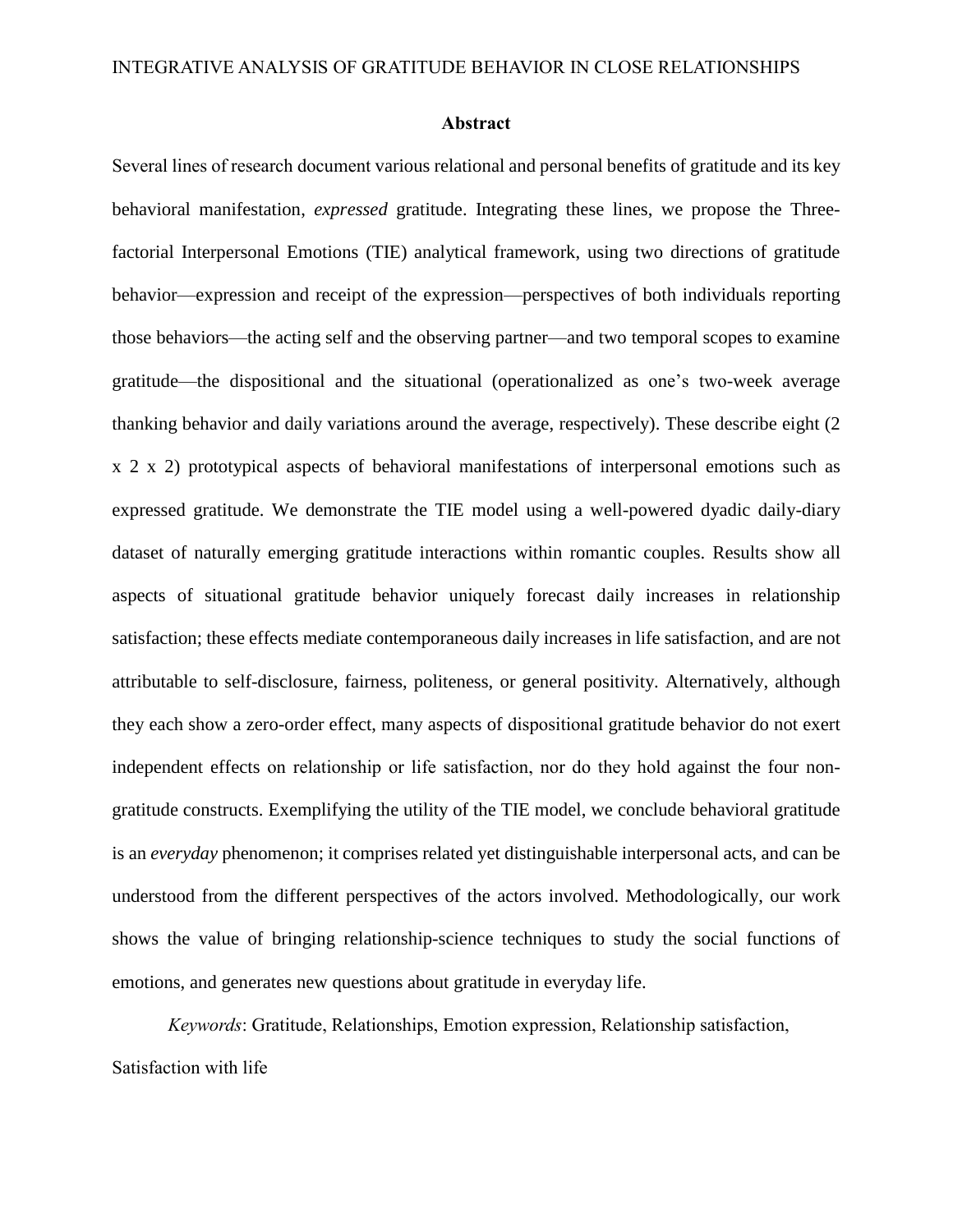# **Better Together: Integrative Analysis of Behavioral Gratitude in Close Relationships Using the Three-factorial Interpersonal Emotions (TIE) Framework**

Notwithstanding some other differences, theories (e.g., Algoe, 2012; McCullough et al., 2008; Watkins, 2004) have unanimously suggested that *gratitude* is an emotion that functions in interpersonal relations. Using diverse methods, empirical studies have supported various beneficial effects of the emotion of gratitude on relationships, for both the grateful beneficiary and the benefactor who induced gratitude (e.g., Algoe et al., 2008; DeSteno et al., 2010; Gordon et al., 2012; Jia et al., 2015; van Baaren et al., 2009). Much of the recent work has further taken advantage of a high-frequency behavioral manifestation of gratitude, its *expression* (e.g., Algoe & Haidt, 2009, Study 1; Chang & Algoe, 2020), which serves as a key mechanism in transmitting the impact of one person's emotion on other people. Here, some researchers primarily consider gratitude as a momentary phenomenon, while others consider its cumulative effects in relationships (see Jackowska et al., 2015; McNulty & Dugas, 2019; Moieni et al., 2019; O'Connell et al., 2017).

Despite the ever-growing body of work, likely because of their differences in theoretical and methodological leanings, existing lines of research on gratitude have seldom been considered together, let alone been integrated; this has created several drawbacks for the understanding of gratitude. Moreover, in the broader emotion literature, because gratitude is so quintessentially interpersonal, arising as a result of another person's actions and triggering a documented suite of interpersonal behaviors back toward that person, gratitude has been a useful *model emotion* to develop and test theories about the social functions of emotions more broadly at the interpersonal (e.g., Algoe et al., 2008; Chang et al., 2013), organizational (e.g., Algoe et al., 2020; Chang et al., 2012), and cultural (e.g., Chang & Algoe, 2020) levels of analysis, with a key contribution being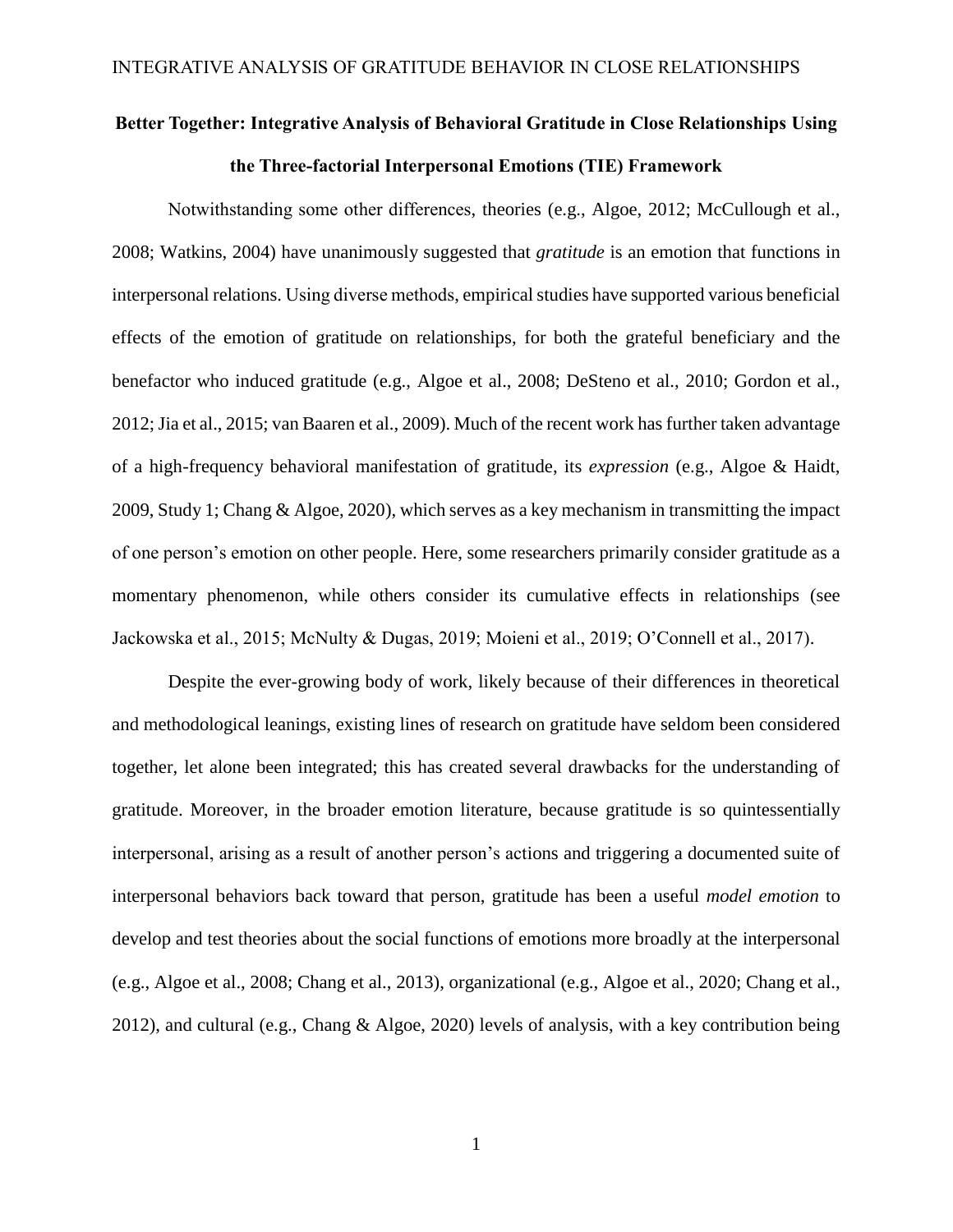empirical documentation of links from one person's emotion to consequences *for a variety of social partners*, rather than studying only the individual experiencing or expressing the emotion.

Theoretically, any emotion—for example anger, sadness, or joy—can be demonstrated or expressed to a social partner, and this signal will shape that partner's thoughts, feelings, and behavior (Algoe et al., 2020; Keltner & Haidt, 1999). In everyday life, these are emotion-fueled social interactions that can and should be examined as *interpersonal processes* (Algoe, 2019). Building on the large body of extant work on gratitude and, importantly, its expression, as well as the rich methods designed to analyze human relationships, we then contribute to the broader emotion literature as well by considering what is and what can be known about how the behavioral manifestation of one kind of emotion—gratitude—plays out between people in everyday life.

Just to name a few gaps in understanding of interpersonal emotion dynamics illuminated by the prior gratitude literature, the gratitude expressed by the beneficiary and the gratitude received by their expression target—the benefactor who caused the gratitude—are naturally two parts of the same gratitude interaction. Between the two social partners, however, researchers usually examine the one closest to their distinct research interests, such as the potential benefits to people who express gratitude, ignoring the other. Further, studies of gratitude commonly conceptualize it as either a short-term experience (with concomitant consequences) or a long-term dispositional *tendency* to feel or demonstrate such an emotion (i.e., the gratitude disposition; McCullough et al., 2004; McNulty & Dugas, 2019), and rarely both simultaneously. Finally, emotions—including gratitude—are probabilistically most likely to happen within the context of interactions with people we know and see every day, that is, within the context of ongoing relationships, rather than with strangers (Berscheid & Ammazzalorso, 2007).

2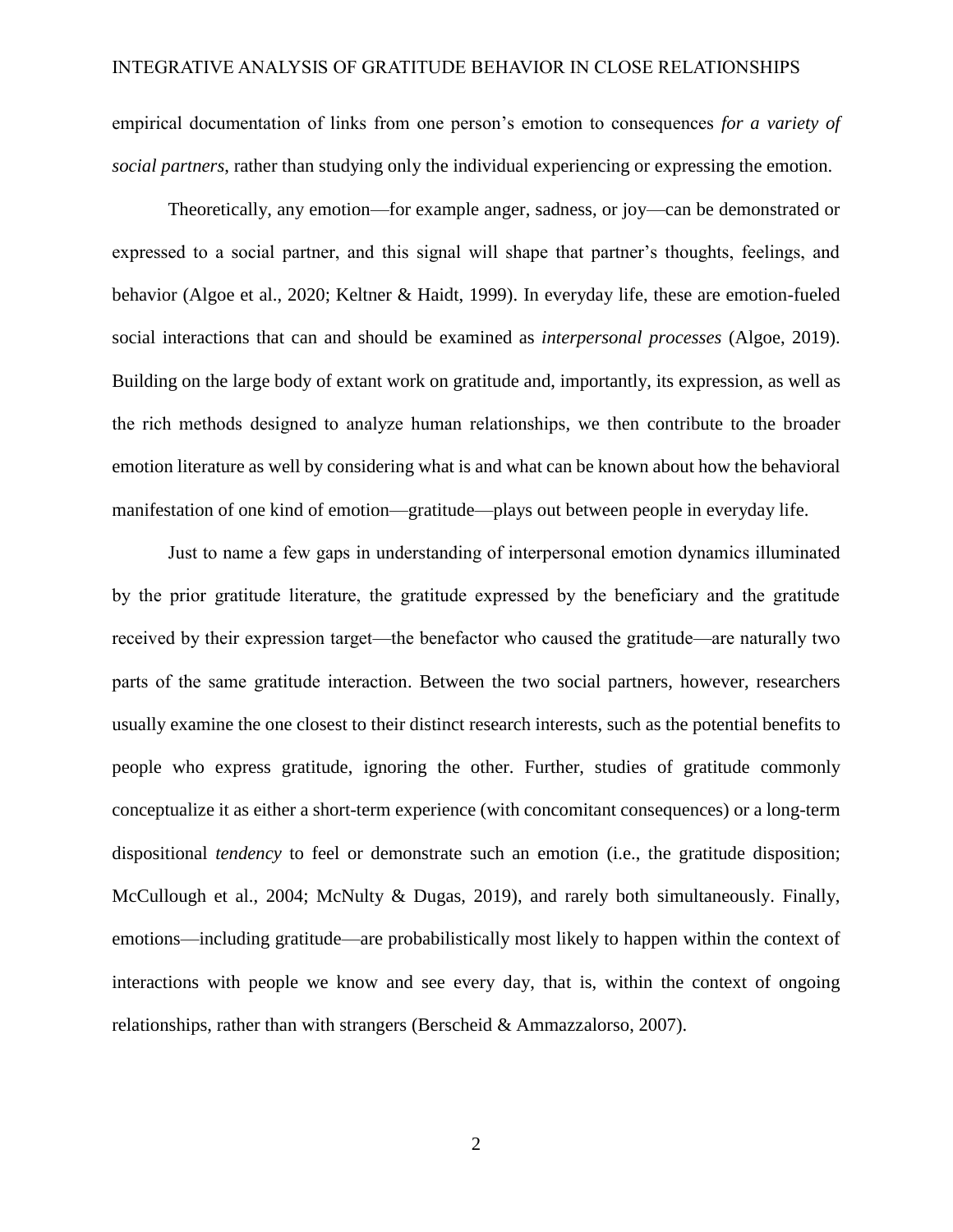The collective result of these examinations of separate components of everyday gratitude interactions, although helpful for depicting the trees, prevent the field from seeing the forest and how the trees compose the forest of gratitude behavior in ongoing, real-life relationships. Our present work, consequently, aims to bring together several aspects of daily gratitude interactions, by first constructing a theoretical framework—the Three-factorial Interpersonal Emotions (TIE) model—that covers them all at once, and then empirically demonstrating the framework, capitalizing on the methods of relationship science to focus on naturally emerging gratitude behavior between naturally interacting individuals in everyday life.

#### **Gratitude is a Relational Emotion**

Regardless of their specificities, theories agree that gratitude is an emotion that mostly if not solely operates in social relations (Algoe, 2012; Algoe et al., 2008; McCullough et al., 2008; Watkins, 2004). People feel grateful for social partners, usually their benefactors who did something generous for them (Algoe, 2012; McCullough et al., 2008; Watkins, 2004). The grateful feelings of the beneficiaries can be expressed to the benefactors through various behaviors (Algoe & Haidt, 2009; Chang & Algoe, 2019; McCullough et al., 2008; Watkins et al., 2006). Oftentimes, the benefactors may subsequently notice the expressions and, through them, the beneficiaries' feelings of gratitude (Chang & Algoe, 2020). Functionally, this perception of the benefactor and the following expression of the beneficiary may reinforce the benefactor's original behaviors toward the beneficiary (McCullough et al., 2001; McCullough et al., 2008) and even amplify the benefactor's overall perception that the beneficiary is responsive to the benefactor as well as the benefactor's own responsiveness to the beneficiary (Algoe, 2012). As a result, the social interactions initiated by experienced gratitude lay the foundation not only for smoother interpersonal transactions (McCullough et al., 2008), but also for stronger communal relations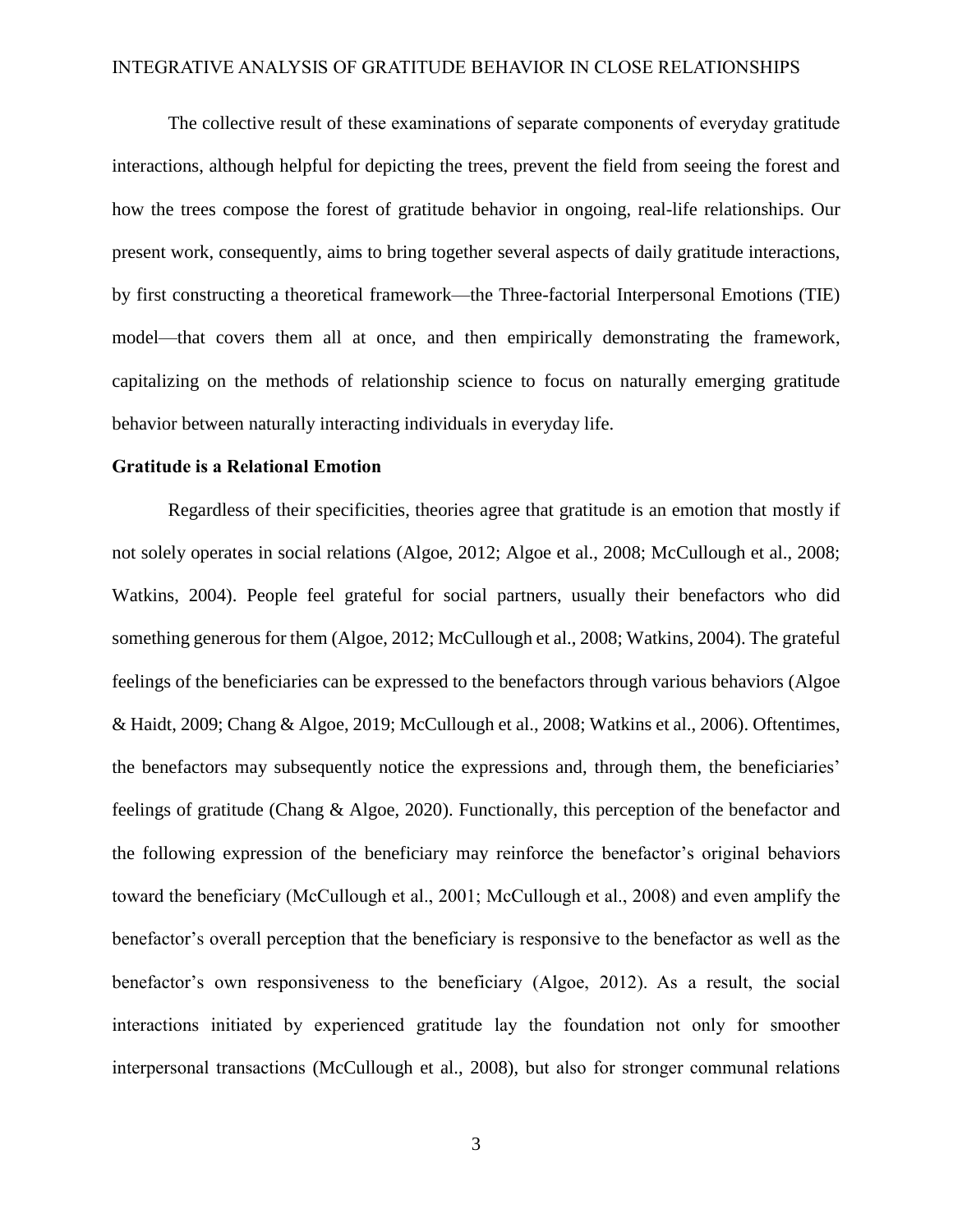between the two interacting partners now and in the long run (Algoe, 2012; Algoe et al., 2010; Algoe et al., 2008).

Though all emotions may have social functions (e.g., disgust; Kupfer & Giner-Sorolla, 2017), empirical evidence has been steadily accumulating to suggest gratitude's unique role in *promoting interpersonal bonding*. To name a few pieces of evidence regarding the person who originally evoked the gratitude, it has been found that receiving an expression of gratitude from one's romantic partner forecasts one's responsiveness and commitment to the partner (Gordon et al., 2012), as well as loosens the detrimental association between one's attachment insecurity and lack of relationship satisfaction (Park, Impett, et al., 2019). For the potential expresser of gratitude, early work documented that a new college sorority member's reports of grateful feelings toward a specific sorority sister early on subsequently predicted both partners' satisfaction with their relationship a month later (Algoe et al., 2008), and being randomly assigned to express gratitude increased feelings of communal strength in that relationship (Lambert et al., 2010). Relatedly, experimental induction of gratitude in the laboratory increased participants' communally oriented actions in economic exchanges (DeSteno et al., 2010), as well as their willingness to sacrifice personal interests for the interests of those who they feel thankful for (Kong & Belkin, 2019). In addition, using behavioral mimicry as a marker of one's spontaneous intent to affiliate with the mimicked target (van Baaren et al., 2009), research has shown that receiving an intentional benefit, which elicits stronger gratitude than does an accidental benefit, makes a person imitate their benefactor's subtle behaviors more than does the accidental benefit (Jia et al., 2015). Finally, even beyond the scope of dyadic relationships between a grateful person and their benefactor, emerging evidence suggests that the relationship building function of expressed gratitude may ripple through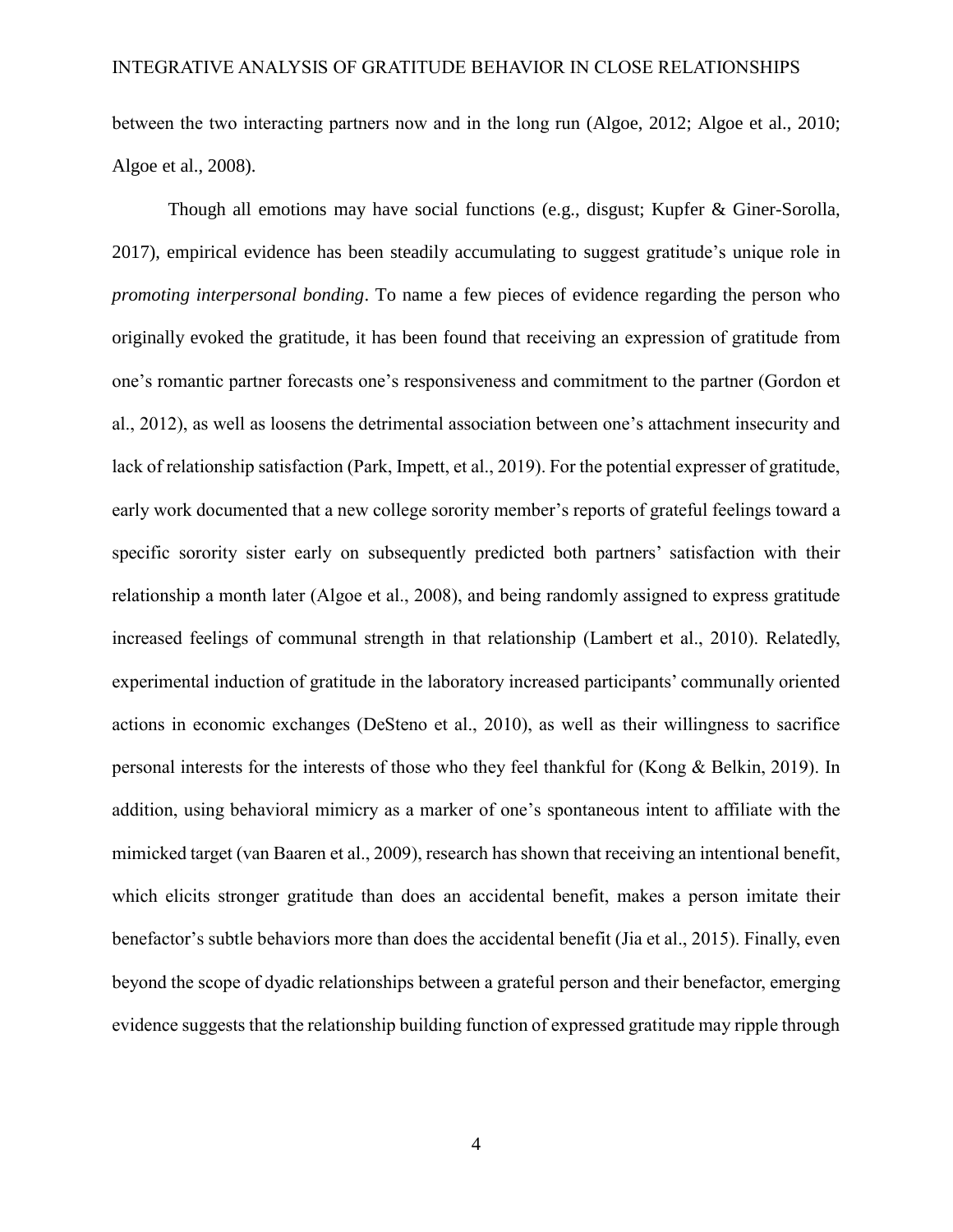the larger group to unrelated observing third parties, with the potential to promote relationships between them all (Algoe et al., 2020; Chang et al., 2012).

# **Gaps in the Literature**

Although past research has bolstered the general idea that social interactions involving gratitude promote relationships for both the gratitude-expressing beneficiary as well as the gratitude-receiving benefactor, to our knowledge, these two partners in the social process of gratitude are traditionally tested separately in empirical studies. For example, consider the aforementioned findings. The experiments of DeSteno et al. (2010), Kong and Belkin (2019), and Jia et al. (2015) are exclusively designed to induce gratitude in a participant, thereby creating a pure beneficiary. Similarly, even though those in the actual relationships observed in the naturalistic longitudinal studies of Gordon et al. (2012) and Algoe et al. (2008) could have been both beneficiaries and benefactors to their relational partners, perhaps at different time points over the study period, Gordon et al. (2012) analyzed romantic partners largely as the recipients of gratitude behaviors, whereas Algoe et al. (2008) focused on (little) sorority sisters mainly as the one experiencing and, therefore, potentially expressing gratitude.

Nonetheless, gratitude expression and perception are naturally two sides of the same coin, two ends of the same relationship in which grateful feelings are expressed by one for the other to perceive. Analyzing one person while omitting the other, therefore, undermines the ecological validity and generalizability of conclusions drawn. Theoretically, this design feature of past research also prevents the researchers from comparing the effects of the two directions of gratitude behaviors: outgoing expression and incoming perception. It is difficult to know, for instance, whether perceiving gratitude as the benefactor who caused the feeling (e.g., Gordon et al., 2012) or expressing gratitude as the beneficiary (e.g., Lambert et al., 2010) more effectively promotes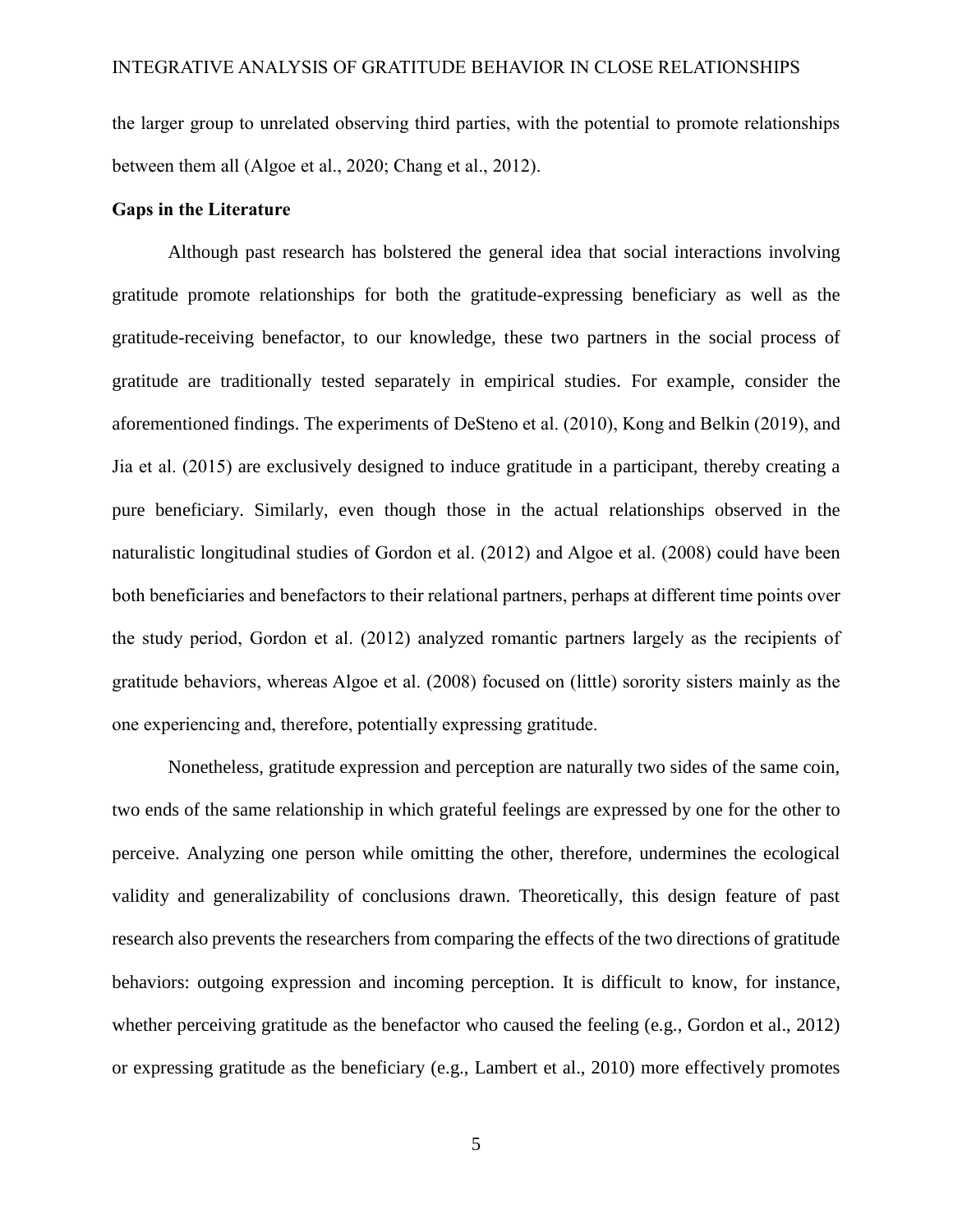the person's relationship with their social partner. Here, we use a common method in relationship science, assessing both partners for the same construct (e.g., Bolger & Amarel, 2007; Gable et al., 2003), asking each of them whether they expressed gratitude to their partner *as well as* whether their partner expressed gratitude to them that day. This approach will allow us to investigate, say, whether a person's reports of both expressing and receiving gratitude independently relate to the person's relationship satisfaction.

In addition, not only may examining both partners together help parse out the potentially unique contributions of both directions of one person's gratitude, it may further reveal the influences of seeing relationships from the independent perspectives of both partners. In real-time activities of everyday life, it is possible that one person will say they expressed gratitude but the other does not notice it, or that a benefactor *perceives* a gesture as demonstrating gratitude for their actions, when the grateful person did not report expressing it (e.g., Chang & Algoe, 2020; Gable et al., 2003). In fact, the classic distinction between mundane and psychological realism and the emphasis on the latter over the former in designing experiments (Aronson et al., 1998) exemplifies the consensus among experimental psychologists that it is people's subjective perceptions and interpretations but not the objective construction of the world that propel individuals into movements (or thoughts and feelings). Critically, using dyadic statistical methods, researchers can test the possibility—for example—that Jack's perception of receiving gratitude from Rose predicts *Rose's* relationship quality independent from her report of having expressed gratitude. How could that be? Because gratitude is part of an ongoing interpersonal process, it—and its behavioral manifestations—triggers thoughts and feelings in *each member of the dyad* that can, in turn, shape each person's interpersonal behaviors back toward the other (Algoe, 2012). For example, a recent study documented that *benefactors* who subjectively perceived responsiveness in their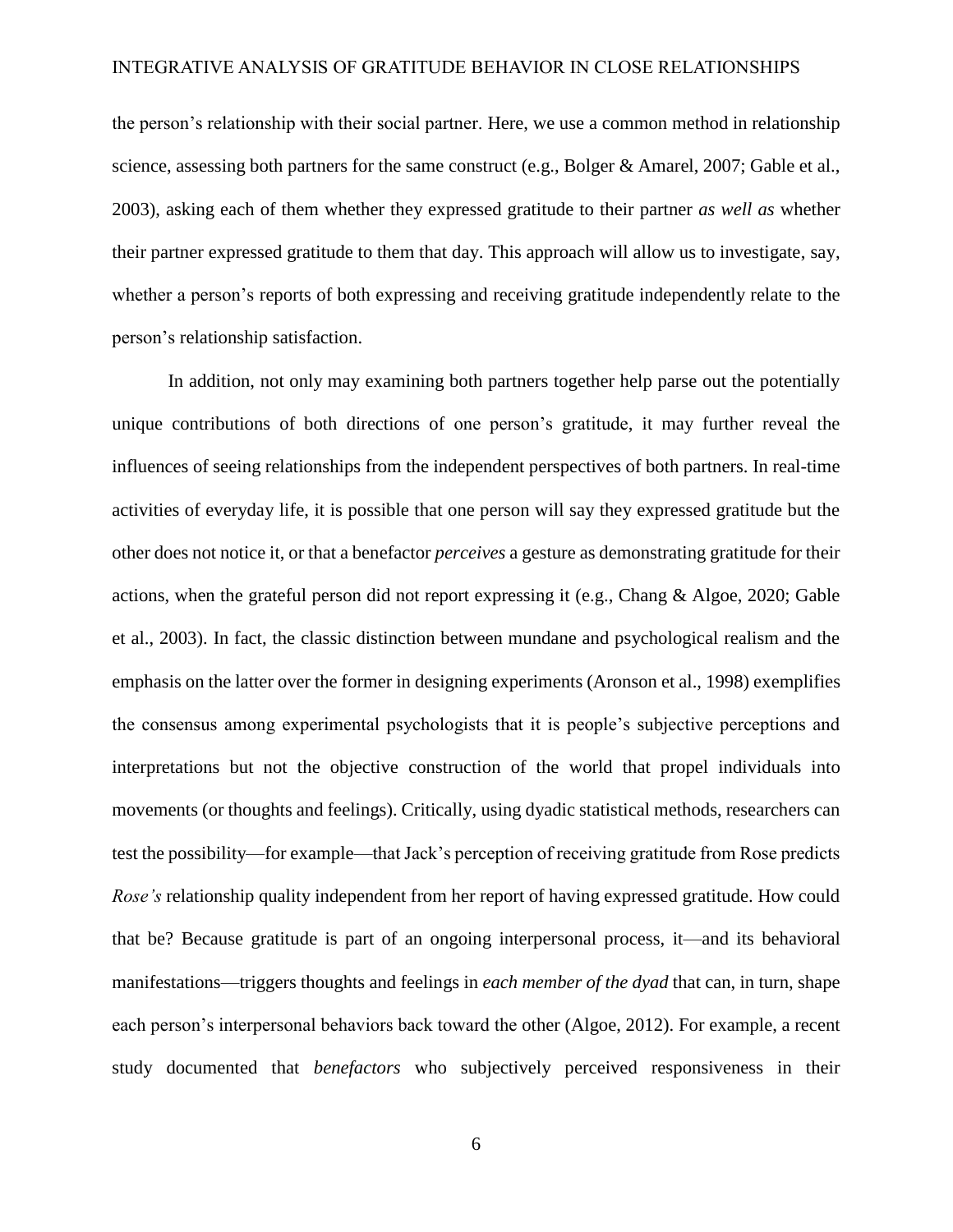beneficiaries after being thanked by them were subsequently more likely to spontaneously and affectionately touch the beneficiaries in real time (e.g., kissing, leg pats, hand holding; Jolink et al., in press), therefore potentially contributing to *the grateful beneficiaries'* satisfaction with the relationships. In other words, each person in the dyad could be independently contributing to amplified relational consequences for the grateful person as well as for their benefactor. However, prior approaches have not yet been able to parse that potential. Here, because we ask *each person in the dyad* the same questions each day, we can pair their partner's reports on the same day (i.e., did the participant express gratitude to you today, and did you receive gratitude from the participant today). This means that researchers may now investigate whether the effects of one's self-reported gratitude behavior—either expressed to or received from the partner—are unique to the effects of gratitude as seen from the viewpoint of one's social partner. For example, one may ask whether Rose's report of thanking Jack contributes to Jack's positive evaluation of their relationship (a partner-report effect) independently from Jack's own self-report of being thanked by Rose (a selfreport effect; see Gordon et al., 2012). Equivalently, one might consider whether Rose's relationship evaluation is influenced by Jack's report of being thanked by her (a partner-report effect), while her own report of thanking Jack—the self-report (a self-report effect; see Gordon et al., 2011)—is controlled for.

Finally, existing research has examined gratitude either as a short-term, situational emotion and emotion-induced action (i.e., experienced and expressed gratitude respectively; Chang & Algoe, 2019; Tsang, 2006), *or* as a long-term, dispositional tendency to experience and express gratitude that differs between people (e.g., the appreciative disposition in relationship, measured by items such as "I often tell my partner how much I appreciate her/him."; Gordon et al., 2012). The distinction implies that behavioral gratitude may also be conceptualized at two different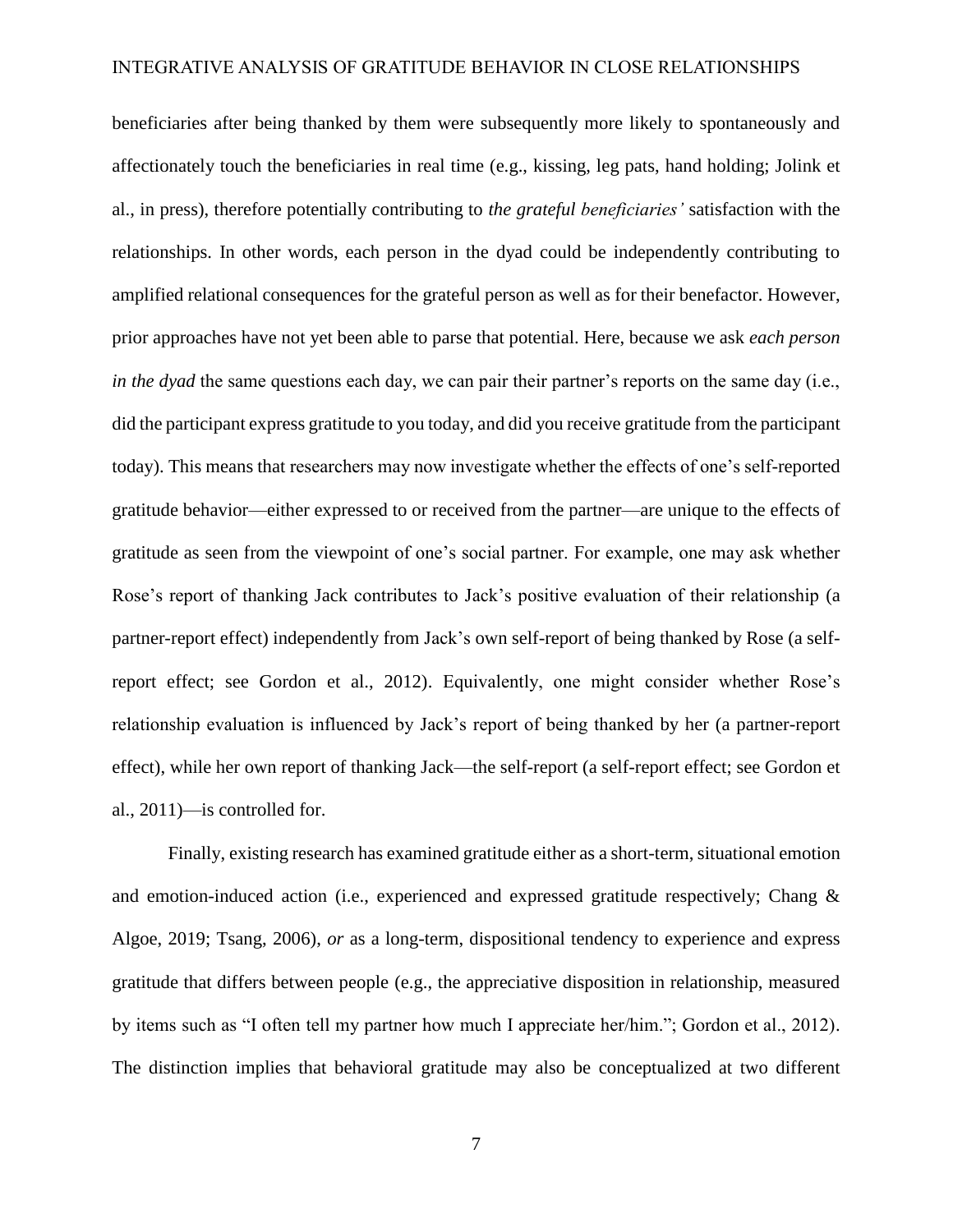temporal levels, like many other emotions (e.g., Auerbach, 1973; Neff, 2008), and each level may follow a unique psychological process. For instance, with randomized gratitude inductions, the experiments of DeSteno et al. (2010), Kong and Belkin (2019), and Jia et al. (2015) by definition tap into the kind of gratitude feelings and behavior that are situationally generated over and above individual differences. The studies of Gordon et al. (2012) and Park, Impett, et al. (2019), although without an experimental manipulation, can also be thought of as conceptualizing gratitude as fluctuating situationally—specifically, daily, as in the present research (see Method)—because the participants were assessed every day before bed and their grateful behavior changed from one day to another. By comparison, McCullough et al. (2004) have reported that, even though a person's grateful feelings fluctuate within themself across time, the feelings can be significantly accounted for by some of the person's personality traits that persist over time (e.g., the Big Five and the grateful disposition; for the grateful disposition, McCullough et al., 2002); this is likely also true for behavioral demonstrations of gratitude. Not only may gratitude behavior be investigated either as a situational or as a dispositional construct depending on researchers' interests; it is *composed* of both and hence can be studied as both simultaneously. In so doing, the present research contributes to the literature by delineating the potential independent effects of the situational (e.g., within-individual across days) and the dispositional (e.g., between-individual) portions of behavioral gratitude on relationships<sup>1</sup>.

 $\overline{a}$ 

<sup>&</sup>lt;sup>1</sup> We are aware of differences between these operationalizations and what has been done previously in the literature, and therefore advise that readers keep the operationalizations in mind and consider our later discussion about their potential limitations.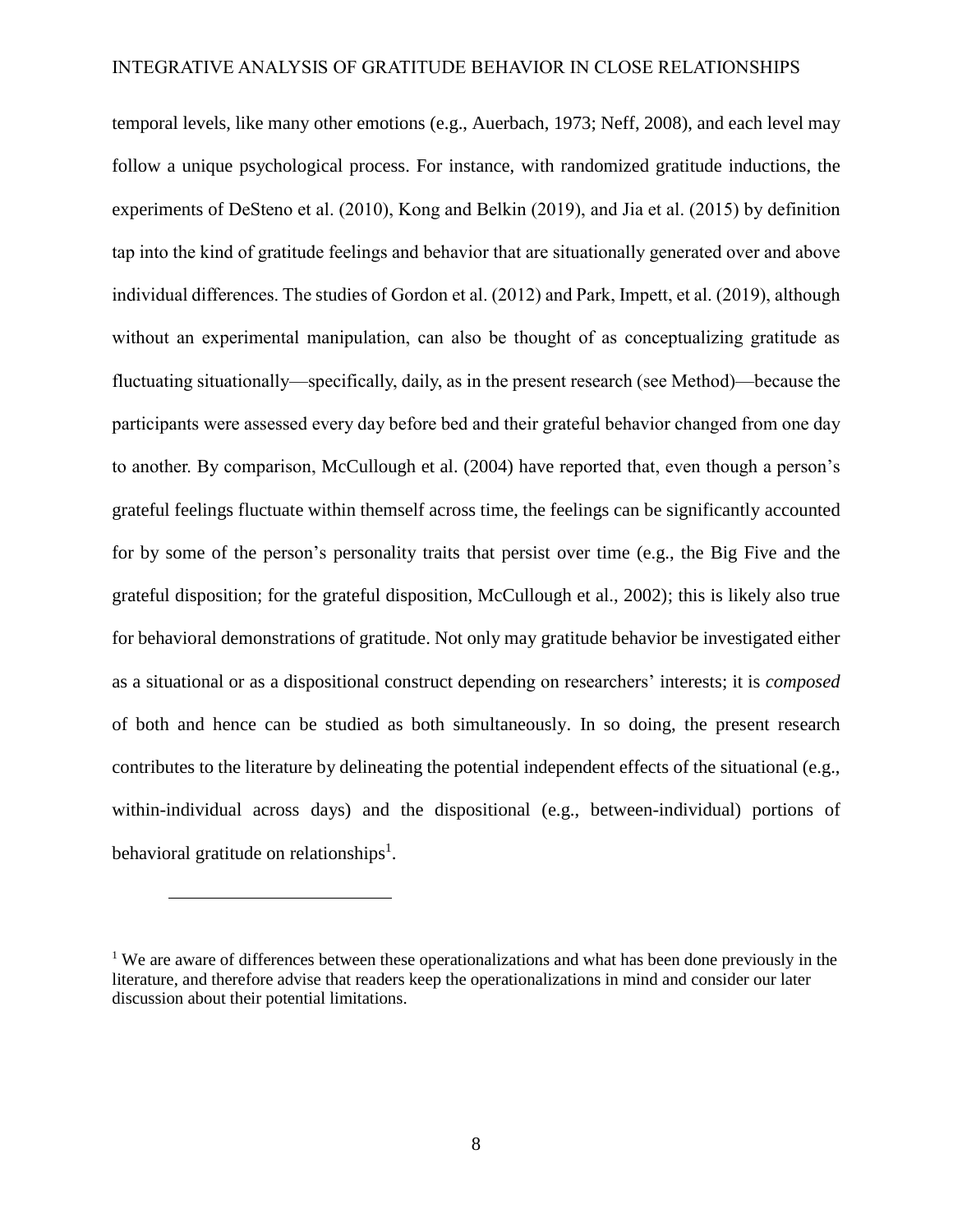# **A New Way to Consider Daily Dyadic Dynamics of Gratitude and its Behavioral Expression**

Combining the two directions of gratitude behaviors—expression and receipt of the expression—the two perspectives of those who observe the behaviors—the acting self and the observing partner—and the two temporal scopes to examine gratitude—the situational and the dispositional—our conceptual analysis above indicates that, in theory, expressed gratitude in people's everyday lives resides in a three-factorial space. In the space, which we refer to as *the Three-factorial Interpersonal Emotions (TIE) framework*, there exist two-directions-by-twoperspectives-by-two-scopes, thus eight distinct aspects (geometrical octants; see Figure 1) of gratitude behavior. As explained in detail in the Discussion, we call the model TIE because, theoretically, it applies to any interpersonal emotion that is expressed by one and received by another, given meaningful outcomes to be predicted.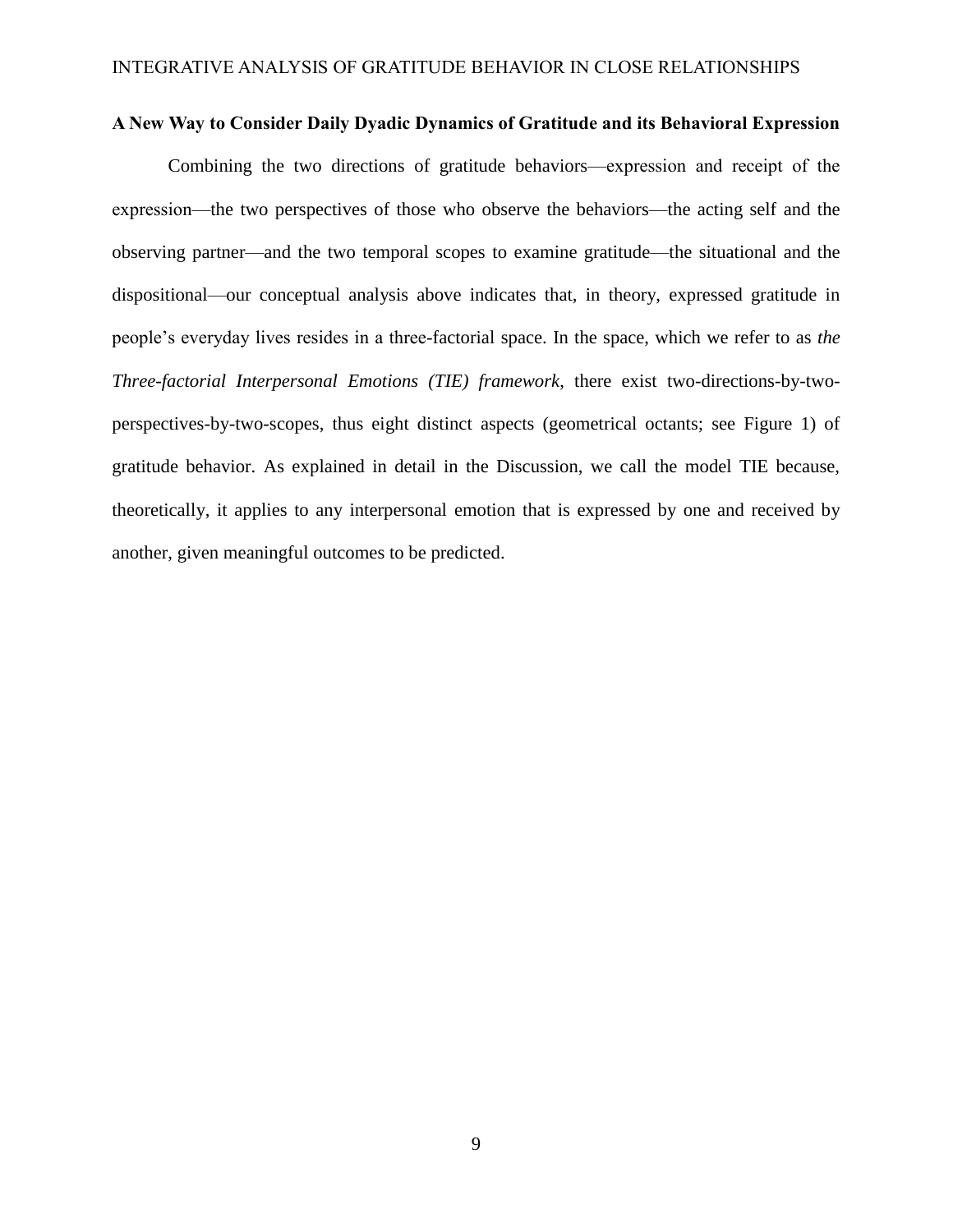

*Figure 1.* The TIE framework can be used to analyze behavioral gratitude in daily life. The x, y, and z axes represent the three factors of gratitude behavior, composed by 1) the two directions of gratitude behaviors—expression and receipt of the expression (one on the positive and the other on the negative side of the axis, e.g., the  $x$ )—2) the two perspectives of those who observe the behaviors—the acting self and the observing partner (e.g., the y)—and 3) the two temporal scopes to examine gratitude—the situational and the dispositional (e.g., the z), respectively. Picking one side from each of the three factors (e.g., an expression, observed by the partner, situationally) creates a three-factorial combination of gratitude behavior that maps onto an octant—one of the colored cubes (e.g., the pink octant VIII, if positive x is for expression, negative y for partner reports, and negative z for the situational scope)—in the conceptual space. (The figure is retrieved from [https://commons.wikimedia.org/wiki/File:Octant\\_numbers.svg](https://commons.wikimedia.org/wiki/File:Octant_numbers.svg) on 11/18/2020 under the Creative Commons Zero License.)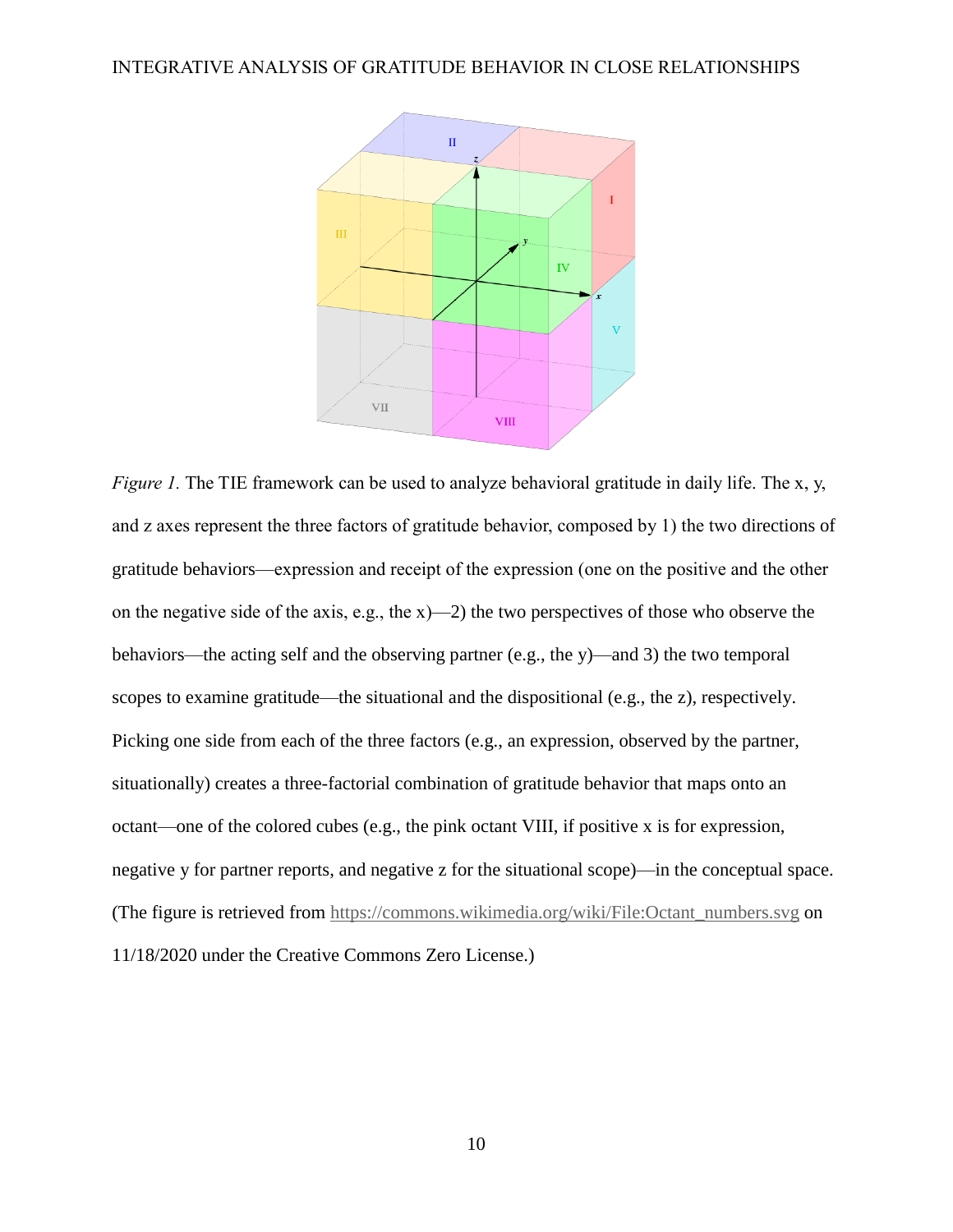Importantly, several of these aspects of expressed gratitude have not been studied in the literature, and certainly have not been studied together so that their effects can be tested against one another. However, the effects are intriguing and may shed light on the nature of gratitude. For example, although most existing research focuses on how gratitude facilitates relationships via the beneficiary's experience and expression (e.g., Algoe et al., 2010; Gordon et al., 2011), emerging evidence now points to the possibility that gratitude may also facilitate relationships via the benefactor's receipt of gratitude (e.g., Algoe et al., 2016; Park, Impett, et al., 2019).

In addition, most of these findings are about "actor effects" following the terminology of the actor-partner interdependence model (APIM; Cook & Kenny, 2005; Manne et al., 2018)—that is, the effects of expressers' self-reports of their expressing gratitude and recipients' self-reports of their receiving gratitude on their own relationship evaluations. In comparison, few tests of partner effects have been documented (except in the study of Park, Impett, et al., 2019, where the authors examine the moderation effect of partner-report expressed gratitude)—the effects of recipients' reports of their expressers' expressing gratitude to them (a partner report) and expressers' reports of their recipients' receiving gratitude from them (a partner report) on the reported targets' relationship evaluation.<sup>2</sup> It is therefore an open question as to whether expressers' expressing and recipients' receiving gratitude, when observed and reported by their partners, promote their relationships as well and, crucially, whether or not these partner effects function

 $\overline{a}$ 

 $2$  Our current theorizing owes much to previous research using the APIM statistical approach. Please note, however, that the "actor" and "partner" effect terminology in the APIM means something specific and different than our use of the term "partner" reports in our theorizing and methods of the present paper. In part, this is because our constructs involve enacted behaviors (e.g., thanking) from one partner to another, which adds layers of labeling complexity if one were to use the APIM "actor" and "partner" terminology. Instead, we chose to follow the tradition in survey design, using the terms of "self"- and peer/"partner" reports about the focal behavior.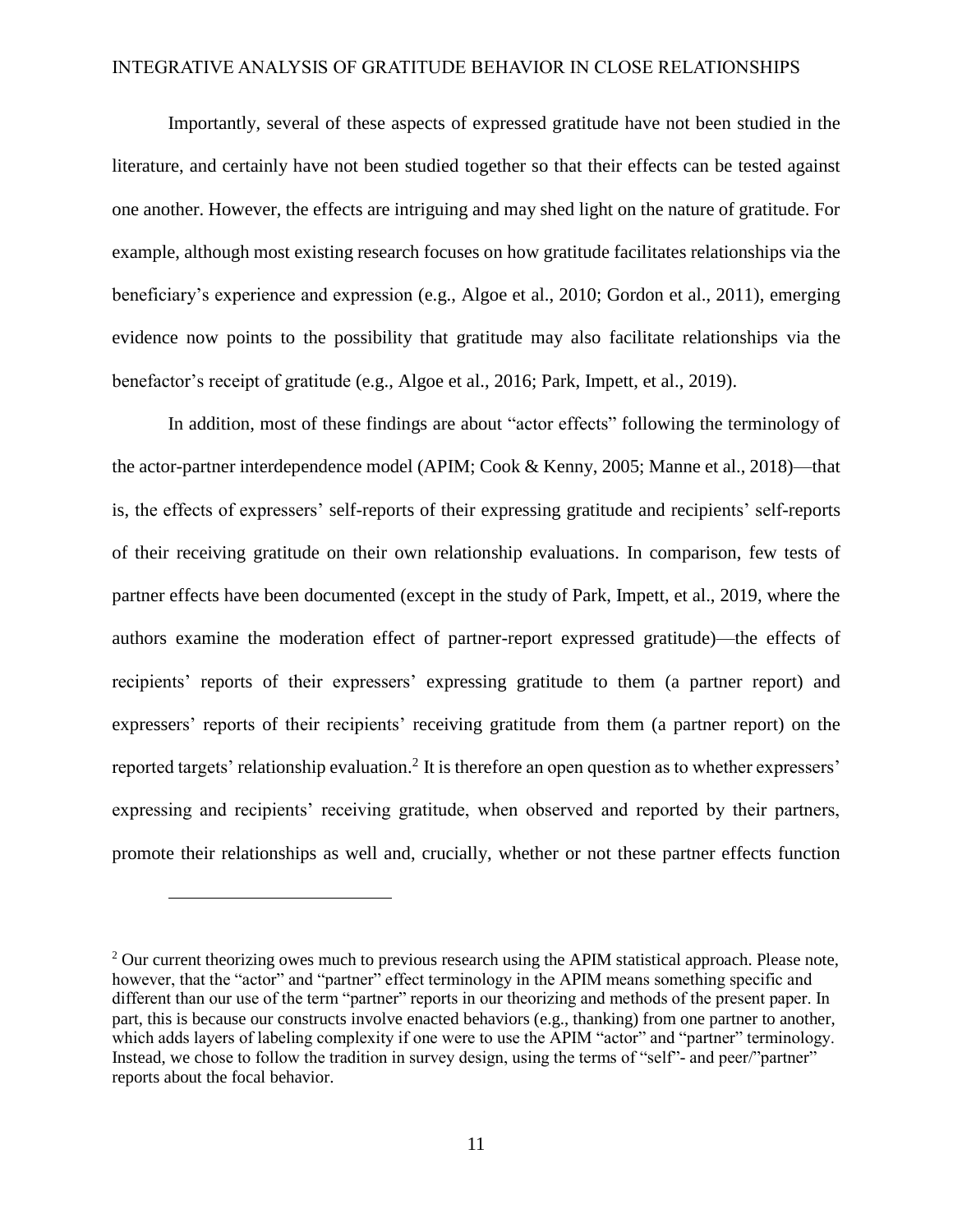over and above their self-report effect counterparts. Simply, do Rose's report of thanking Jack and Jack's report of receiving thanks (i.e., the same expression of Rose, but different reporters) contribute to Rose's relationship evaluation independently? Do they contribute independently to Jack's evaluation (same receipt of Jack, different reporters)? Inspired by the large literature demonstrating that viewpoints matter in understanding relationship outcomes (e.g., Gable et al., 2003; McNulty & Dugas, 2019; Visserman et al., 2019), we believe gratitude may also bear a similar perspective effect worth studying given its critical role in close relationships.

#### **The Present Research**

The present research aimed to empirically separate the eight aspects of expressed gratitude and then delineate their zero-order (Analysis 1) as well as unique (Analysis 2) effects on potential future relationship building as measured by dyad members' subjective evaluations of their relationship—that is, relationship satisfaction—a focal outcome in the modern literature on gratitude as an emotion (Algoe, 2012). As detailed below, we achieved this by first closely and continuously observing the daily interactions of gratitude between dyadic social partners and then linking their interaction patterns to their relationship satisfaction.

In addition, we examined the association between gratitude behavior and individuals' general satisfaction with life (Analysis 3). This is because satisfaction with life has been an important and well-documented concomitant of relationship functioning (Diener & Seligman, 2002) and of longstanding interest within the broader gratitude literature (Wood et al., 2010). Specifically, gratitude has been consistently found to forecast various indicators of general wellbeing both within and outside of relationships (Chang et al., 2013; Emmons & Stern, 2013; Jackowska et al., 2015; Lyubomirsky & Layous, 2013; O'Connell et al., 2017; Watkins et al., 2015; Watkins et al., 2003; Zhang, 2020). As such, in addition to proposing and demonstrating the TIE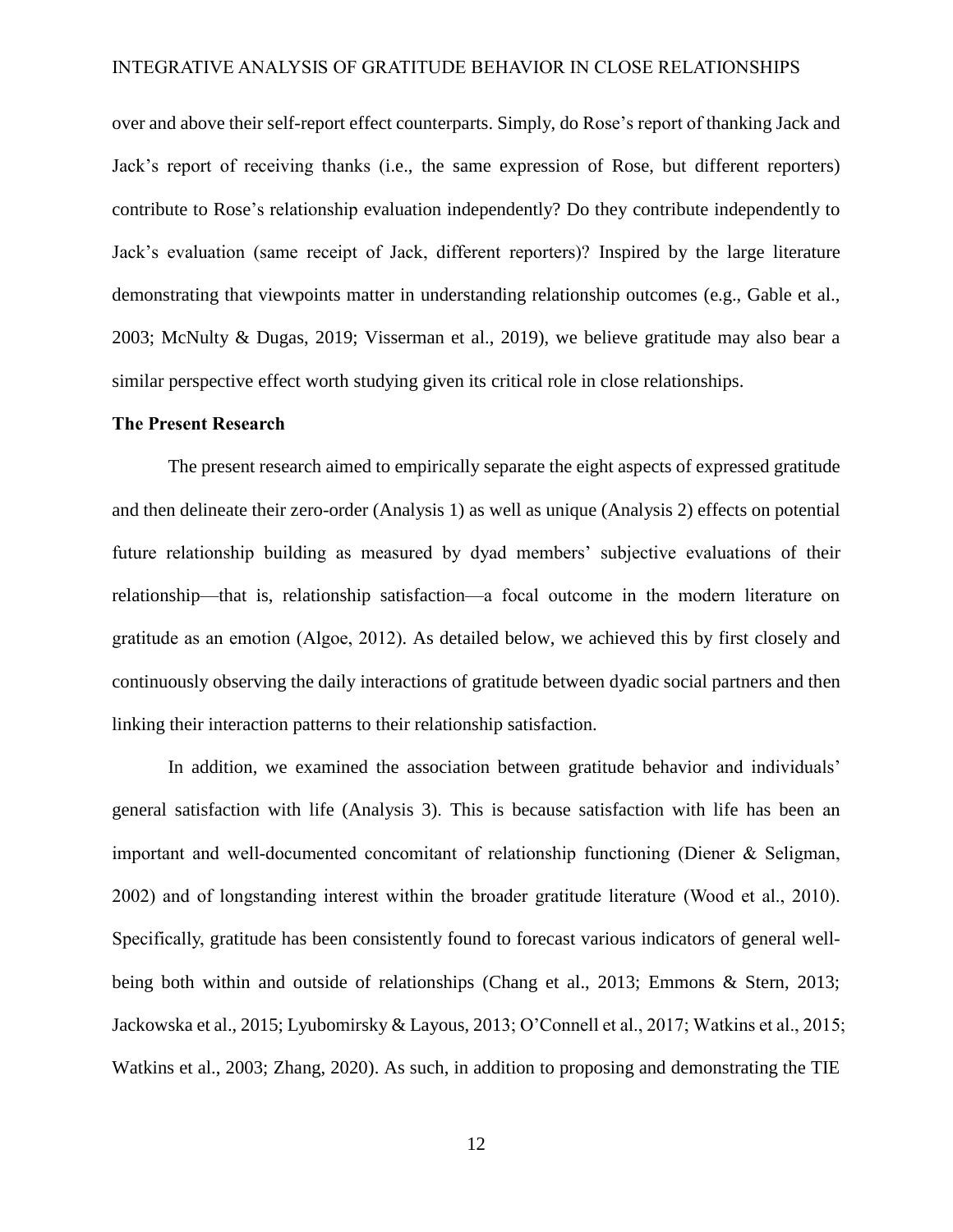model, we hypothesized and tested for the first time to our knowledge an indirect effect by which everyday gratitude behavior feeds further to increase individuals' satisfaction with life after first promoting satisfaction with relationships.

Lastly, given the observational-correlational nature of the current study, we investigated whether expressed gratitude's association with relationship satisfaction is reducible to the effects of several other constructs that have been widely studied in the literature, shown to play key roles in relationships, and importantly, may exist as part of the same social process as experienced or expressed gratitude (Analysis 4). Specifically, the selected constructs were politeness (Holtgraves & Joong-nam, 1990), fairness (McCullough et al., 2008), general positive affect in interpersonal processes (Stafford & Canary, 1991; Staw et al., 1994), and interpersonal disclosure (Collins & Miller, 1994); we tested gratitude against these constructs one by one by controlling for their effects. Below we detail the design of our study and how the design helped achieve the aforementioned goals.

#### **Method**

We used a daily-diary design to capture dyad members' actual, naturalistic gratitude interactions in daily life, and examined the effects of these interactions on the participants' satisfaction with their relationships with their partners and with their own lives. Specifically, we took the opportunity to combine two similar existing large datasets wherein participants in the source studies were recruited with their romantic partners. The romantic relationship context was convenient and informative for the present investigation, as gratitude expressions appear there often and the members' interactions commonly cover a wide range of real-world matters (Algoe et al., 2010; Gordon et al., 2012; Gordon et al., 2011; Park, Impett, et al., 2019; Visserman et al., 2019).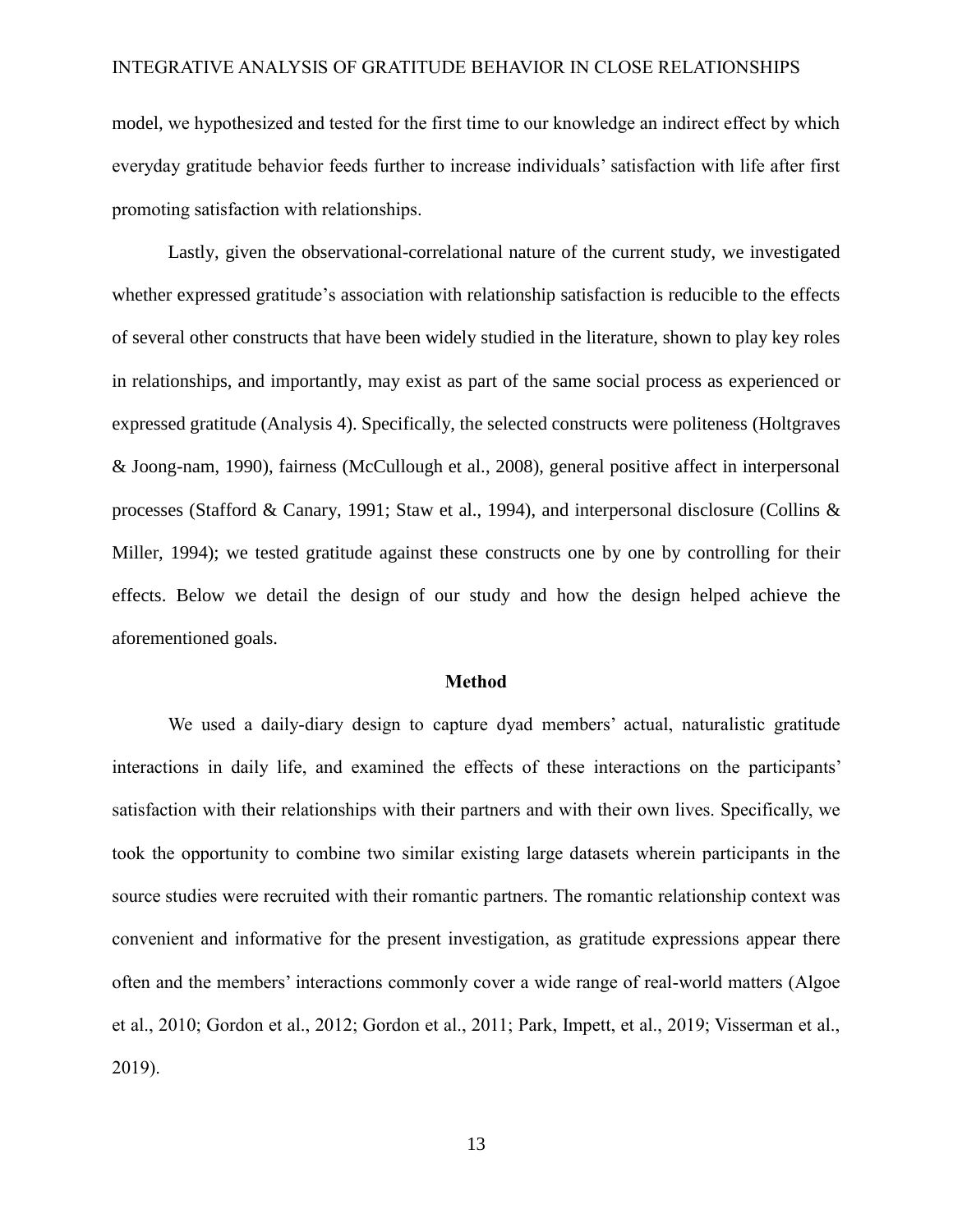# **Participants**

The two source studies were approved by the IRB of the University of North Carolina at Chapel Hill and were collected using the same participant recruitment methods in the same geographical area. Participants in the earlier project (run in 2008; individual  $N = 160$ ; see Algoe & Fredrickson, 2019) did not provide additional nightly reports after the initial two-week study period, whereas those in the later study (run in 2013-4; individual  $N = 256$ ; see Algoe et al., 2016) subsequently had a laboratory visit where they received an experimental manipulation and then continued the same daily reporting for three more weeks after the two baseline weeks. Here, we only used the data from the initial two non-experimental weeks of both source projects. Assuming no interdependence due to the nested structure of the datasets, a conservative estimation approach, our study design with the combined data then provided a statistical sensitivity (i.e., the smallest effect size to detect; Cohen, 1988, p. 15) of  $|\rho| > 0.14$  at the person level. Given its much larger sample size, the day level data should be much more powerful than this. Lastly, the sample sizes for all variables and all analyses can be found in the supplemental materials.

Among the participants (of both sources combined), 72.90% self-identified as Caucasian, 11.92% were African-American, 3.79% were East Asian, 2.71% were South Asian, and 0.27% were American-Indian or Alaskan-Native. This distribution of ethnicity was not significantly different from that of the U.S. population ( $\chi^2$  = 3.85, *p* = .426). As for age, participants ranged from 18—a requirement to participate in the studies—to 61 years old, with a mean of 27.36 (*SD* = 8.71, skewness = 1.86). Reflecting the age variability, the relationship status of participants was diverse, with 0.54% of them dating casually, 56.60% dating exclusively, 7.01% being engaged, 32.08% being married, and 3.77% being in situations not otherwise specified. Similarly, some of the participants had just met their partners and were starting relationships while others had cohabitated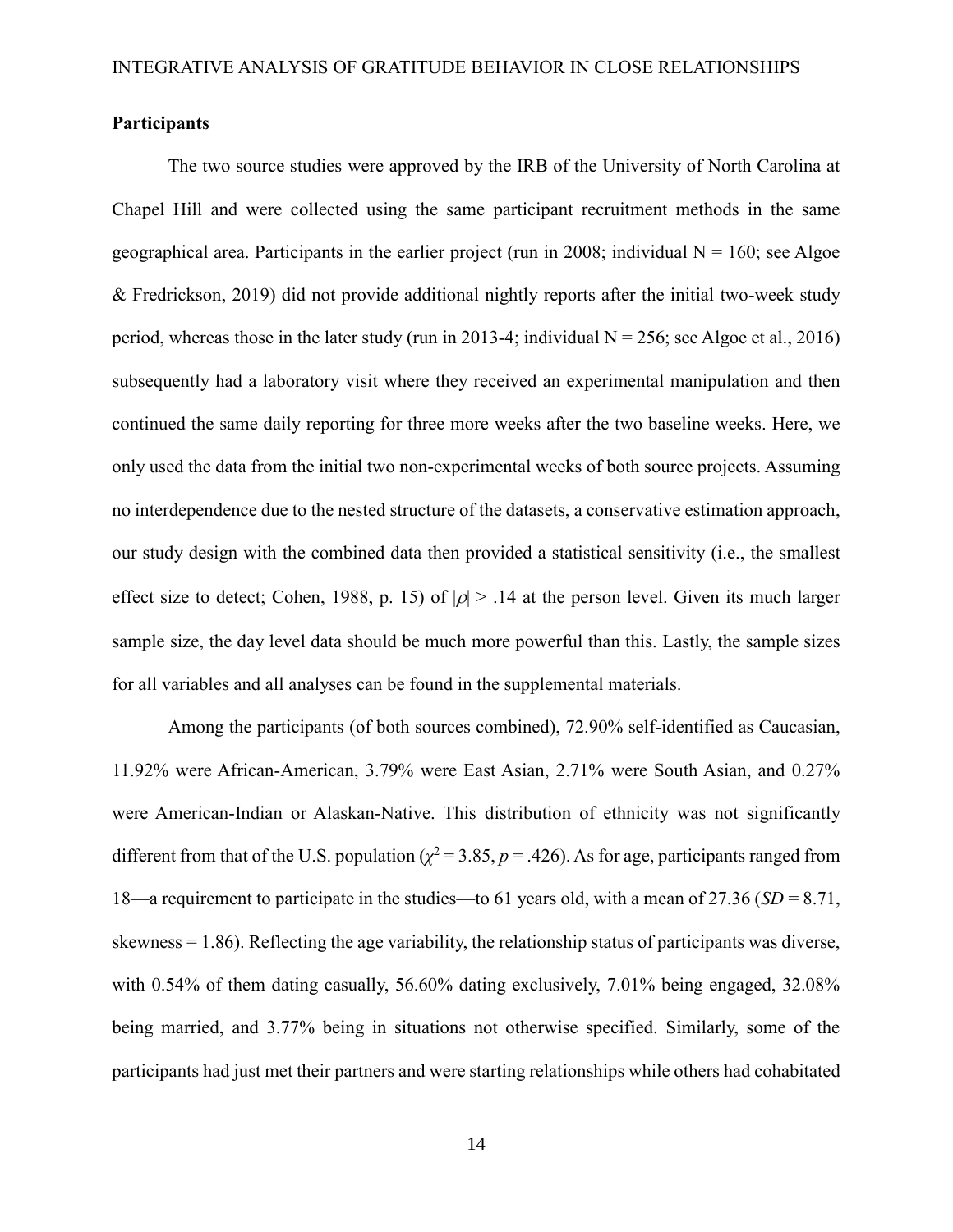over three decades ( $M_{\text{year}}$  of knowing the partner = 4.83,  $Max = 35.25$ ,  $SD = 4.42$ ;  $M_{\text{year}}$  of a romantic relationship = 4.00,  $Max = 35.25$ ,  $SD = 4.25$ ;  $M_{year}$  of cohabitation = 2.58,  $Max = 33.17$ ,  $SD = 4.12$ ; all *Min* < 1).

Although the measures and many methodological features of the two studies were the same, given this diversity among participants and that they came from two different source projects, to ensure an appropriate integration of datasets (see Curran & Hussong, 2009), we fit a four-level multilevel null model to each of the variables used in the current research, with daily reports (Level 1) nested in individuals (Level 2) nested in couples (Level 3) nested in one of the two data sources (Level 4).<sup>3</sup> The results showed no significantly larger-than-zero variance at the source level for any variable we included, suggesting that the data did not have to be modeled at that level and could likely be merged directly. Accordingly, we combined the datasets into one single 3-level sample, for which there was a 90.21% procedural compliance rate from participants over the study period ( $M_{\text{H}}$  of daily reports = 12.63 out of 14 days, *SD* = 2.55).

#### **Design and Measures**

 $\overline{a}$ 

As mentioned, the common design feature of both larger studies was a portion wherein, every day for two weeks before going to bed, both members of the couple independently reported on the variables of interest in an online questionnaire. Overall, we believe the entire nightly reporting was minimally intrusive, as 90% of the reports took participants less than 10 minutes to complete. The items measured are as follows:

<sup>&</sup>lt;sup>3</sup> The model would not be saturated when having only two datasets at the fourth level because it was a null model without predictors or random slopes.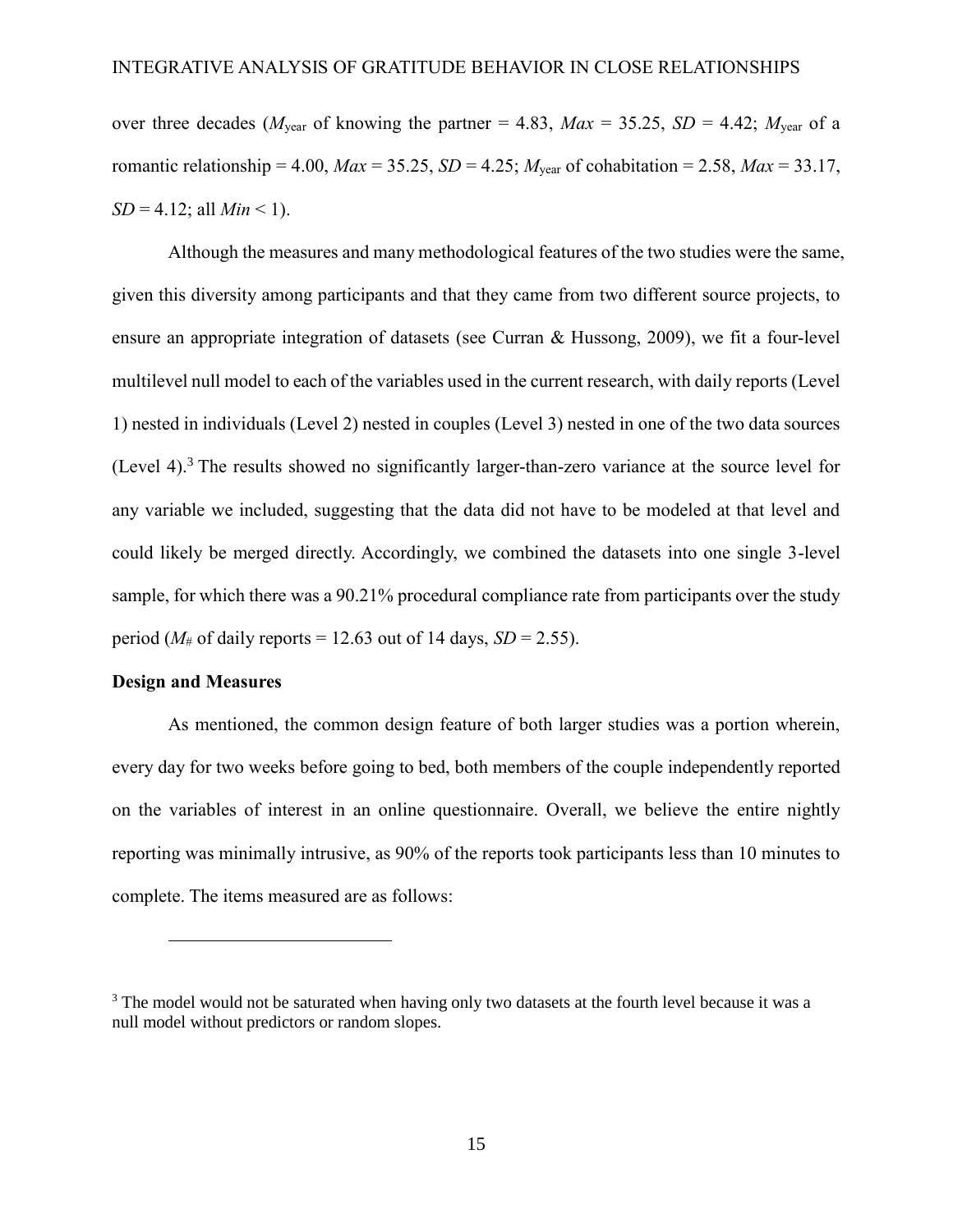**Relationship satisfaction.** In both source studies, participants answered the question "Today our relationship was…" on a 9-point Likert-type scale for which points 1, 5, and 9 were labeled "Terrible", "O.K.", and "Terrific" respectively. Other scale points only used the numbers.

**Life satisfaction.** In both source studies, participants indicated their agreement with the statement "Today, I am satisfied with my life." on a 7-point Likert-type scale for which points 1 to 7 were in turn labeled "strongly disagree", "disagree", "slightly disagree", "neither disagree or agree", "slightly agree", "agree", and "strongly agree".

**Gratitude interactions.** In both source studies, every day, participants reported whether "I [the participant] thanked my partner for something he/she did that I appreciated." that day (selfreported expressed gratitude), as well as whether "My partner thanked me [the participant] for something I did that he/she appreciated." the same day (self-reported received gratitude). Given that the partner of the participant also reported on these same variables—specifically, whether the participant thanked them and whether they thanked the participant—we then paired one's responses with those of one's partner's, creating independent measures of whether the partner indicated that the participant thanked them on a given day (partner-reported gratitude expressed by the participant) as well as whether the partner indicated that the participant was thanked by them the same day (partner-reported gratitude received by the participant). By matching partner responses to the participant's, this nightly questionnaire produced four types of behavioral gratitude, repeated daily, covering the two directions of gratitude—expression and receipt of the expression—crossed by the two perspectives of the two interaction partners. These gratitude behaviors were assessed on a dichotomous scale, with behavior presence coded 1 and absence coded 0. As detailed in the Results, we then statistically decomposed each of the four into a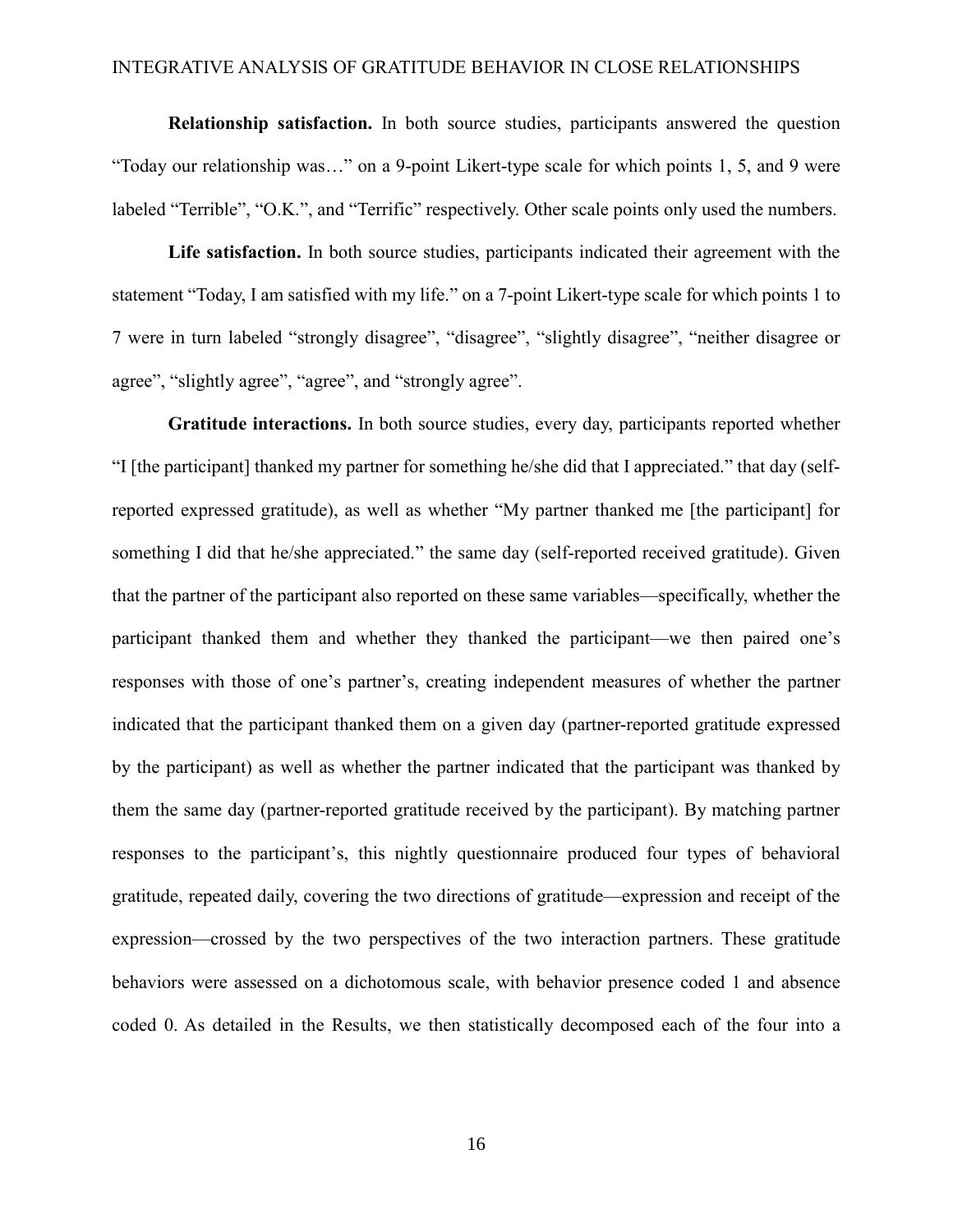dispositional tendency and a situational portion, thus creating a measure of each of the 8 aspects of gratitude behavior in the model.

To be clear, because the dependent variables to be predicted by gratitude behavior were the participant's but not the partner's relationship and life satisfaction, we operationalized the various aspects of gratitude behavior from the perspective of the focal participant. That is, as listed in Table 1, the partner's report of being thanked by the participant, despite representing the receipt of gratitude in nature, was deemed "expressed" gratitude of the participant, observed by the partner. Similarly, the *partner's* report of thanking the participant was the participant's "received" gratitude, as reported by the partner. Finally, because the partner was a participant, too, the current multilevel modeling analysis approach also allowed us to include their data, with their satisfaction scores as the dependent variables being predicted.

#### Table 1.

| Mappings of constructs, measures, and variable labels |  |  |
|-------------------------------------------------------|--|--|
|                                                       |  |  |

| Construct                                           | Measure                                                       | Variable label            |  |  |  |
|-----------------------------------------------------|---------------------------------------------------------------|---------------------------|--|--|--|
| The focal participant<br><i>expresses</i> gratitude |                                                               |                           |  |  |  |
|                                                     | Participant self-report Participant's "I thanked my partner"  | Self-report expression    |  |  |  |
| Partner report                                      | Partner's "My partner thanked me"                             | Partner-report expression |  |  |  |
| The focal participant<br><i>receives</i> gratitude  |                                                               |                           |  |  |  |
|                                                     | Participant self-report Participant's "My partner thanked me" | Self-report receipt       |  |  |  |
| Partner report                                      | Partner's "I thanked my partner"                              | Partner-report receipt    |  |  |  |

*Note.* The focal participant is the one whose well-being is being predicted.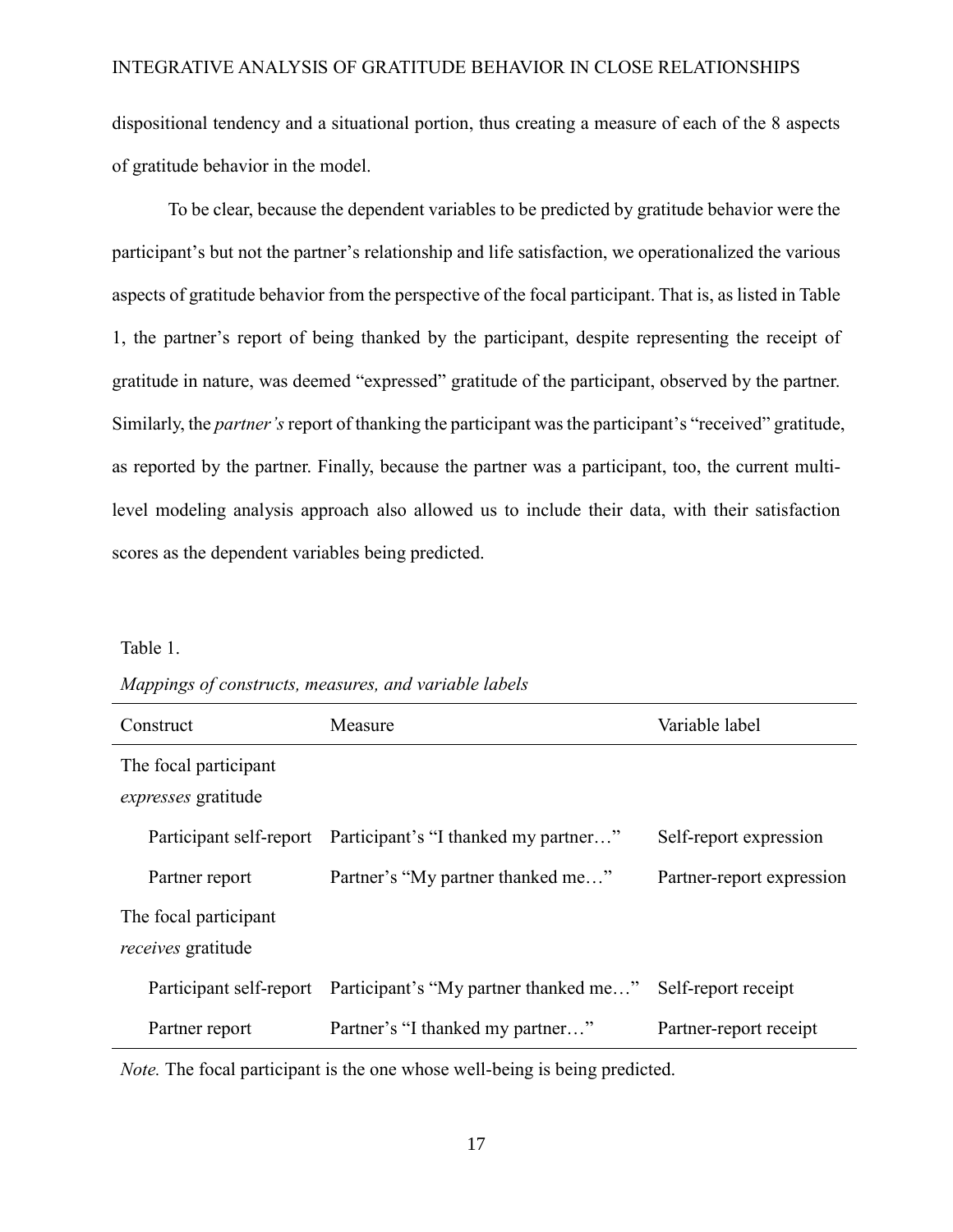Lastly, to test the effects of gratitude behavior independent from other positive relationship constructs of interest, namely politeness, fairness, general positive interpersonal processes, and interpersonal disclosure, we identified interpersonal behaviors that were measured in the same format as that of gratitude in either of the two source datasets. If there were multiple items comprising a construct within each dataset, we averaged across them to represent that construct in the analysis. The items are as follows:

**Interpersonal disclosure (referred to as "disclosure" when needed).** The pair of items were "I talked about my feelings with my partner." and "My partner talked about his/her feelings with me." in the first dataset, and the pair of "I simply told him/her how I felt about our relationship." and "My partner simply told me how she/he felt about our relationship." in the second.

**Politeness.** The pair of daily items were "I/My partner was very nice, courteous, and polite when we talk." in the second dataset. There was no appropriate item in the first dataset.

**Fairness.** The two pairs of daily items were 1) "I/My partner helped equally with tasks that need to be done." and 2) "I/My partner did my/his/her fair share of the work we have to do." in the second dataset and, again, there was no measure of fairness in the first dataset.

**Positive interpersonal processes (referred to as "positivity" when needed).** The five pairs of items were 1) "I/My partner complimented my partner/me.", 2) "I/My partner told my partner/me I/he/she loved him/her/me.", 3) "I/My partner made my partner/me laugh", 4) "I/My partner did things with my partner/me that he/she/I really enjoys.", and 5) "I/My partner did something that made my partner/me happy." in the first dataset. In the second dataset, the four pairs were 1) "I/My partner attempted to make our interactions very enjoyable.", 2) "I/My partner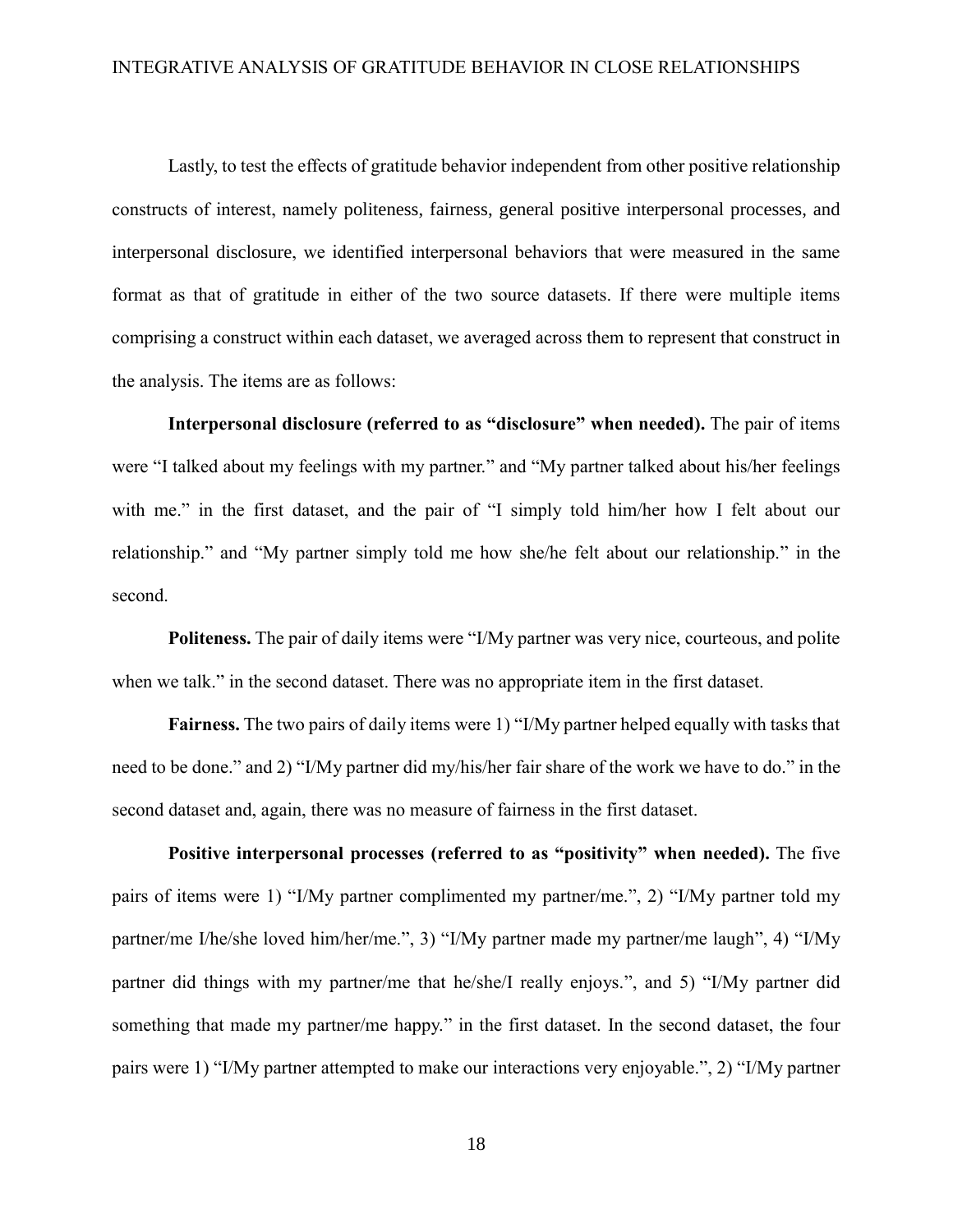acted cheerful and positive when with him/her/me.", 3) "I/My partner tried to be romantic, fun, and interesting with him/her/me.", and 4) "I/My partner showed my/his/her love for him/her/me."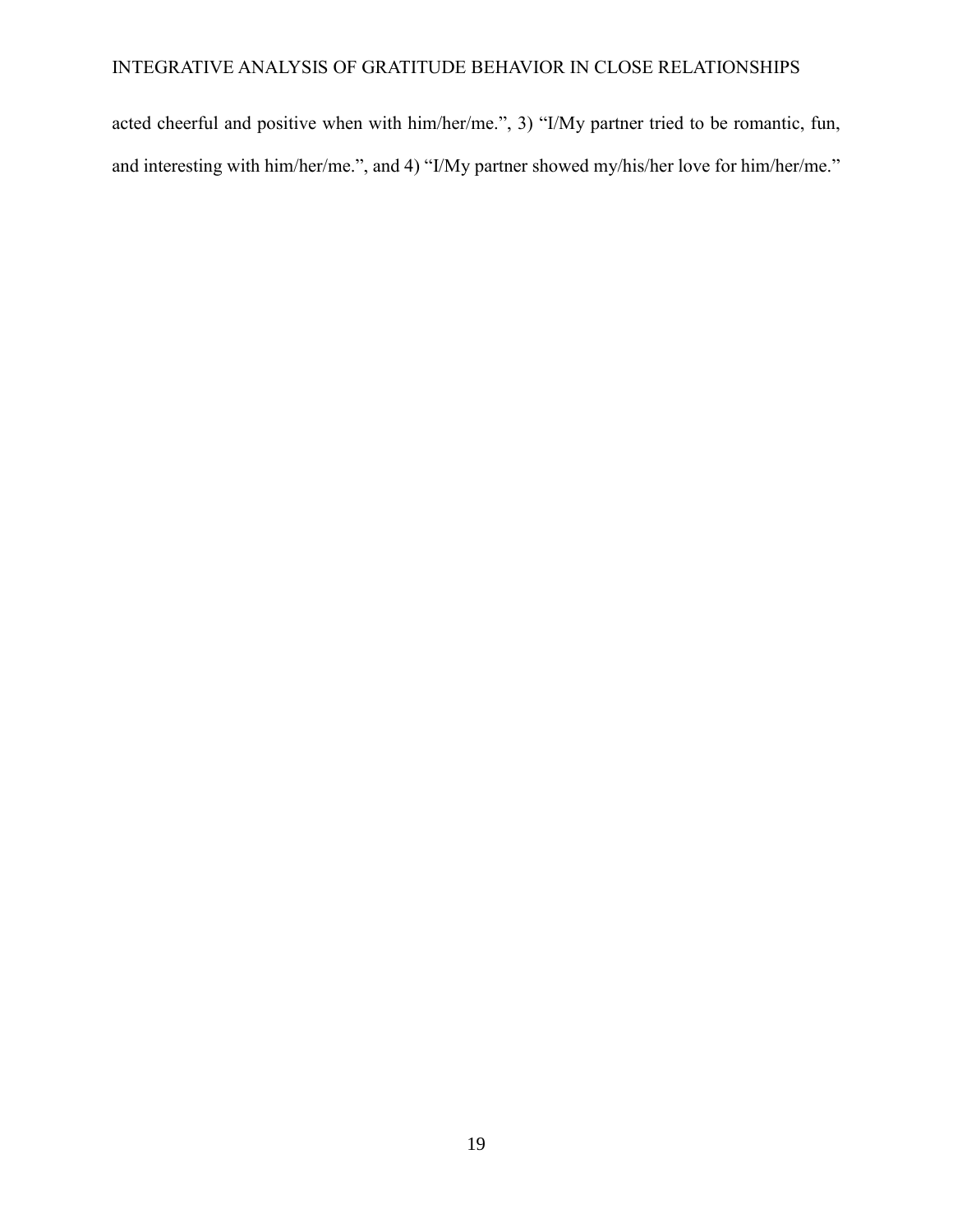# Table 2.

# *Descriptive statistics of the variables analyzed*

|              | Intercept |      |        |        | Level-1 random variance |      |      | Level-2 random variance |                  |      |      |       | Level-3 random variance |      |      |       |                  |
|--------------|-----------|------|--------|--------|-------------------------|------|------|-------------------------|------------------|------|------|-------|-------------------------|------|------|-------|------------------|
|              | Est.      | se   | df     | CI 95% |                         | Est. | se   | Ζ                       | $\boldsymbol{p}$ | Est. | se   | Ζ     | $\boldsymbol{p}$        | Est. | se   | Ζ     | $\boldsymbol{p}$ |
| Satisfaction |           |      |        |        |                         |      |      |                         |                  |      |      |       |                         |      |      |       |                  |
| Relationship | 7.27      | 0.06 | 192.07 | 7.15   | 7.39                    | 1.40 | 0.03 | 46.32                   | .000             | 0.35 | 0.05 | 7.13  | .000                    | 0.45 | 0.07 | 5.99  | .000             |
| Life         | 5.59      | 0.05 | 193.58 | 5.49   | 5.70                    | 0.83 | 0.02 | 46.49                   | .000             | 0.83 | 0.02 | 46.49 | .000                    | 0.83 | 0.02 | 46.49 | .000             |
| Gratitude    |           |      |        |        |                         |      |      |                         |                  |      |      |       |                         |      |      |       |                  |
| Received     | 67.90%    | 0.02 | 184.51 | 0.64   | 0.71                    | 0.15 | 0.00 | 46.34                   | .000             | 0.03 | 0.00 | 6.69  | .000                    | 0.04 | 0.01 | 5.62  | .000             |
| Expressed    | 77.05%    | 0.01 | 183.36 | 0.74   | 0.80                    | 0.13 | 0.00 | 46.37                   | .000             | 0.02 | 0.00 | 6.03  | .000                    | 0.03 | 0.00 | 5.58  | .000             |
| Disclosure   |           |      |        |        |                         |      |      |                         |                  |      |      |       |                         |      |      |       |                  |
| Received     | 57.80%    | 0.02 | 189.97 | 0.54   | 0.62                    | 0.14 | 0.00 | 46.33                   | .000             | 0.06 | 0.01 | 7.91  | .000                    | 0.05 | 0.01 | 5.03  | .000             |
| Expressed    | 57.64%    | 0.02 | 190.91 | 0.54   | 0.62                    | 0.15 | 0.00 | 46.35                   | .000             | 0.06 | 0.01 | 7.91  | .000                    | 0.04 | 0.01 | 4.50  | .000             |
| Fairness     |           |      |        |        |                         |      |      |                         |                  |      |      |       |                         |      |      |       |                  |
| Received     | 79.59%    | 0.02 | 105.53 | 0.76   | 0.84                    | 0.09 | 0.00 | 35.82                   | .000             | 0.04 | 0.01 | 5.87  | .000                    | 0.02 | 0.01 | 3.38  | .001             |
| Expressed    | 78.96%    | 0.02 | 109.44 | 0.75   | 0.83                    | 0.09 | 0.00 | 35.83                   | .000             | 0.04 | 0.01 | 5.98  | .000                    | 0.02 | 0.01 | 2.97  | .003             |
| Politeness   |           |      |        |        |                         |      |      |                         |                  |      |      |       |                         |      |      |       |                  |
| Received     | 91.78%    | 0.01 | 107.32 | 0.90   | 0.94                    | 0.06 | 0.00 | 35.81                   | .000             | 0.01 | 0.00 | 3.64  | .000                    | 0.01 | 0.00 | 3.87  | .000             |
| Expressed    | 91.54%    | 0.01 | 107.47 | 0.90   | 0.94                    | 0.06 | 0.00 | 35.84                   | .000             | 0.01 | 0.00 | 4.75  | .000                    | 0.00 | 0.00 | 1.68  | .092             |
| Positivity   |           |      |        |        |                         |      |      |                         |                  |      |      |       |                         |      |      |       |                  |
| Received     | 79.95%    | 0.01 | 191.08 | 0.78   | 0.82                    | 0.05 | 0.00 | 46.40                   | .000             | 0.01 | 0.00 | 6.10  | .000                    | 0.02 | 0.00 | 7.69  | .000             |
| Expressed    | 80.16%    | 0.01 | 189.34 | 0.78   | 0.82                    | 0.04 | 0.00 | 46.41                   | .000             | 0.01 | 0.00 | 7.06  | .000                    | 0.02 | 0.00 | 6.53  | .000             |

*Note.* Given data interdependence, the descriptive statistics for a variable are derived in a null-effect multilevel model. The intercept of the model thus represents the mean of the variable, and the variability of the variable is estimated for each level of analysis. Percentages are used for binary, 0 or 1, variables to help with interpretation. The *t*-scores and *p*-values of intercepts are omitted here and shown in Supplementary Table 1, because they are tested against 0 when the mid-points of the scales are not 0.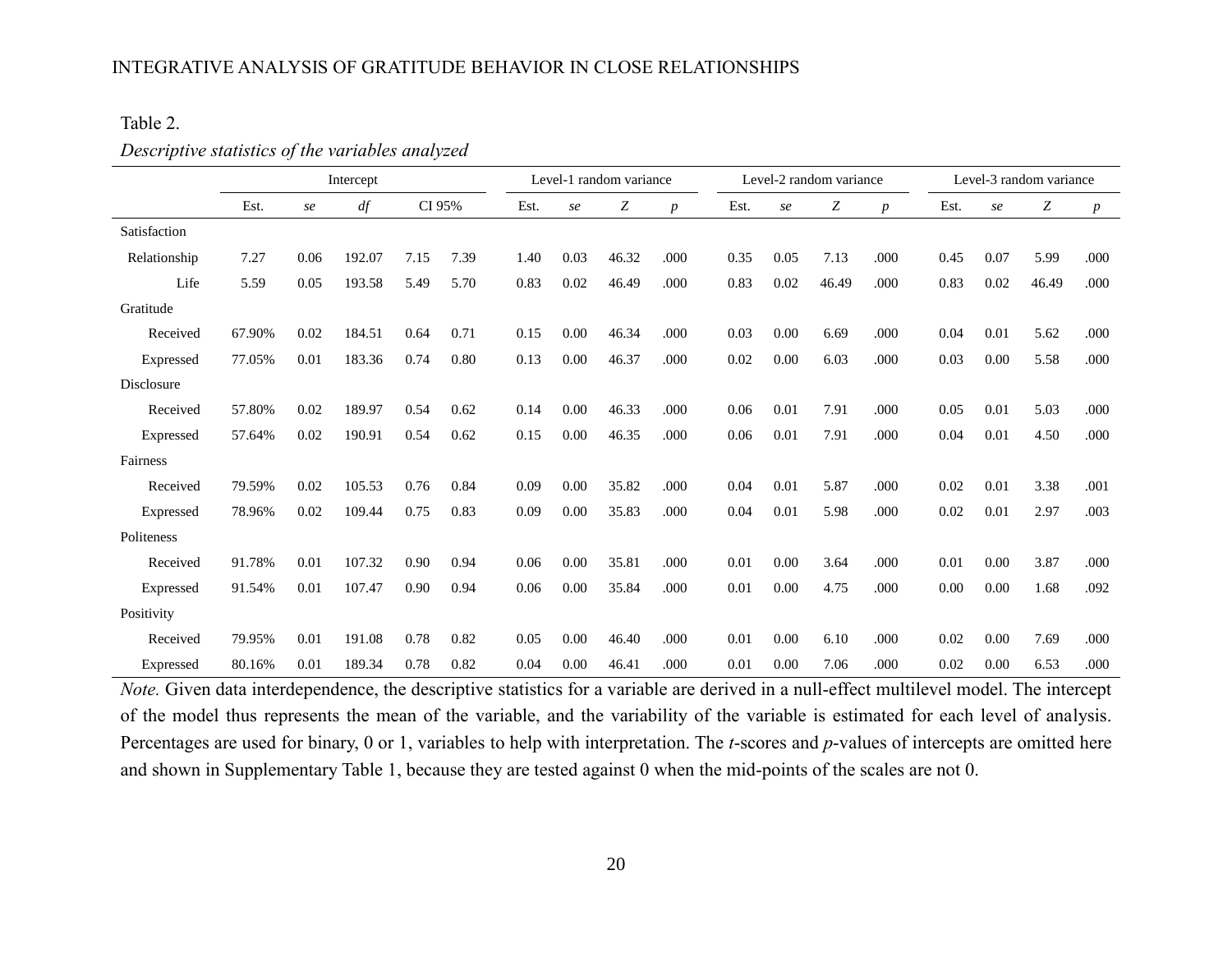#### **Results**

#### **Preliminary Analysis: Descriptives of Measures**

We first checked the distributions of the measures included in the present research. Given that the data were in an interdependent nesting structure, we fit each measure to a null-effect multilevel model (i.e., without any predictor). The intercept of the model thus represents the estimated mean of the measure, and its variability was partitioned and derived for each level of the nesting structure.

As shown in Table 2 (see Supplementary Table 1 for other statistics omitted here), all measures showed decent distributions for analysis. Even though the means of all variables were significantly higher than the mid-points of their scales (i.e., their *CI*s did not cover the midpoints)—likely reflecting the positive and socially desirable nature of the constructs—all but one of the measures varied meaningfully (i.e., significantly) at all levels of analysis (the exception was expressed politeness, which varied significantly at the day and the person level and approached significance at the dyad level). In other words, the data seemed to generally spread out well, covering a reasonable diversity of interaction patterns, and were appropriate for further modeling. Specifically, we note that the means of expressed and received gratitude were about  $72.5\% \pm 5\%$ , indicating that it was common for behavioral gratitude to pause about once every four days between partners, even if it still happened generally regularly. For the two types of well-being, similarly, even though both measures were higher than the mid-points of scales (i.e., 5 for relationship satisfaction and 4 for life satisfaction), the means were still two points away from the upper bounds of scales (i.e., 9 for relationship satisfaction and 7 for life satisfaction), leaving reasonable room to study variability. Consequently, we moved into the main four-stage analysis of the present research.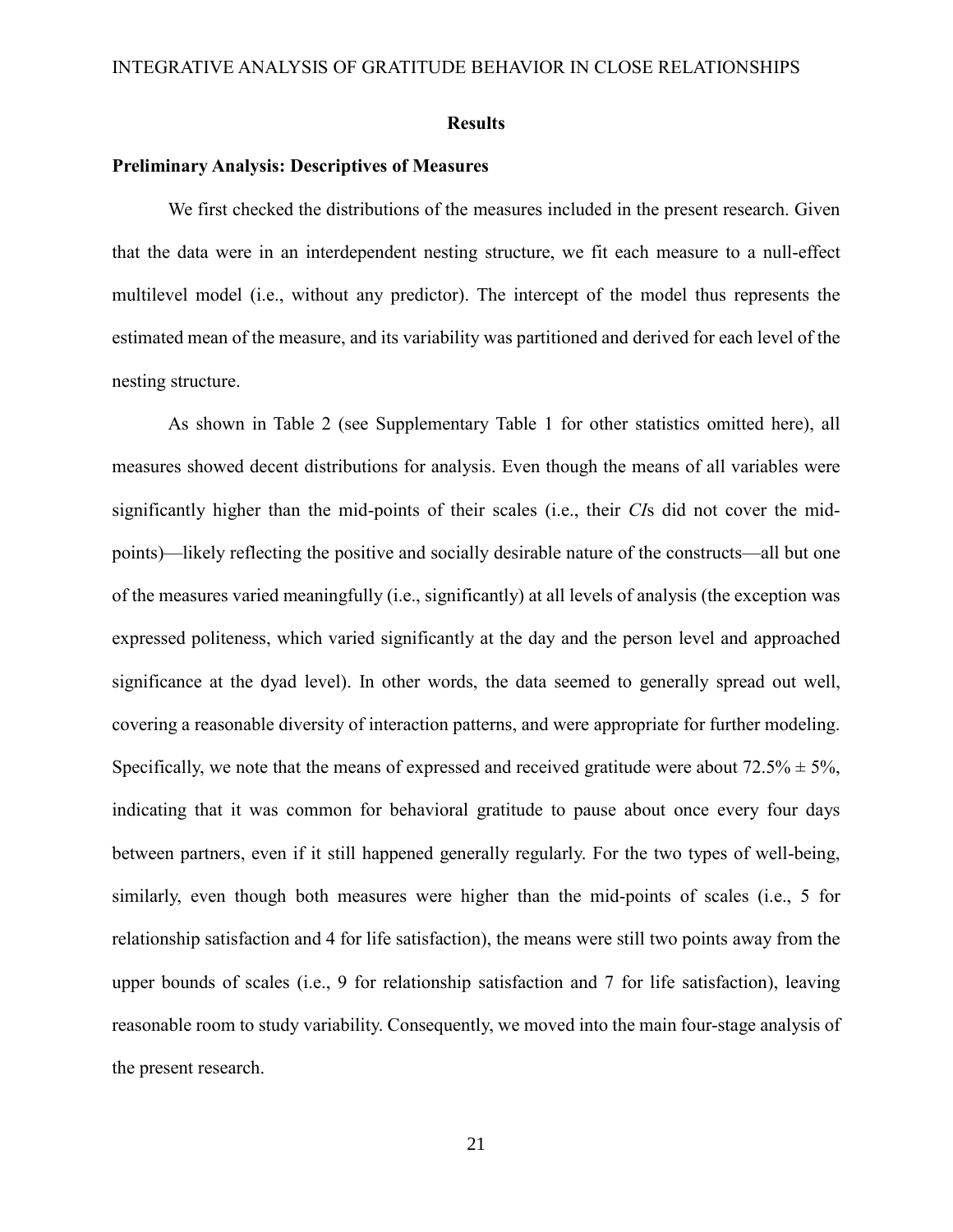# **Analytical Plan**

 $\overline{a}$ 

As detailed below in their respective sections, we conducted four sets of planned analyses in SPSS (including mediation analysis by the PROCESS MACRO; Hayes & Rockwood, 2017) on gratitude behavior and satisfaction with the relationship or with life, in a three-level model<sup>4</sup>, with daily reports (Level 1) nested in individuals (Level 2) nested in couples (Level 3). All raw estimates can be found in the online supplemental materials (in which Supplementary Tables 2a and 2b contain statistics of predictors—including different aspects of gratitude and control variables predicting relationship and life satisfaction, respectively; Supplementary Table 3 contains results of the mediation analyses in Analysis 3), and we only provide a visualization of results in Figure 2 in the main text, because otherwise there would simply be too many numbers to show (i.e., 112 estimates and their *df*s, *p*s, *CI*s, etc.). We hence suggest reading the text below side-by-side with Figure 2 and, if so desired, tables of statistics in the online supplemental materials.

To derive the dispositional and the situational portions of each of the four gratitude items, which are the participant's reports of expressed and received gratitude and their partner's reports of the same variables, we first extracted the two-week long-term average across the study period of each item as the dispositional portion of variance of the type of gratitude that item tapped into, for each participant. We then calculated the four daily deviations around their respective individual-level means to represent situational gratitude that fluctuated from one day to another. (Bryk & Raudenbush, 2002, p. 139). Given that there were four types of gratitude directly

<sup>4</sup> We did not pursue the common two-level modeling approach developed by Bolger and Laurenceau (2013), because we did not include random slopes—due to relative lack of power to handle the large numbers of predictors and their corresponding slopes and slope covariances—which made the three-level approach possible (Atkins, 2005). Finally, we included a random intercept in which couple was crossed with time to account for within-day interdependence between partners. Readers may find the demonstrative SPSS syntax of our modeling approach in the online supplemental materials.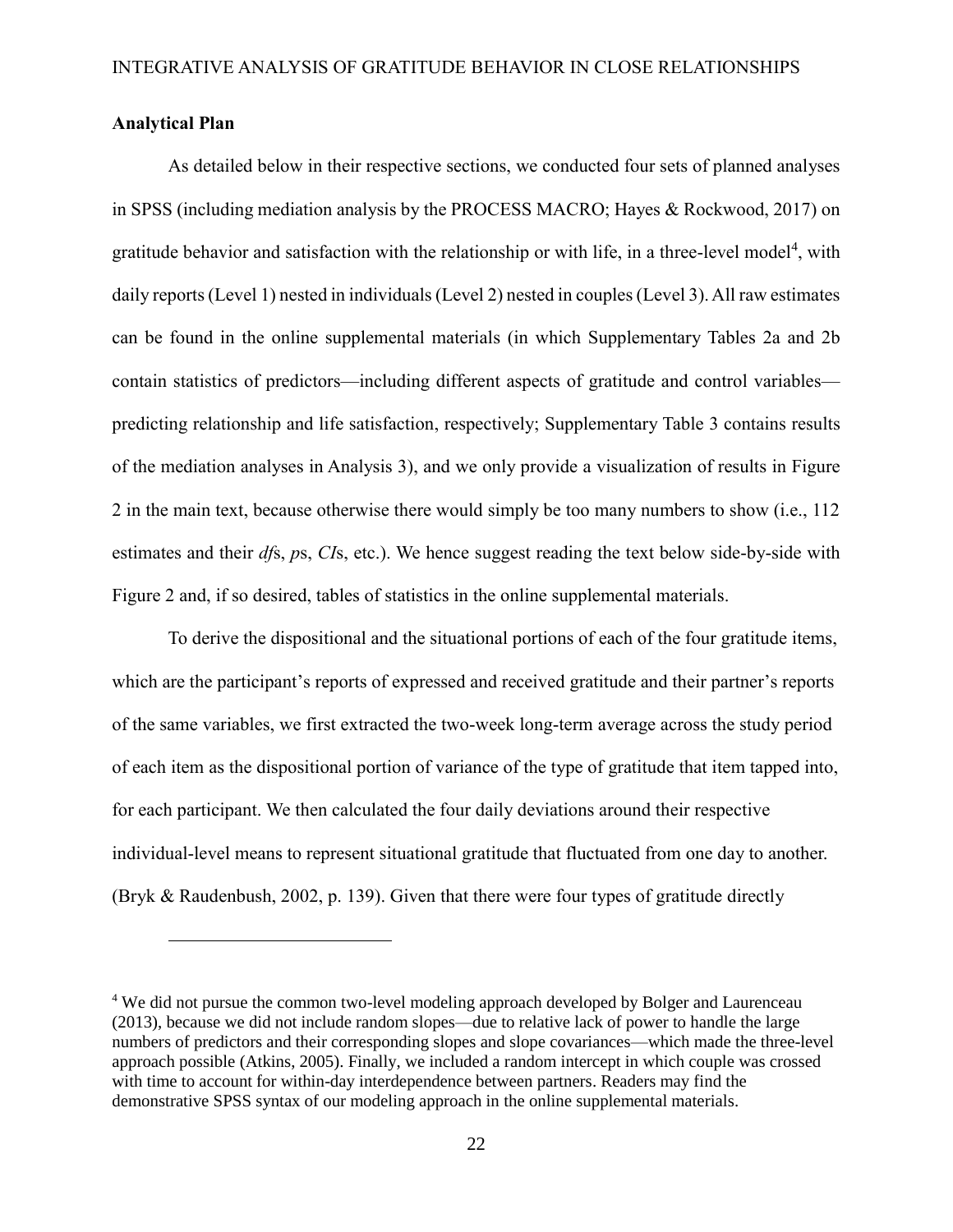assessed, the preparation here subsequently generated eight measures, one for each aspect of gratitude behavior—situational and dispositional—in the TIE model.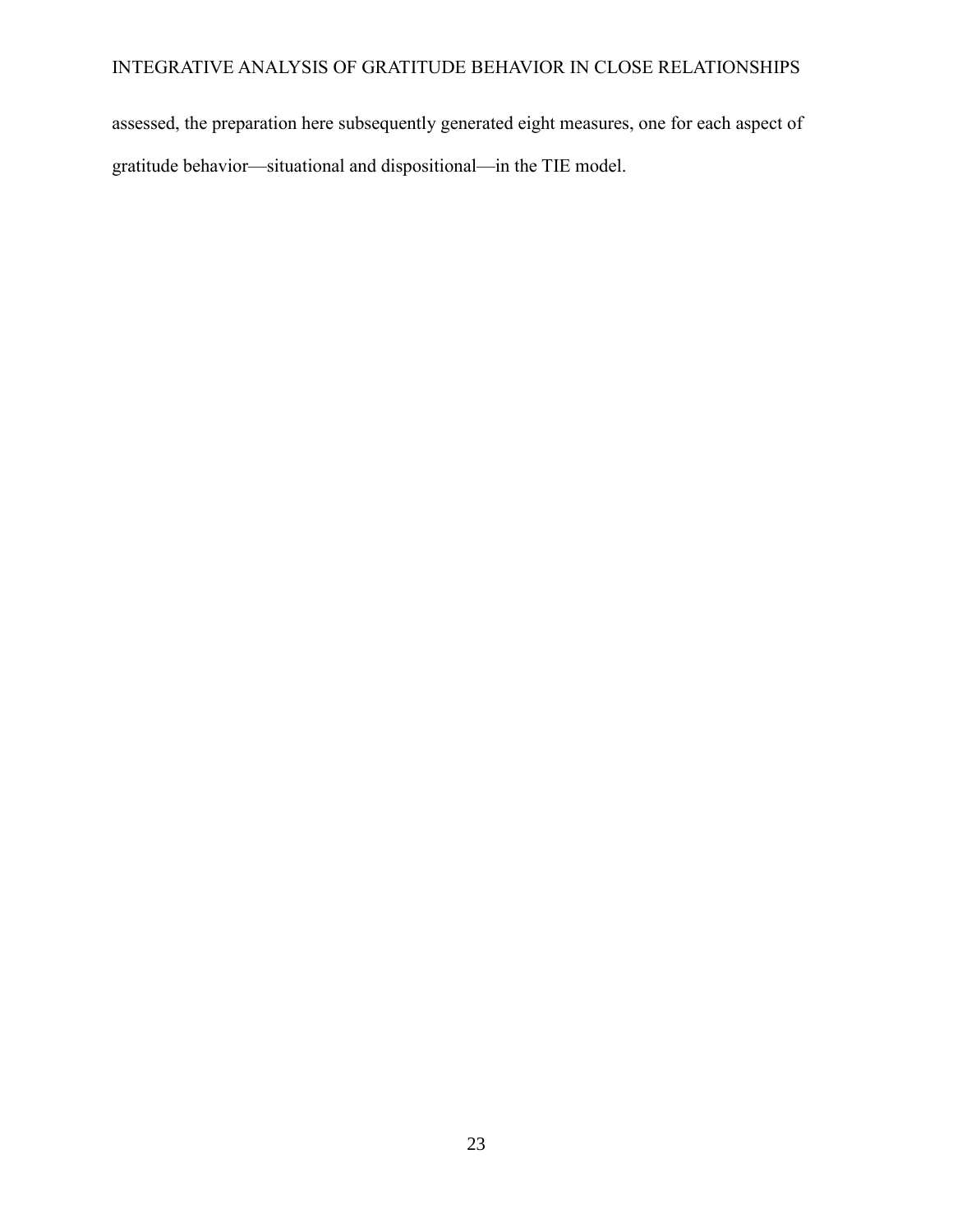

*Figure 2.* Study results. Analogous to the boxplot, each colored horizontal line represents an unstandardized multilevel-regression coefficient of an aspect of gratitude behavior predicting either relationship (shades of red) or life satisfaction (shades of blue). The two dots surrounding a colored line mark the line's 95% confidence interval, and reference lines are provided for coefficient values of 0 and 1. For estimates close to the critical value, sig. and n.s. denote significant and non-significant respectively. From the left, the columns show zero-order effects (Analysis 1), unique effects (Analysis 2), unique effects controlling for the non-dependent satisfaction measure (i.e., mediation, Analysis 3), and then zero-order effects controlling for either interpersonal disclosure, fairness, politeness, or general positive interpersonal processes, respectively (Analysis 4).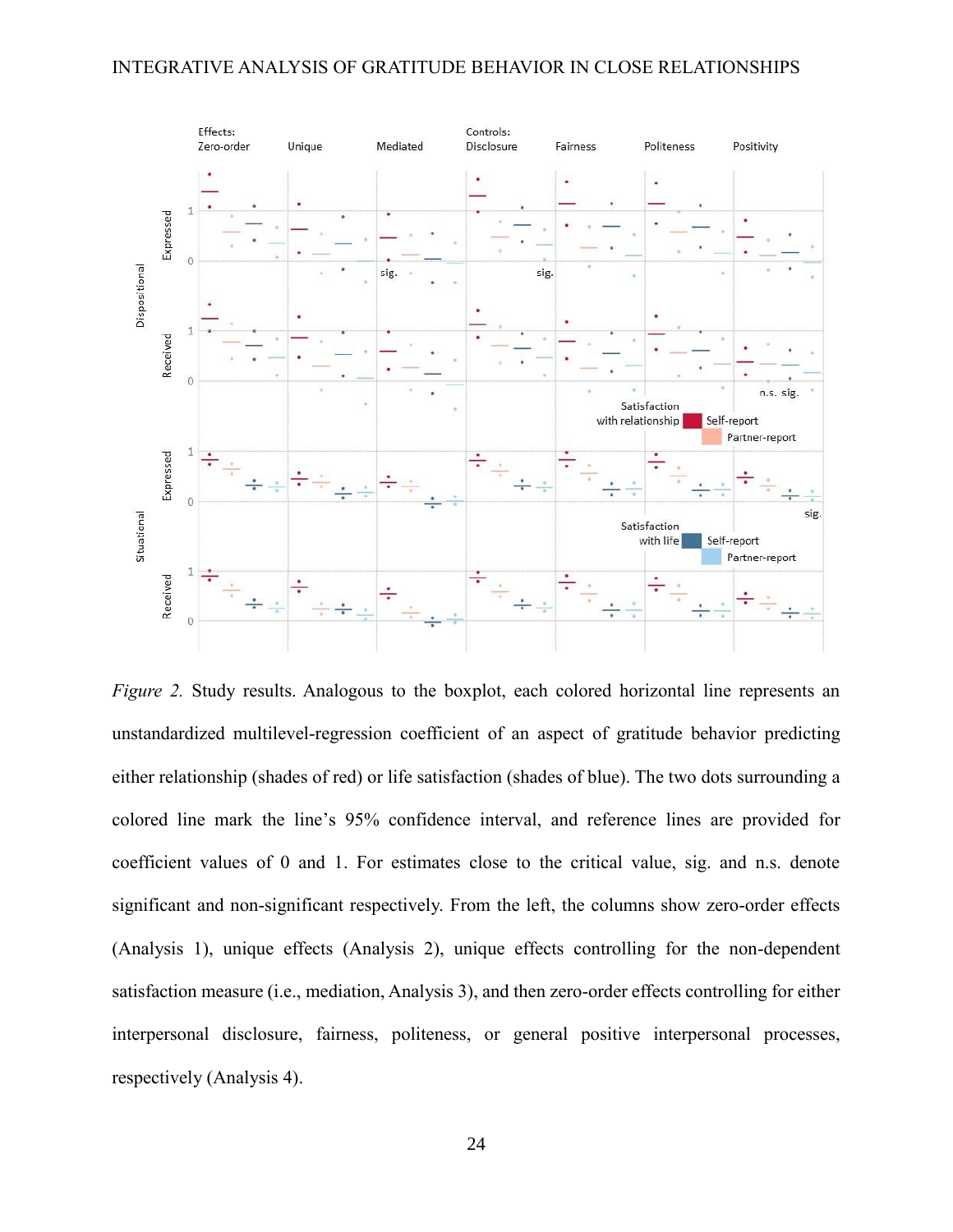# **Analysis 1: Zero-Order Effects of Gratitude on Relationship and Life Satisfaction**

To first delineate the zero-order effect of each aspect of gratitude behavior on relationship and life satisfaction, we fit eight models all following this format:

Level 1 (days): Satisfaction<sub>ijk</sub> =  $\beta_{0jk} + \beta_1 *$  Satisfaction<sub>i-1,jk</sub> +  $\beta_2 *$   $\Delta$ Gratitude<sub>ijk</sub> +  $r_{ijk}$ 

Level 2 (individuals):  $\beta_{0jk} = \beta_{00k} + \beta_{01k}$  \* Gratitude<sub>jk</sub> +  $u_{0jk}$ 

Level 3 (couples):  $\beta_{00k} = \beta_{000} + u_{00k}$ 

In this three-level random-intercept model, i designates the day of a daily report nested within a participant, j designates the participant nested within a couple, and k designates the couple. Satisfaction<sub>ijk</sub> and Satisfaction<sub>i-1,jk</sub> are a focal participant's satisfaction with relationship or with life on a given day and on the prior day respectively. Considering the two days together, we thus derived day-to-day fluctuations in the dependent variable and tested how it tracked and changed with gratitude. Lastly, Gratitude<sub>ik</sub> is the two-week dispositional mean of an aspect of gratitude, and  $\Delta$ Gratitude<sub>ijk</sub> (= Gratitude<sub>ijk</sub> – Gratitude<sub>ik</sub>) is that aspect's daily situational deviations around the mean. Because these two predictors are orthogonal, we entered them in the same model, once predicting relationship satisfaction, and again predicting life satisfaction. Overall, then, there were eight models for four dispositional-situational sets of a gratitude behavior crossed by two types of dependent satisfaction.

As visualized in the first column from the left in Figure 2 (whose raw statistics are in Supplementary Tables 2a and 2b), the results showed that all eight aspects of gratitude behaviors had significant positive zero-order effects on participants' daily changes in relationship and life satisfaction. The findings therefore conceptually replicated existing research on the effects of self-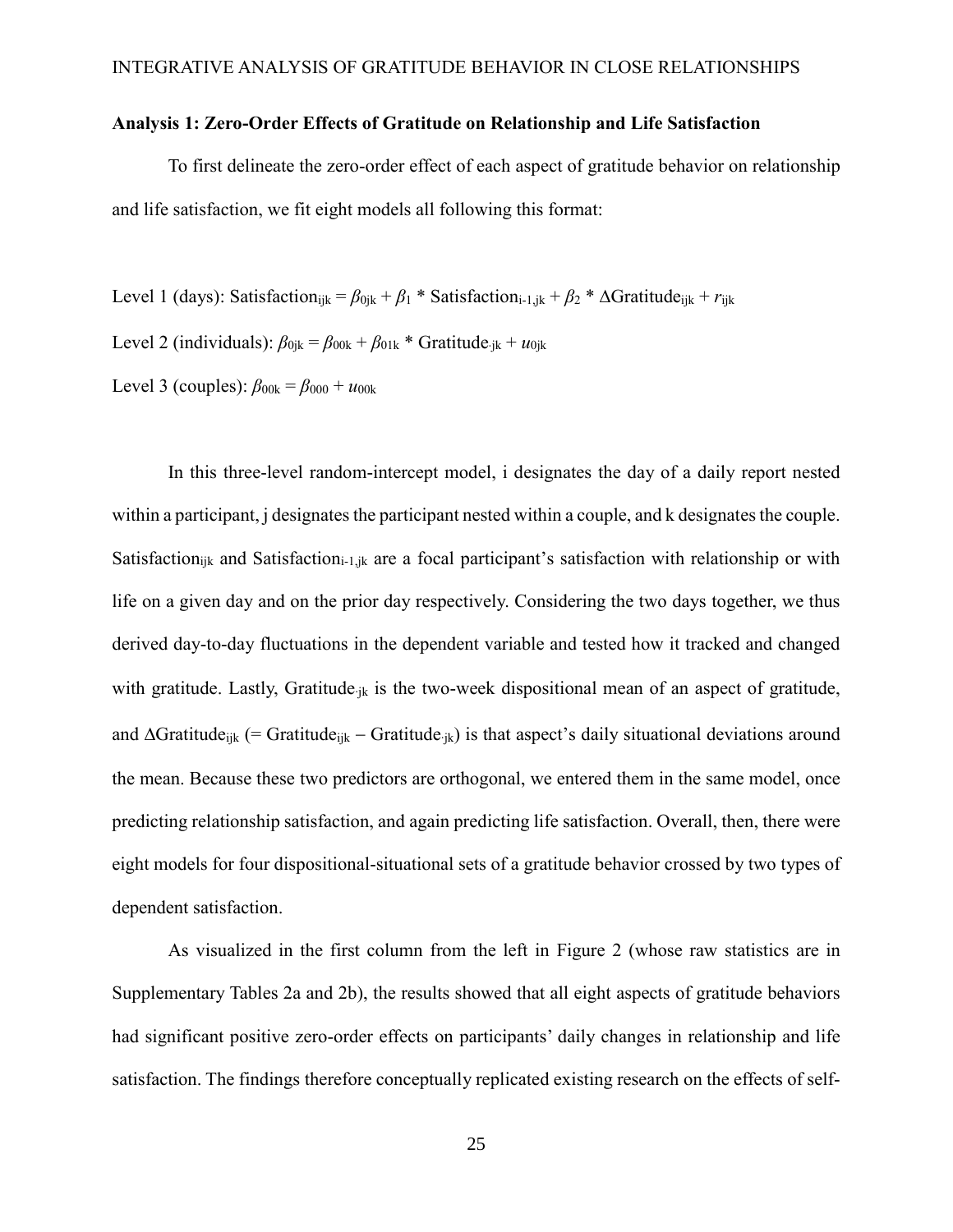reported situational expressed gratitude (e.g., Gordon et al., 2011) and self-reported situational received gratitude (e.g., Gordon et al., 2012).

In addition, the data extend beyond the literature by pointing to potential novel observations. For instance, we found both *partner*-reported expressed gratitude and *partner*reported received gratitude at both the situational and dispositional levels positively forecasted the *focal participant's* satisfaction with relationship and with life. That is, when *Jack* reported that Rose thanked him as well as when Jack reported that he thanked Rose, *Rose* reported greater relationship and life satisfaction on that day than on the prior day. It is, however, unclear at this point as to whether these partner-reported effects merely resulted from mirroring their self-reported counterparts of Rose. We address this question in the next set of analyses.

# **Analysis 2: Unique Effects of Gratitude on Relationship and Life Satisfaction**

Elaborating on Analysis 1, here we examined the extent to which each of the eight aspects of gratitude behavior predicts relationship and life satisfaction over and above the others. In terms of modeling, we combined the four zero-order models on the same dependent measure of satisfaction, predicting that satisfaction measure—either relationship satisfaction or life satisfaction, now only one model each—by all eight aspects of behavioral gratitude simultaneously. As in Analysis 1, we again controlled for the dependent satisfaction assessment from the prior day in the current analysis.

As visualized in the second column from the left in Figure 2 (whose raw statistics are in Supplementary Tables 2a and 2b), the results indicated that both directions of gratitude behaviors—expression or receipt—observed from both perspectives in the interaction—self- or partner-reported—positively and, now, *uniquely* predicted both relationship and life satisfaction at the situational level. That is, Rose's increased relationship satisfaction on one day is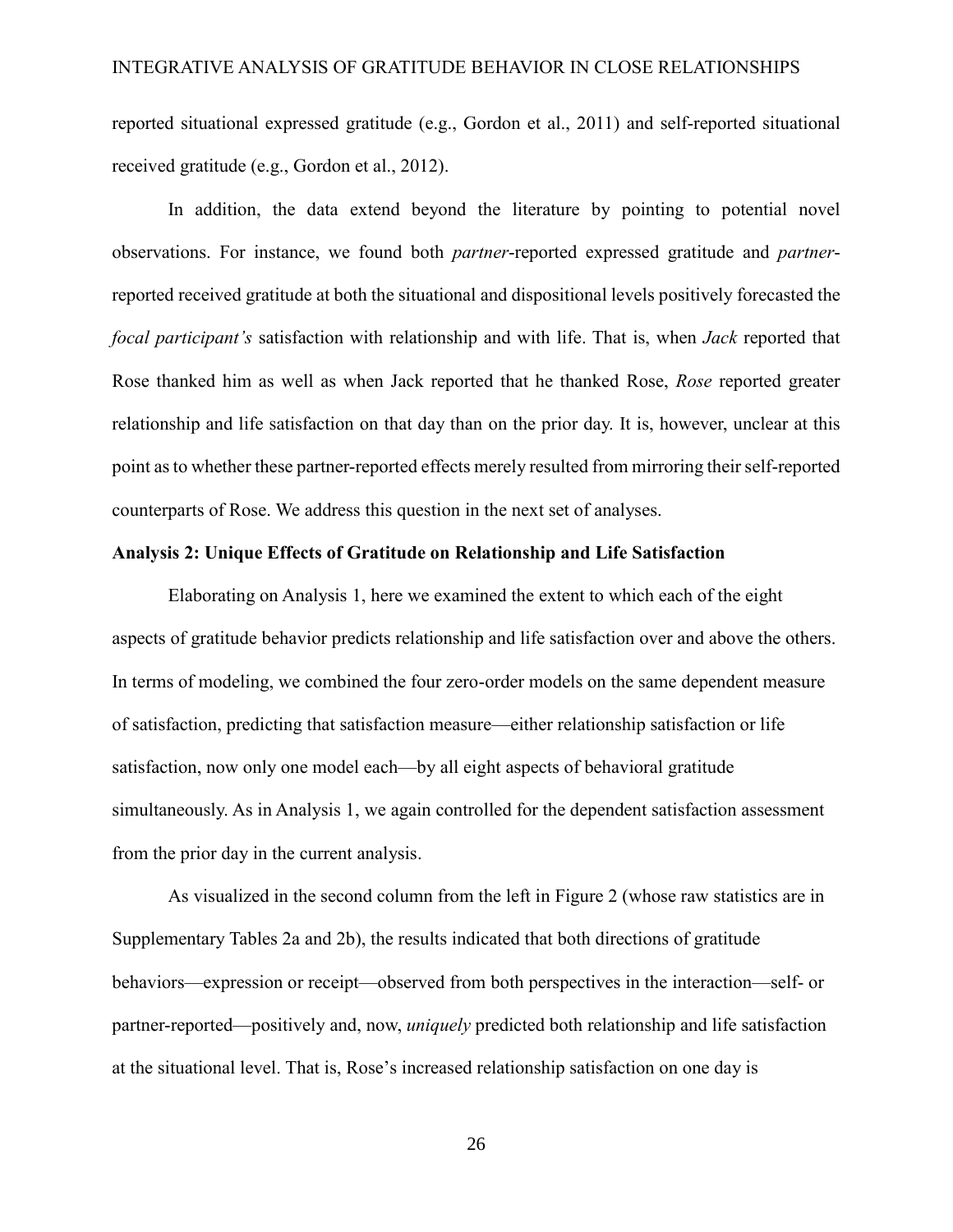significantly accounted for by her own reports of both expressing gratitude to and receiving an expression of gratitude from Jack *as well as* by Jack's reports that she expressed gratitude to him and that he expressed gratitude to her (i.e., she received his gratitude).

At the dispositional level, however, we only found that self-reported received gratitude was independently associated with both types of satisfaction, and that self-reported expressed gratitude was independently associated with relationship satisfaction. In other words, all 8 tests of gratitude at the situational level were significant, but merely 3—all of which were selfreported—showed significant independent effects at the dispositional level. We address this cross-temporal-scope difference in the Discussion.

#### **Analysis 3: Mediated Effects of Gratitude on Relationship and Life Satisfaction**

Having illustrated the effects of gratitude behavior on relationship and life satisfaction separately, we next turned to the interrelations among the three. As mentioned above, we hypothesized a mediational chain where gratitude first contributes to relationship satisfaction and subsequently life satisfaction. This was because the primary function of gratitude is to strengthen social relations (Algoe, 2012), which serves as one of the few "basic" prerequisites of individuals' general well-being (Ryan & Deci, 2000).

To test the hypothesis, in the unique-effect model of gratitude (i.e., Analysis 2), we entered same-day satisfaction with relationship as a predictor of satisfaction with life, controlling for priorday life satisfaction. With model modifications described below, the bootstrapping method was then used to test the mediation hypothesis by constructing the confidence interval of the mediated path from each type of gratitude to life satisfaction. Finally, given the cross-sectional nature of this mediation analysis, to assess the alternative possibility that it is satisfaction with life that mediates satisfaction with relationship, we repeated the above analysis while having both types of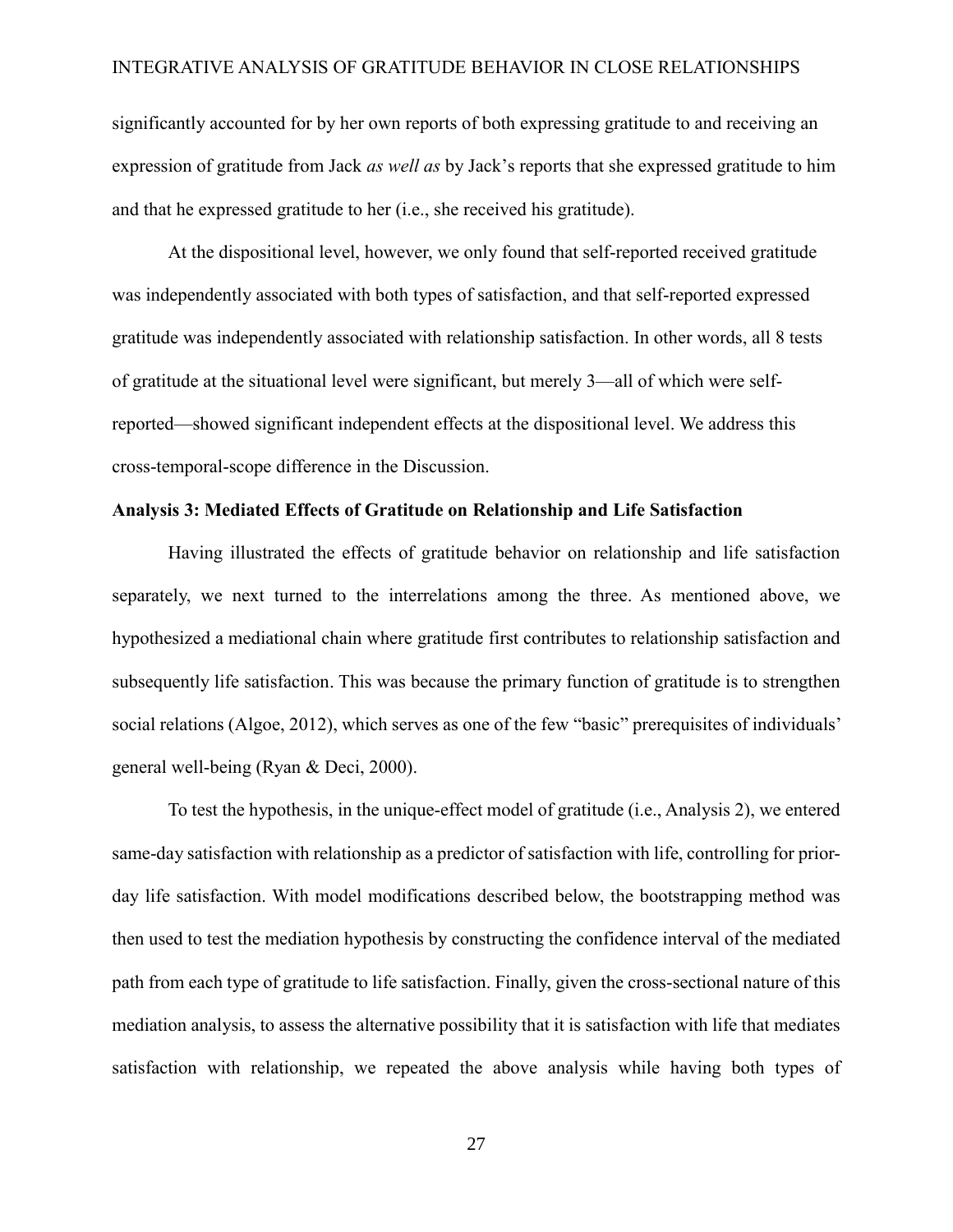satisfaction switch places, controlling for prior-day relationship satisfaction (which was now the dependent variable).

In line with the hypothesis, as visualized in the third column from the left in Figure 2 (whose raw statistics are in Supplementary Tables 2a and 2b), the results showed that relationship satisfaction significantly predicted life satisfaction in the mediated model (CI  $_{95\%}$  =  $0.39 \pm 0.02$ ,  $df = 3491.04$ ,  $t = 30.78$ ,  $p < .001$ ) and, importantly, washed away the five unique effects of gratitude behavior on life satisfaction found in Analysis 2 (i.e., the four situational aspects of behavioral gratitude and self-reported dispositional received gratitude). By contrast, even though life satisfaction also independently forecasted relationship satisfaction (CI  $_{95\%} = 0.52$ )  $\pm$  0.03, *df* = 3070.23, *t* = 30.37, p < .001), all aspects of gratitude behavior predicted relationship satisfaction as they did without life satisfaction being included as a potential mediator (i.e., all six significant unique gratitude effects from Analysis 2 remained significant).

To formally evaluate these two mediation chains, we adopted a method used in past research (e.g., in Chang et al., 2017) that takes advantage of the fact that models similar to ours do not include a random slope and can in theory be compressed into a single level when the models' random intercepts are estimated (by the best linear unbiased estimator, BLUE) and then removed (subtracted from the dependent variable). The resultant model would then be single-level and suitable for a bootstrapping mediation test, which we applied here with 5k re-samplings.

Following this procedure, as detailed in Table 3 in the online supplemental materials, the results lent support to the hypothesis by showing that relationship satisfaction significantly (i.e., the CIs 95% of the indirect effects of gratitude did not cover 0) and fully (i.e., the CIs 95% of the direct effects of gratitude covered 0) mediated the effects of all five unique effects of gratitude behavior on life satisfaction. In comparison, although it was found that life satisfaction also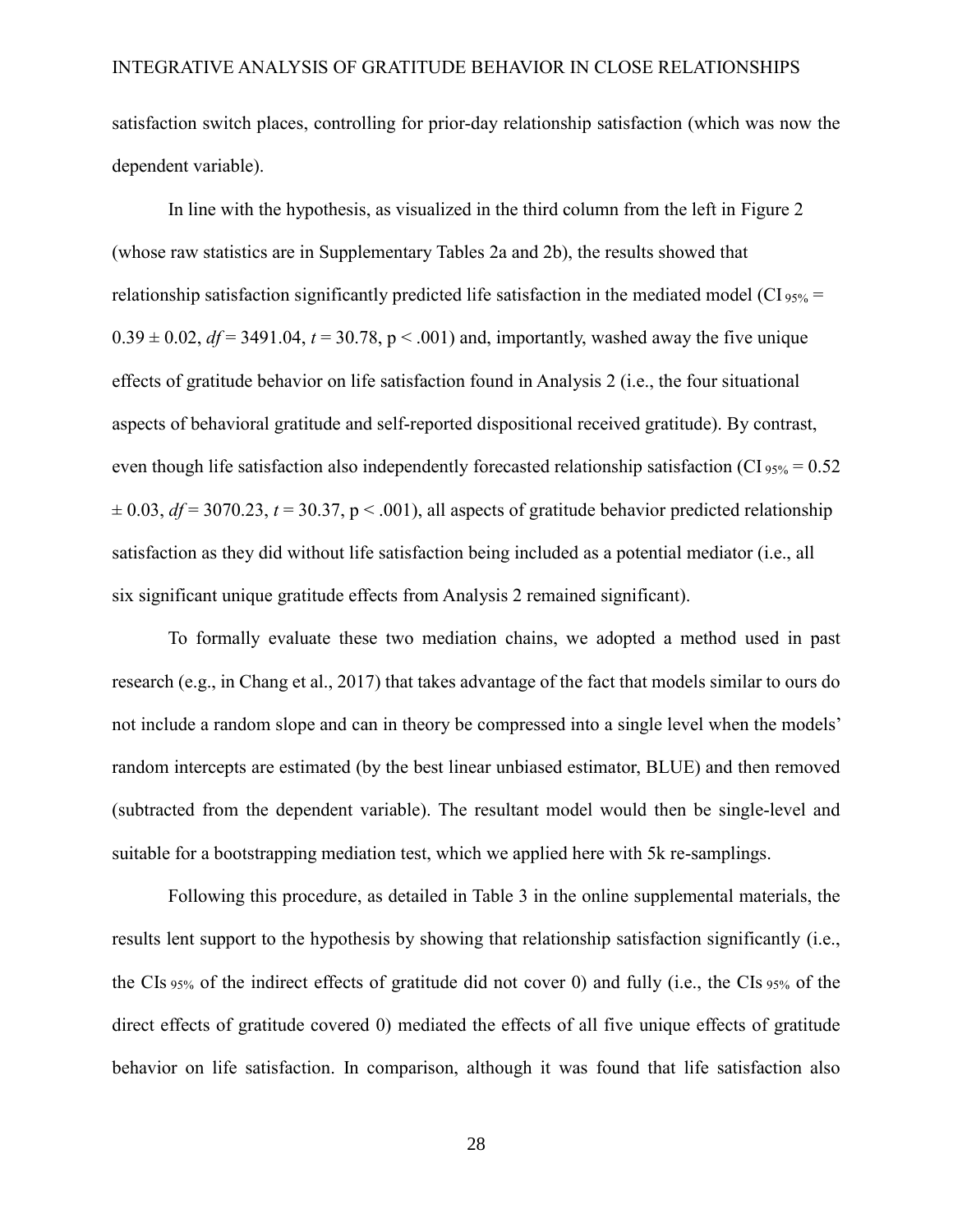significantly mediated portions of the effects of the six aspects of gratitude behavior found to be uniquely predictive of relationship satisfaction (i.e., the CIs 95% of the indirect effects of gratitude did not cover 0), these aspects of gratitude behavior still had significant non-mediated effects on relationship satisfaction when life satisfaction served as a mediator (i.e., the CIs 95% of the direct effects of gratitude did not cover 0 either). In other words, building on Analysis 2, we once again demonstrated that most aspects of behavioral gratitude (e.g., daily changes in Jack's report of whether Rose thanked him) simultaneously and independently predicted increased relationship satisfaction of the focal participant (Rose) on a given day. Extending the contribution, we provide evidence for the theoretically derived hypothesis that this boost in relationship satisfaction feeds forward to the participant's (Rose's) overall well-being that day. Expressing gratitude and receiving gratitude expressions are associated with life satisfaction in intimate relationships likely because of their primary associations with relationship satisfaction.

# **Analysis 4: Alternative Mechanisms Linking Gratitude to Relationship Satisfaction**

In this final set of analyses, we examined the effects of behavioral gratitude on relationship and life satisfaction, controlling for similar potential effects of interpersonal disclosure (e.g. Collins & Miller, 1994), fairness (e.g. McCullough et al., 2008), politeness (e.g. Holtgraves & Joong-nam, 1990), and general positive affect in interpersonal processes (e.g. Stafford & Canary, 1991; Staw et al., 1994). We chose these constructs not only because of the practical opportunities to assess them in the source datasets, but also because of their significance in the literature as common relationship facilitators and the fact that they do seem to be relevant to everyday gratitude interactions. Specifically, the expression of "thank you" often falls in the domain of manners and politeness (Brown & Levinson, 1987). It has also been argued that individuals demonstrate gratitude mostly if not merely to communicate their willingness to maintain fair exchanges of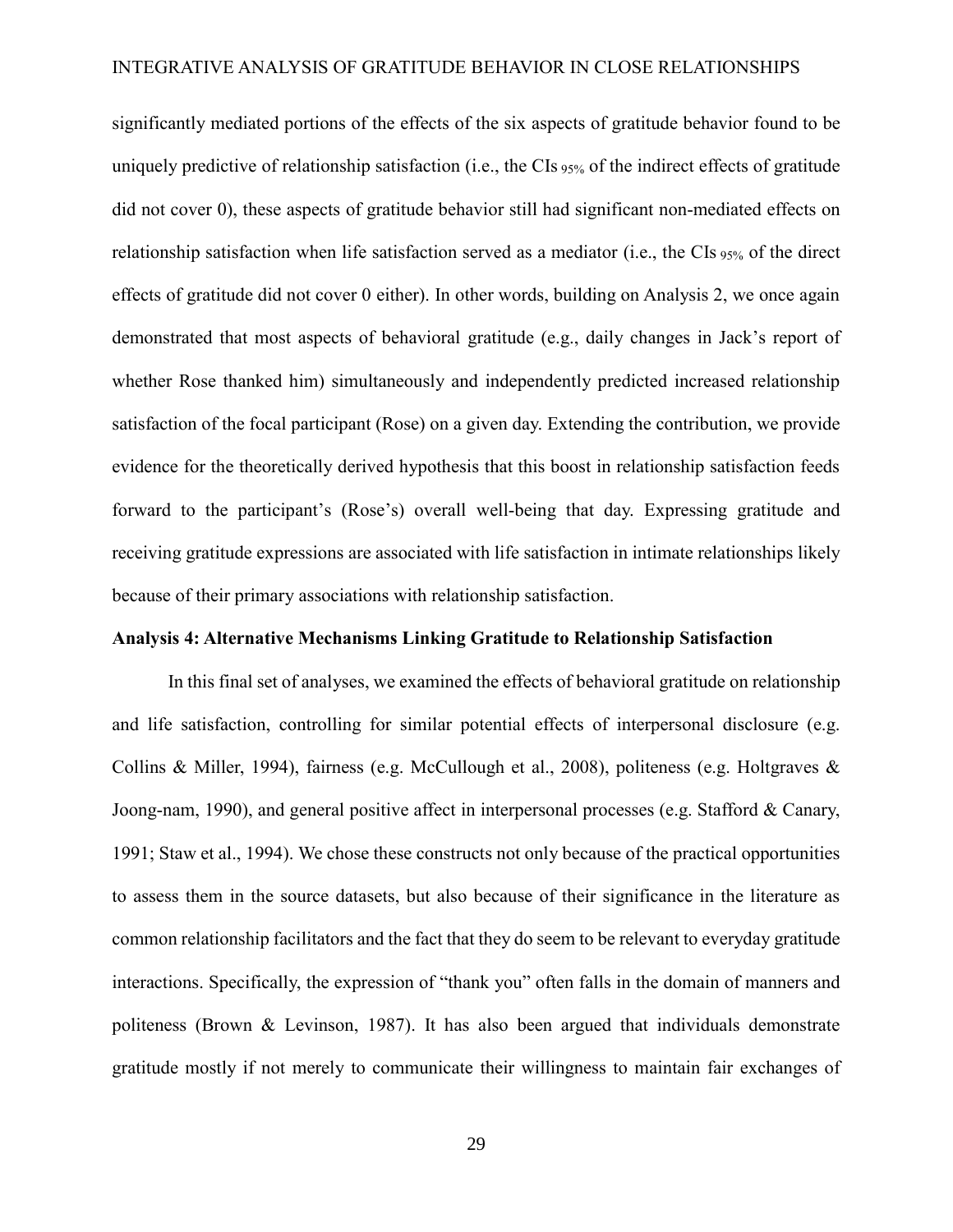resources (McCullough et al., 2008). Lastly, as all interpersonal emotion expressions (Graham et al., 2008), gratitude expressions involve disclosure of personal feelings to others, and these feelings are affectively positive in nature (Algoe, 2019; McCullough et al., 2001).

To analyze the data, because each aspect of gratitude behavior had its counterpart of each of the four non-gratitude interaction constructs that we included—for example, "My partner thanked me." (received gratitude) could be paired with "My partner was very nice, courteous, and polite when we talk." (received politeness; see Design and Measures)—we tested each behavioral gratitude variable against each of its non-gratitude counterparts by simultaneously entering both in the zero-order model of the aspect of behavioral gratitude (i.e., the models in Analysis 1). As in Analysis 1, the same analysis was repeated twice, once predicting satisfaction with relationship and once predicting satisfaction with life.

In might be worth noting here that, even though every non-gratitude construct had eight different aspects within it as in the case of gratitude, the eight were in four orthogonal dispositionalsituational sets, again as in the case of gratitude (Analysis 1). Consequently, we only used four (not eight) models here. In addition, we focused on zero-order models (Analysis 1) as opposed to unique-effect models (Analysis 2), because the latter would create the possibility that an aspect of gratitude interactions was mediated by a different aspect or the combination of multiple aspects of the added construct. It would be difficult to parse out this kind of entanglement when gratitude and non-gratitude predictors were not clearly paired in the model.

Following the analysis plan, as visualized in the four columns on the far right side of Figure 2 (whose raw statistics are in Supplementary Tables 2a and 2b), the results showed that no alternative non-gratitude construct was able to fully account for the effect of its same-aspect gratitude variable on relationship satisfaction or life satisfaction at the situational level, regardless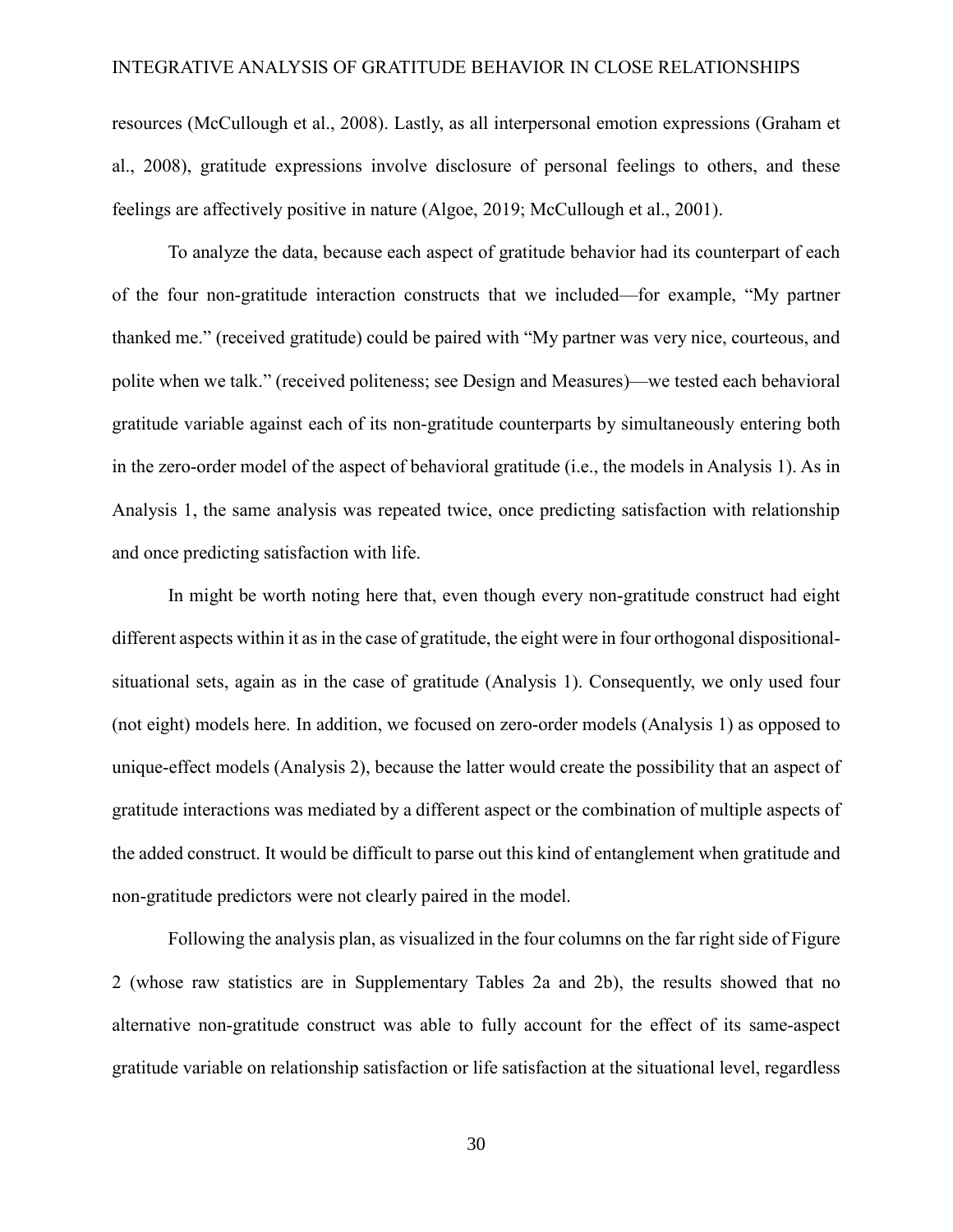of the direction of gratitude behavior–expressing or receiving an expression—and regardless of the perspective from which the behaviors were observed–the participant or the partner. That is, the conclusions of Analysis 1 held for the four situational aspects of gratitude behavior; the findings suggest that situational gratitude behavior is a unique construct relative to interpersonal disclosure, politeness, fairness, and general positive interpersonal processes.

By contrast, at the dispositional level, only self-reported received gratitude remained significantly predictive of both relationship and life satisfaction against all four non-gratitude constructs considered. Also, the effects of dispositional self-reported expressed gratitude were significant on *relationship satisfaction* controlling for any of the four non-gratitude constructs, yet turned non-significant on *life satisfaction* when controlling for positive interpersonal processes (but not interpersonal disclosure, politeness, and fairness). In terms of partner-reported dispositional gratitude—either expressed or received—their effects on participant *relationship satisfaction* remained significant only when controlling for politeness and interpersonal disclosure, with both partner-reported expressed and received gratitude becoming non-significant when controlling for fairness and other positive interpersonal processes. Finally, we found that partnerreported expressed and received dispositional gratitude significantly predicted *life satisfaction* only when controlling for self-disclosure. When fairness, politeness or other positive interpersonal processes were controlled for, partner-reported dispositional gratitude—either expressed or received—dropped to non-significant in predicting the participant's satisfaction with life. Overall, the 32 tests of the various dispositional effects of gratitude behavior indicated that 12 among the 32 tests failed to reach significance. Non-significant results mostly occurred for life satisfaction, suggesting that dispositional gratitude behavior is particularly independent of the four non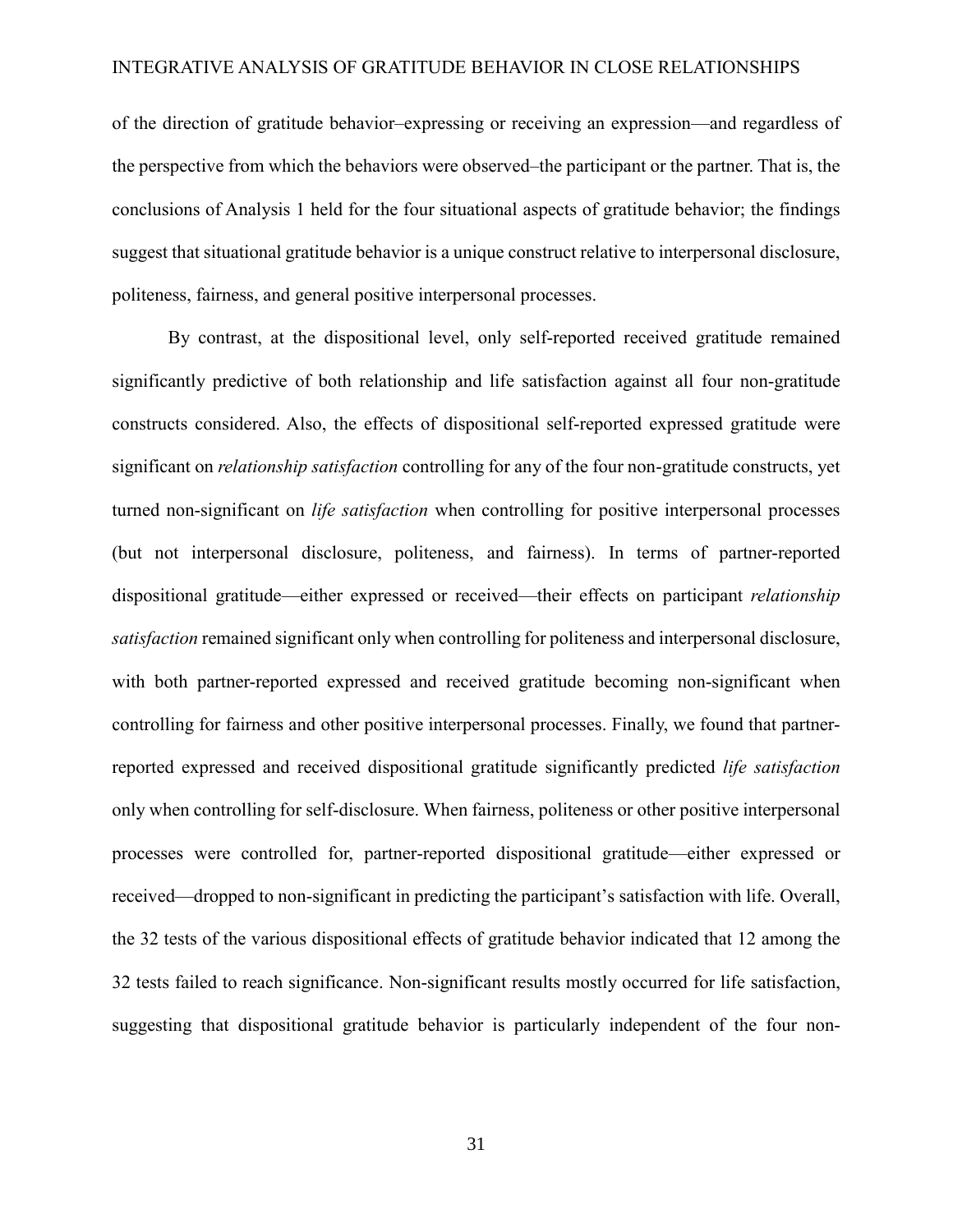gratitude behaviors when being linked with relationship satisfaction and then seen from the perspective of oneself.

# **Discussion**

We aimed to bring together different traditions in gratitude research, and illustrate opportunities for studying the dyadic social functions of emotions more broadly, by proposing a three-factor model—the TIE model—of everyday emotion interactions in dyadic relations, wherein gratitude behavior between couple members, as an example, is understood by the factors of 1) *direction*—expresser of gratitude or receipt of the expression, 2) *perspective*—the selfreporting actor or their observing partner, and 3) *temporal scope*—short-term situations or longterm dispositions. Based on this model, we examined the eight paths through which behavioral gratitude may contribute to individuals' satisfaction with their close relationships and with their own lives. The results reveal that all eight aspects of gratitude behavior, by themselves, forecast daily changes in satisfaction with one's relationship and with life (Analysis 1). Among these zeroorder effects, all four aspects of situational gratitude also independently predict both types of satisfaction (Analysis 2); in contrast, the most consistent findings of independent associations between dispositional gratitude behavior and the outcomes were when the behavior was selfreported by the participant who also reported on the outcomes. Building on these findings, we further found support for our theorized mediational path, whereby gratitude interactions contribute to everyday life satisfaction through increased relationship satisfaction; again, this held for the four situational aspects of gratitude behavior, independent of one another, as well as for gratitude behavior at the dispositional level when being self-reported (Analysis 3). Finally, we tested the effects of behavioral gratitude on change in relationship satisfaction when controlling for other constructs deemed influential in interpersonal dynamics and that may co-exist with gratitude,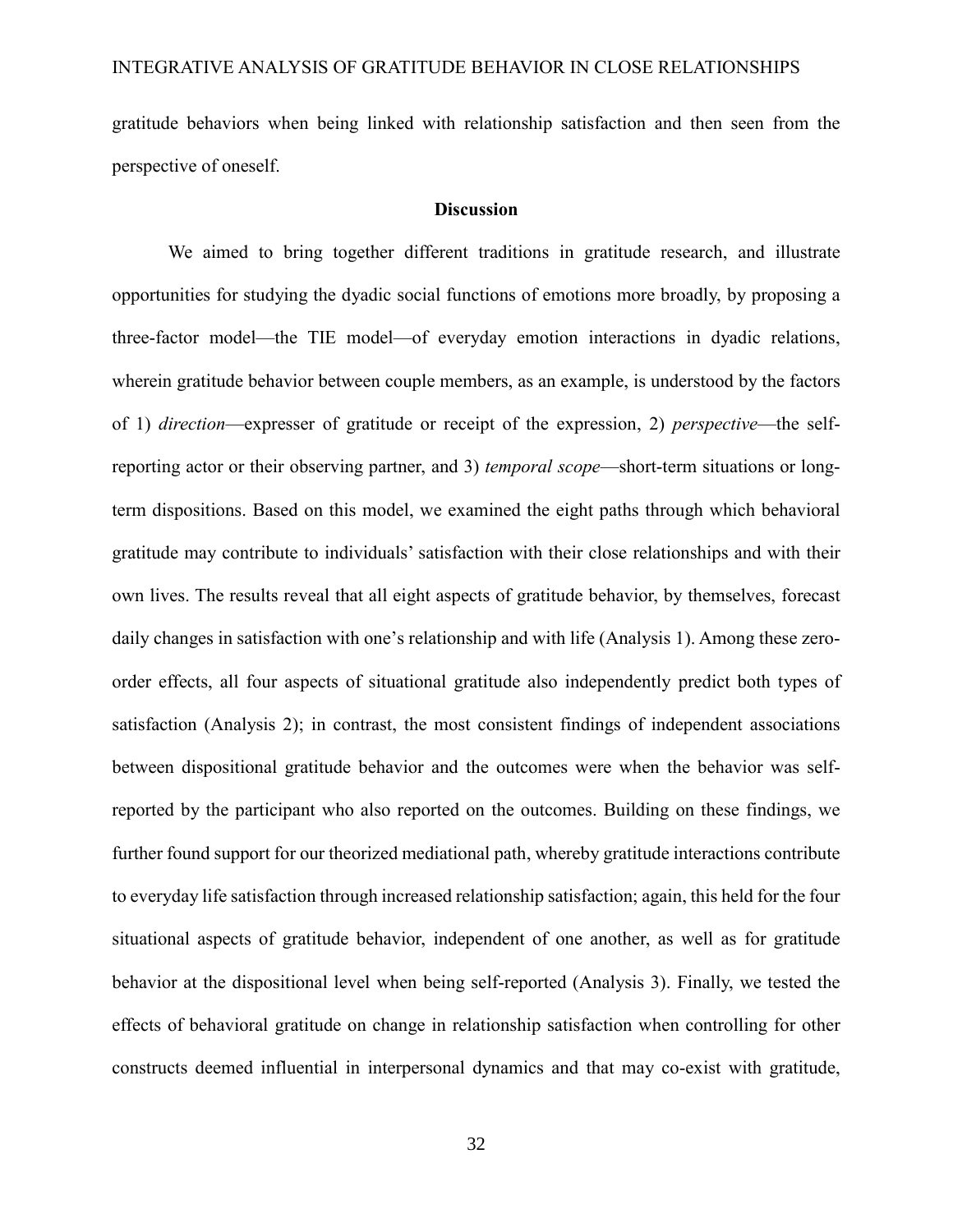namely, self-disclosure, fairness, politeness, and general positively-valanced interpersonal processes. Like the prior analyses, at the situational level, each of the four gratitude measures self-reported or partner-reported expression, and self-reported or partner-reported receipt predicted relationship satisfaction above and beyond any of these potential alternative explanations. At the dispositional level, however, significant effects of behavioral gratitude on both types of satisfaction were only fully preserved against the four controlled constructs when being received and self-reported. When the interactions were expressed or partner-reported at this dispositional level, they lost their predictive power (to self-disclosure, fairness, politeness, or positive interpersonal processes) for at least one type of well-being (Analysis 4).

# **Implications**

Using the behavioral expression of gratitude as the vehicle for testing questions about the social functions of gratitude, the present research reveals novel implications for gratitude research, specifically, as well as for the social functions of emotions more broadly. Below, we first focus on implications for the gratitude literature, then turn to considerations for the broader emotion literature.

**Gratitude is dynamic.** Together, our analyses highlight the *inter*-personal dynamic nature of gratitude in everyday life. On the daily situational level, both expressed and received gratitude are associated with relationship satisfaction, which then fully mediates the effects of gratitude on life satisfaction. The evidence supports the relational account of gratitude (Algoe, 2012) by not only replicating the existing findings that gratitude may enhance relationships for either the expresser (Gordon et al., 2011; Lambert et al., 2010; Lambert & Fincham, 2011) or the recipient of gratitude (Gordon et al., 2012; Park, Impett, et al., 2019; Williams & Bartlett, 2015); gratitude may indeed promote subjective evaluation of relationships from both directions independently and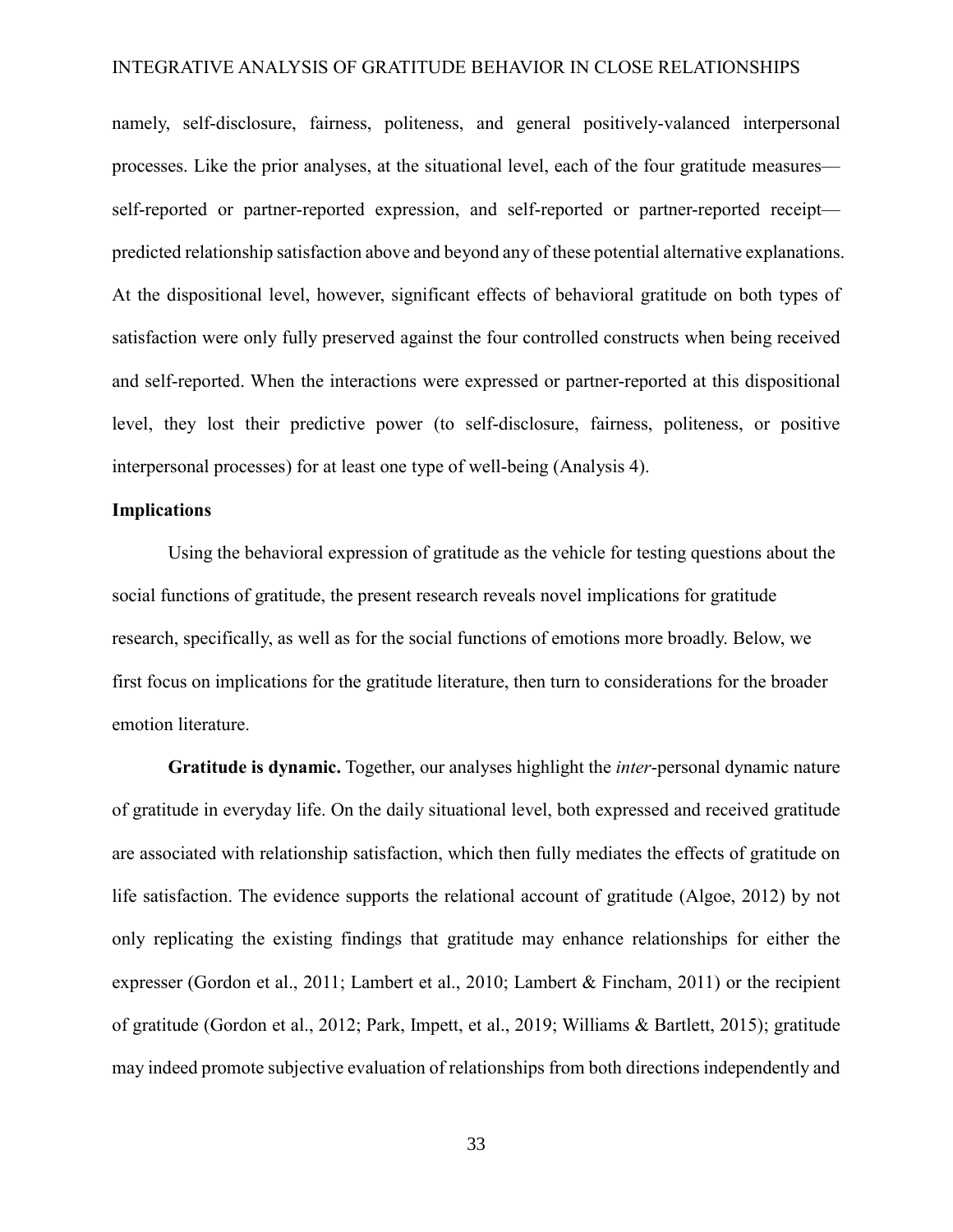simultaneously, echoing existing findings that both experiencing and receiving gratitude contribute to sexual communal strength of couple members (Brady et al., 2020). The present work thus implies the value of considering both behaviors of gratitude side by side in research. Finally, there is evidence (see Figure 1; also Brady et al., 2020) that received gratitude—either self- or partnerreported, situational or dispositional—predicts both types of well-being in relationships more strongly than does expressed gratitude. Though not statistically tested, the observation fits with a line of new studies hinting at a similar value of feeling appreciated relative to expressing it (Park, Impett, et al., 2019; Park, Johnson, et al., 2019). We look forward to future investigations that more closely examine this possibility.

**Gratitude is subjective.** In addition, the present research considers both interaction partners in the same model, illuminating the importance of understanding their unique subjective perspectives in the social process of gratitude. Specifically, even if past research has shown that both self- and partner-reported (received) gratitude may protect the relationship from the detrimental effects of (the receiver's) insecure attachment in romantic relationships (Park, Impett, et al., 2019), it was unclear whether the two partners' reports only mirror each other. That is, are both people reporting on the same objective fact, or does each person's perspective contribute meaningful independent variance?

Addressing this theoretical possibility, the current findings demonstrate that, on the daily level, self- and partner-reported received gratitude are independent from each other in forecasting both types of satisfaction; so are self- and partner-reported expressed gratitude. As far as we know, this is the first piece of evidence of perspective effects of the gratitude process, echoing an analogous phenomenon known as invisible support, where interpersonal support benefits the supported individual only when the supported is unaware of the support and does not report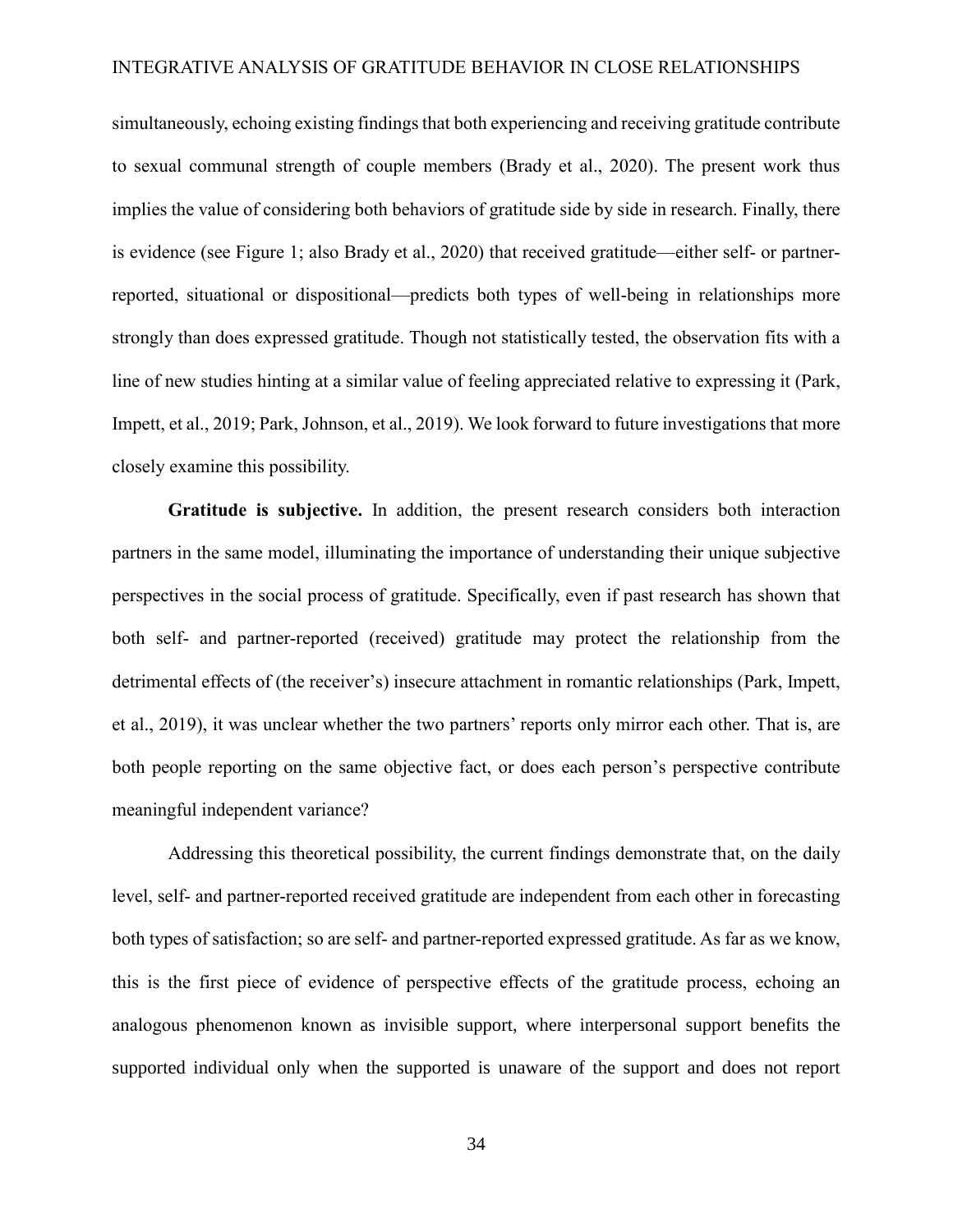receiving it. If the support is seen, the effect is gone (Bolger & Amarel, 2007). Here, even though gratitude does not share the drastic change from being beneficial to not so at all when it is seen, our data reveal the potential unique contributions from both the self and the partner. That is, whether Jack perceives the behavior or not, *Rose's* behavior of thanking Jack, reported by herself (i.e., partner-report received gratitude, received by Jack, with or without his awareness) on a given day predict *Jack's* change in satisfaction with their relationship the same day. This might be because people do not merely verbally thank their benefactors (here, their partners) when feeling thankful; they are often capable of communicating gratitude via a wide range of other demonstrations (e.g., Chang & Algoe, 2020). This relational process hence may become similar to that of invisible support, where actual social resources (i.e., support) flow from one to another, contributing to the receiver's well-being despite the receiver's awareness of the process.

Further, it might be worth pointing out that our data only measured *whether* Jack and Rose thank each other, and offered no information about *what* the partners thank one another for if they do. Yet, it is naturally the case that people thank others *for* something, and they may observe the same events from different perspectives. Specifically, theory has argued that the emotion and the expression of gratitude function to build relationships by communicating the interpersonal signal of responsiveness between individuals (Algoe, 2012). That is, Rose bonds with Jack by perceiving his potential as a responsive social partner in his expressions of gratitude to her. What we report in the current research, therefore, echoes the theory when documenting that, indeed, so long as Rose thinks that Jack thanked her (i.e., partner-report expressed gratitude, expressed by Jack), even if mistakenly, she might be more invested in the relationship due to perceived responsiveness in her partner, and that results in Jack's increases in relationship satisfaction. Together, the findings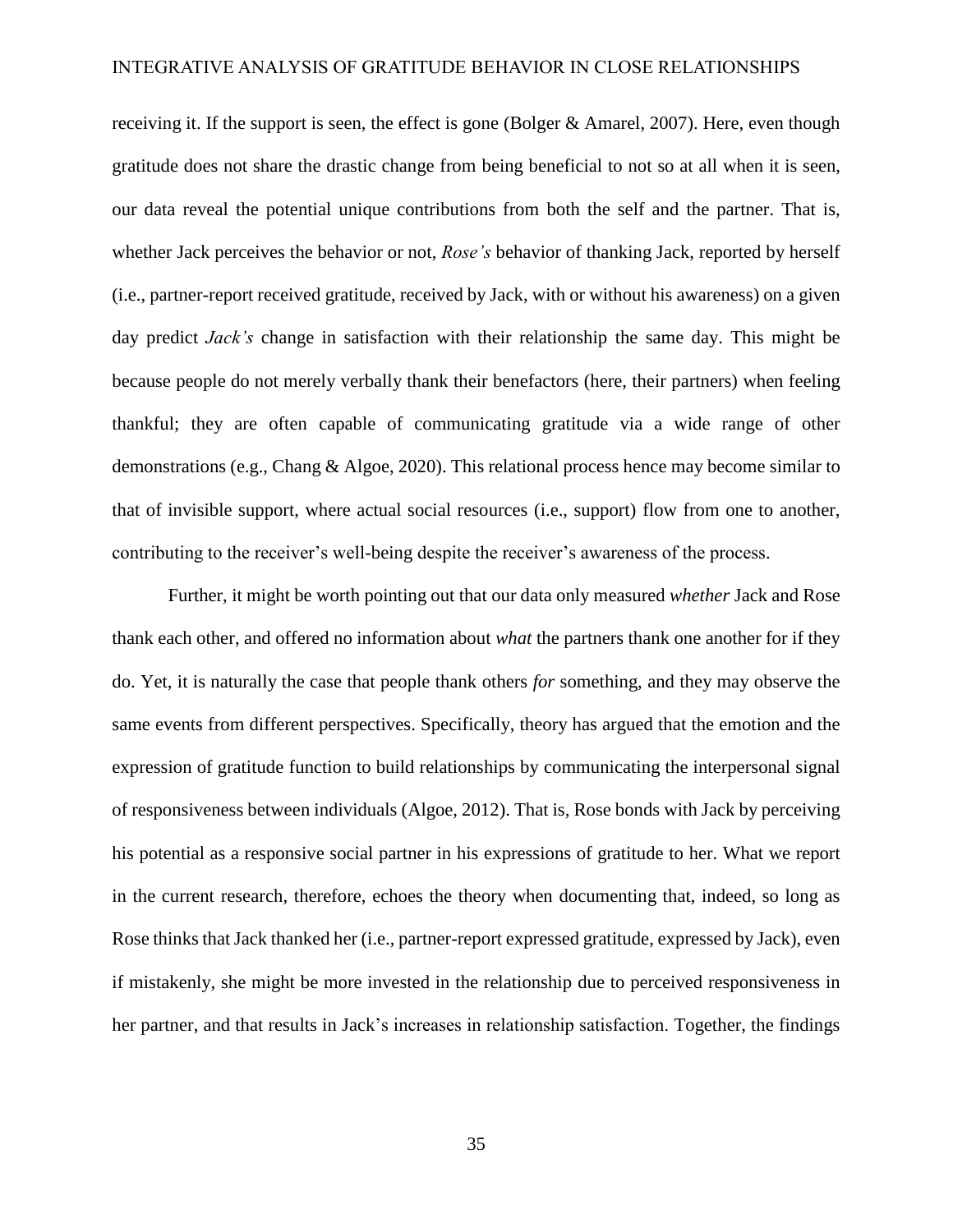invite researchers to bring the partner in the social process of gratitude into the scene in order to fully understand gratitude and its social functions.

**Gratitude is temporal.** The present work also considers the distinction between long-term dispositional and short-term situational gratitude behavior by examining both side by side. This conceptual difference has long existed in the literature, but only a few have tackled it empirically. For example, McCullough et al. (2004) conducted a cross-level analysis of gratitude, showing that dispositional gratitude (similar to an attitude) positively predicts situational gratitude (as an emotion). Elaborating on the finding, Leong et al. (2020) further found that, via increased situational gratitude, dispositional gratitude forecasts marital satisfaction. This line of investigation is critical, as it introduces the idea of dispositional gratitude to the field and then illustrates its link to situational gratitude and relationship quality. Nevertheless, this prior work differs from the present research in that the former focuses on the overlap—the shared variance—between the two scopes of gratitude (McCullough et al., 2004) and, subsequently, the relational benefits attributable to the co-variance (Leong et al., 2020). In contrast, our work focuses more on the uniqueness of the two temporal levels of gratitude as observable behavior in social interactions, in terms of both levels' independent ability to predict well-being in relationships. Here, we discover that only selfreported dispositional received gratitude uniquely predicted both relationship and life satisfaction and only self-reported dispositional expressed gratitude uniquely predicted relationship satisfaction. No partner-reported gratitude construct at the dispositional level significantly forecasted either outcome.

In contrast to the finding that all aspects of gratitude interactions are independently effective at the situational level on both relationship and life satisfaction, the present research then implies that, in terms of dispositional propensity for expressing or perceiving gratitude, couple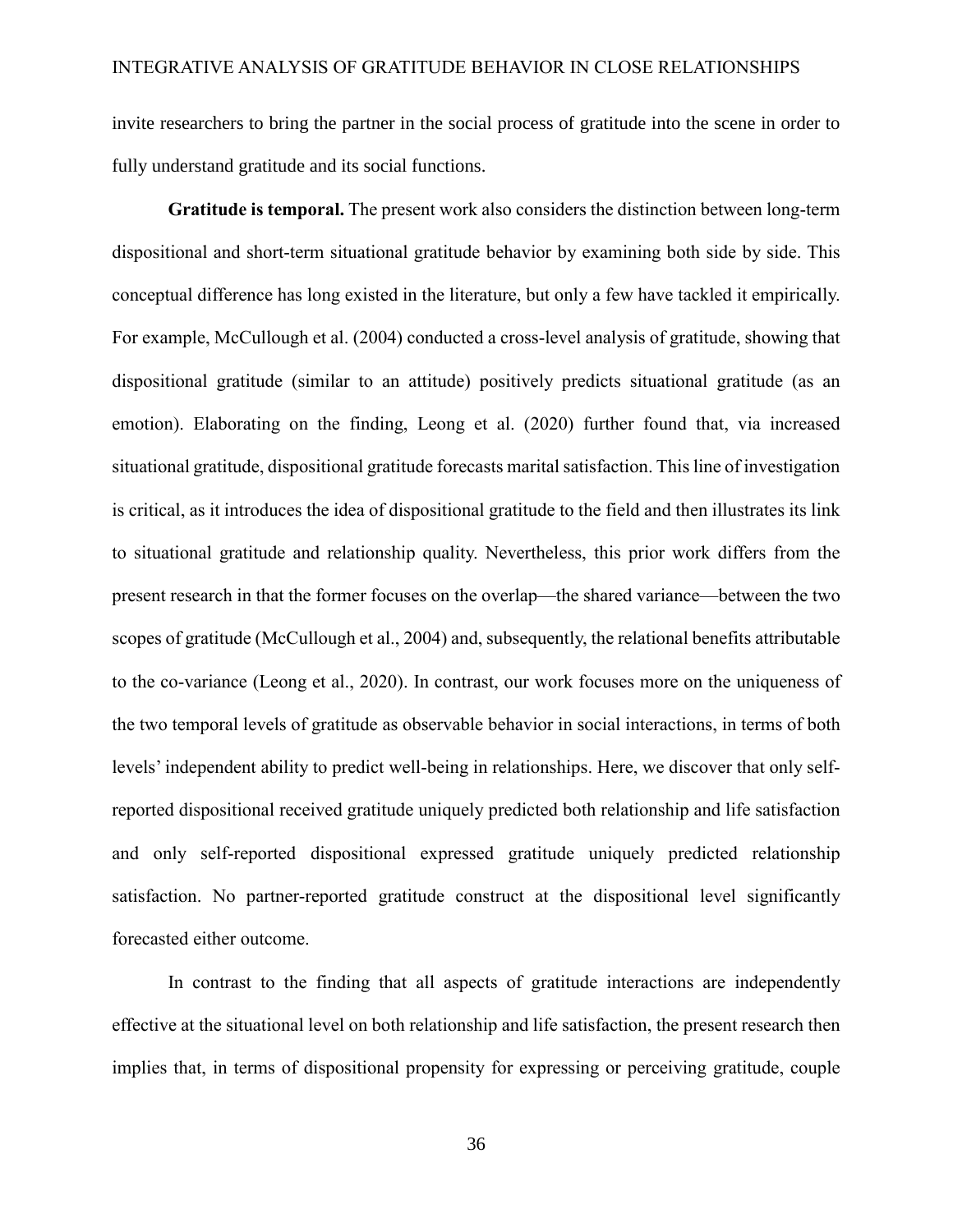members'self-perceptions and their partners' perceptions of them might be fairly aligned and, thus, *statistically redundant* in predicting both types of satisfaction—they are not unique predictors. A possible explanation for this alignment might be that, although everyday interactions between two people can happen quickly and the two might not be able to fully catch up with each other in the short run, thus creating a self-partner independence at the situational level, people may eventually see who their partners are in terms of being a generally grateful or ungrateful person. As a result, unlike the directions of behavioral gratitude (i.e., expression and receipt) that affect well-being independently at the dispositional level, different perspectives from which the expression is seen may not matter that much as compared to their pattern at the situational level.

Finally, it is important to keep in mind that the present investigation operationalized gratitude—both situational and dispositional—based on its (reported) expressed behavior, thanking. The assumption is that people likely demonstrate this kind of behavioral manifestation of gratitude when they feel grateful. This operationalization is not uncommon in the literature and not limited to our team (e.g., Human et al., 2018; Williams & Bartlett, 2015; Zhang et al., 2018). Research has also documented the tight and potentially cross-culturally invariant association between experienced gratitude (i.e., the emotion) and the type of expressed gratitude used in the present investigation (i.e., thanking, the behavior; Chang & Algoe, 2020). However, we acknowledge that thanking does not always follow from sincere thankfulness. This is a major reason why we tested behavioral gratitude (and emphasize that it is behavioral throughout the paper) against the four potential alternative causes of the behavior (Analysis 4), and why it must be pointed out that, specifically at the dispositional level, what we study in the current work is the degree of behavioral consistency in the expression and perception of gratitude. Although statistically probable, this behavior does not always reflect the so-called personality of gratitude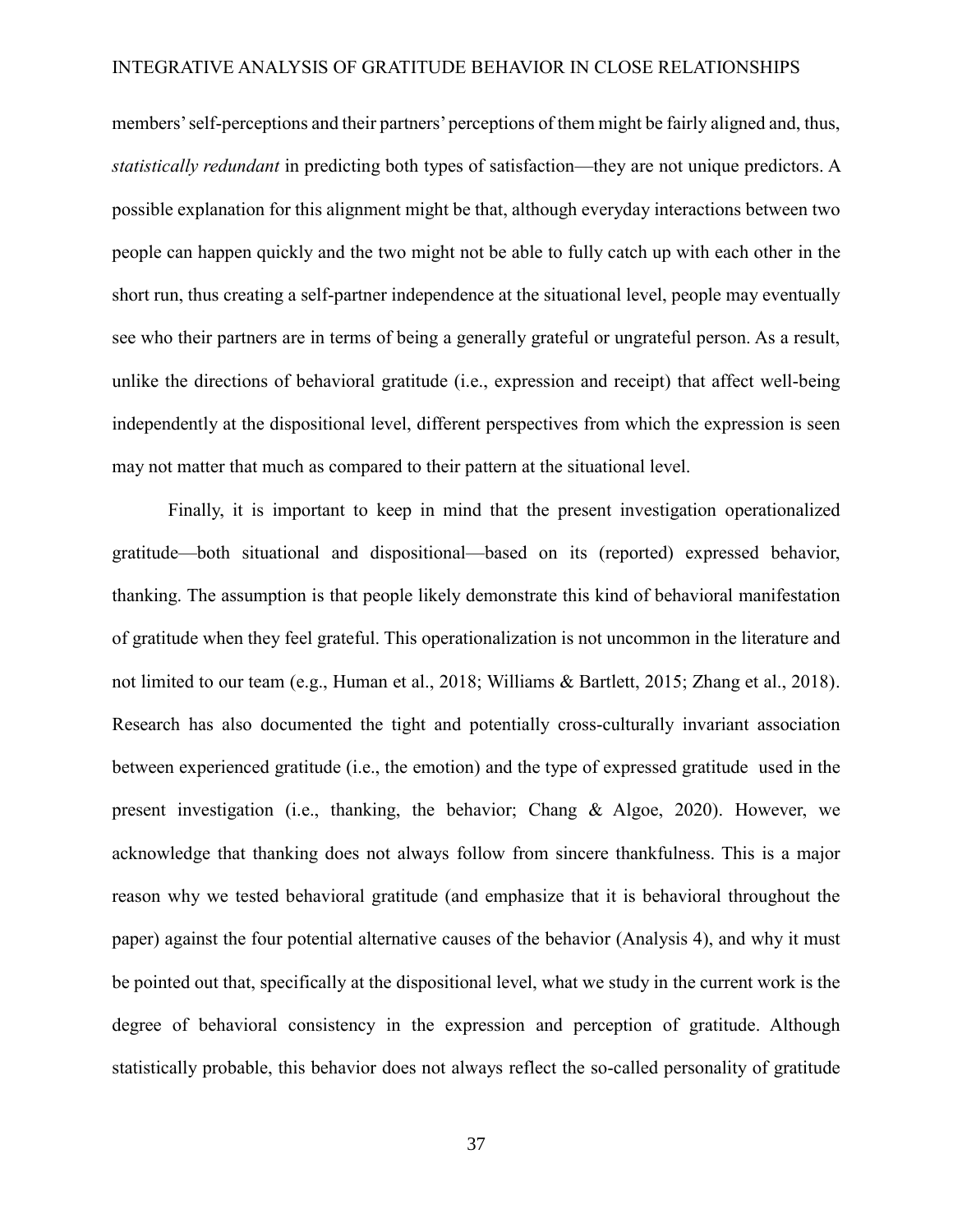(McCullough et al., 2002). The latter may encompass many related traits (e.g., religiosity; McCullough et al., 2002) other than the behavior studied (specifically, self-report dispositional expressed gratitude, which sits closely with, say, the item "I am grateful to a wide variety of people." in the gratitude personality scale GQ-6; McCullough et al., 2002). Nonetheless, the chosen operationalization does with more recent work that taps into individual differences in the tendency to experience *and expres*s gratitude, though that literature does not parse variance between the experience and behavior (Gordon et al., 2012; Gordon et al., 2011; McNulty & Dugas, 2019). As such, we suggest that future research not only consider gratitude in different temporal scopes, but also uses different measures—the experience, the expression, and the perception, and maybe even the lay theory (Lambert et al., 2009)—to triangulate the concept at each of the levels.

**Gratitude is multi-factorial, like many other emotions.** Considering all findings together, we believe the present research supports the proposal that expressed gratitude in everyday life is a multi-factorial construct. All three factors in the TIE framework—expressed or received, self- or partner-reported, and dispositional or situational—were required to separate the six aspects of behavioral gratitude that showed independent effects on relationship satisfaction in our empirical demonstration. Further, it seems that the two non-uniquely predictive aspects of gratitude interactions—partner-reported dispositional expressed and partner-reported dispositional received gratitude—are also informative given their zero-order effects. Having a generally appreciable (i.e., partner-reported received) and a generally appreciative (i.e., partner-reported expressed) personality acknowledged by one's partner may also have valuable real-world implications for one's well-being, even though these effects might not be as direct and independent as the six unique effects. Together, we hold that the three factors for examining everyday gratitude interactions prove to be both theoretically and practically useful.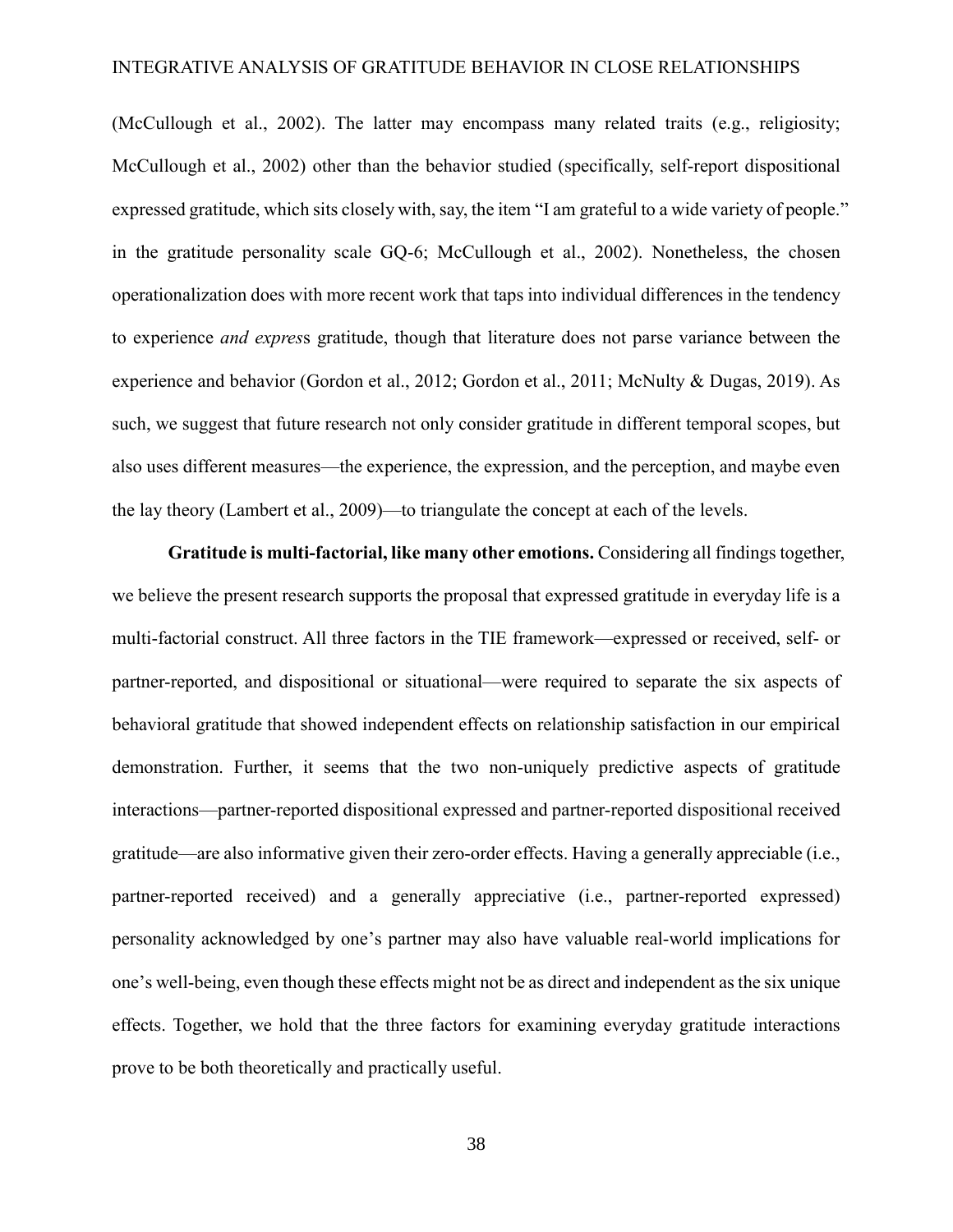Indeed, we believe that the TIE analytical framework may generalize beyond gratitude to any emotion expressed from one person to their social partners. For example, it is no secret that people commonly demonstrate their anger (e.g., Marsh et al., 2005), sadness (e.g., Hackenbracht & Tamir, 2010), amusement (e.g., Keltner, 1995), and many other emotions to social partners (for reviewes, see Niedenthal & Brauer, 2012; Van Kleef et al., 2010). Moreover, people regularly perceive emotions in expressers and shape their behavior toward those expressers as a result, even if they are not the intended expression targets (Algoe et al., 2020). Here, behavioral demonstrations of some emotions would be harder to notice than others, thus requiring the perspective factor of our proposed framework to analyze. At the same time, some individuals might be more constantly, say, joyful, while others are only occasionally so. That is, for the former joy is relatively dispositional, while for the latter it is situational. Lastly, one can study both the expresser and the recipient of all of these social emotions. When the outcome to be predicted by emotion expressions should be appropriate to the theorized social function of that particular emotion, the three factors of the direction, the perspective, and the temporal scope of the expressions may then reveal their unique utility and—we hope—insights into the roles of emotions in human relations.

**Alternative explanations.** Although our predictions were generated from theory about the emotion of gratitude, because we operationalized our investigation using a social behavior, we focused on other social behaviors that could provide alternative explanations for our proposed effects. Specifically, the current research considered the associations between behavioral gratitude and several relationship constructs that have been extensively studied and shown to facilitate social relations, namely interpersonal disclosure (Collins & Miller, 1994), fairness (McCullough et al., 2008), politeness (Holtgraves & Joong-nam, 1990), and general positivity (Algoe et al., 2010; Stafford & Canary, 1991; Staw et al., 1994). As discovered, situational gratitude interactions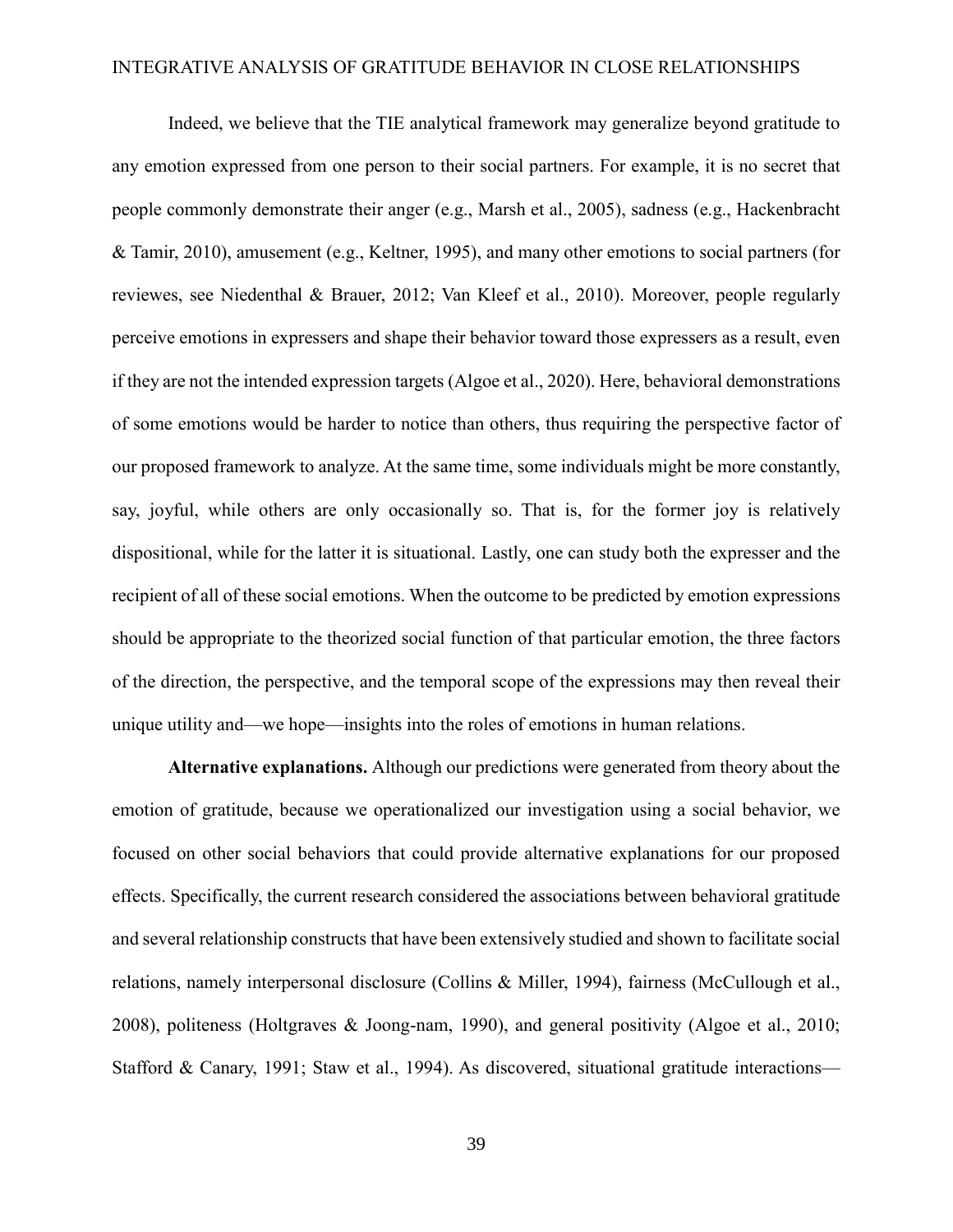both the expression and the receipt, self- and partner-reported—uniquely predict relationship and life satisfaction, over and above all of these non-gratitude constructs. We believe this set of findings is the first to pit gratitude against these selected alternative explanations (in addition to some others considered by Park, Impett, et al., 2019; the authors find gratitude to be unique, too) in a naturalistic setting in terms of how behavioral gratitude forecasts relationship satisfaction, thus shedding light on the special roles of everyday expressed gratitude in relationships, as well as the overall importance of considering the role of emotion expression in relationship science.

#### **Limitations and Future Directions**

Regardless of its strengths, the present research is not without limitations. For one, the present research applied a daily-reconstruction design, which made the data—nightly reports possible to vary from one day to another and, consequently, the variation to be studied. Although not entirely eliminated, the memory biases common in traditional, overall, impression-based scale measures—e.g., that of the gratitude disposition (Leong et al., 2020; McCullough et al., 2002) were likely reduced by the daily report. Nonetheless, we collected no information about what people thanked their partners for and what their partners thanked them for. It might thus be possible that, even if someone reported having thanked their partner and the partner reported having been thanked by them, the two individuals were in fact thinking and reporting about different events. To address this potential limitation, we believe that studying real-time expressions of gratitude, such as in a laboratory setting, would provide valuable complementary evidence to our current work (e.g., as in Don et al., in press).

Relatedly, readers are advised to carefully and closely interpret the gratitude behavior assessed in the current study along the actual measure used—that is, as *daily checkpoints* of whether the behavior happened on a given day. Here, of course, we believe that these daily effects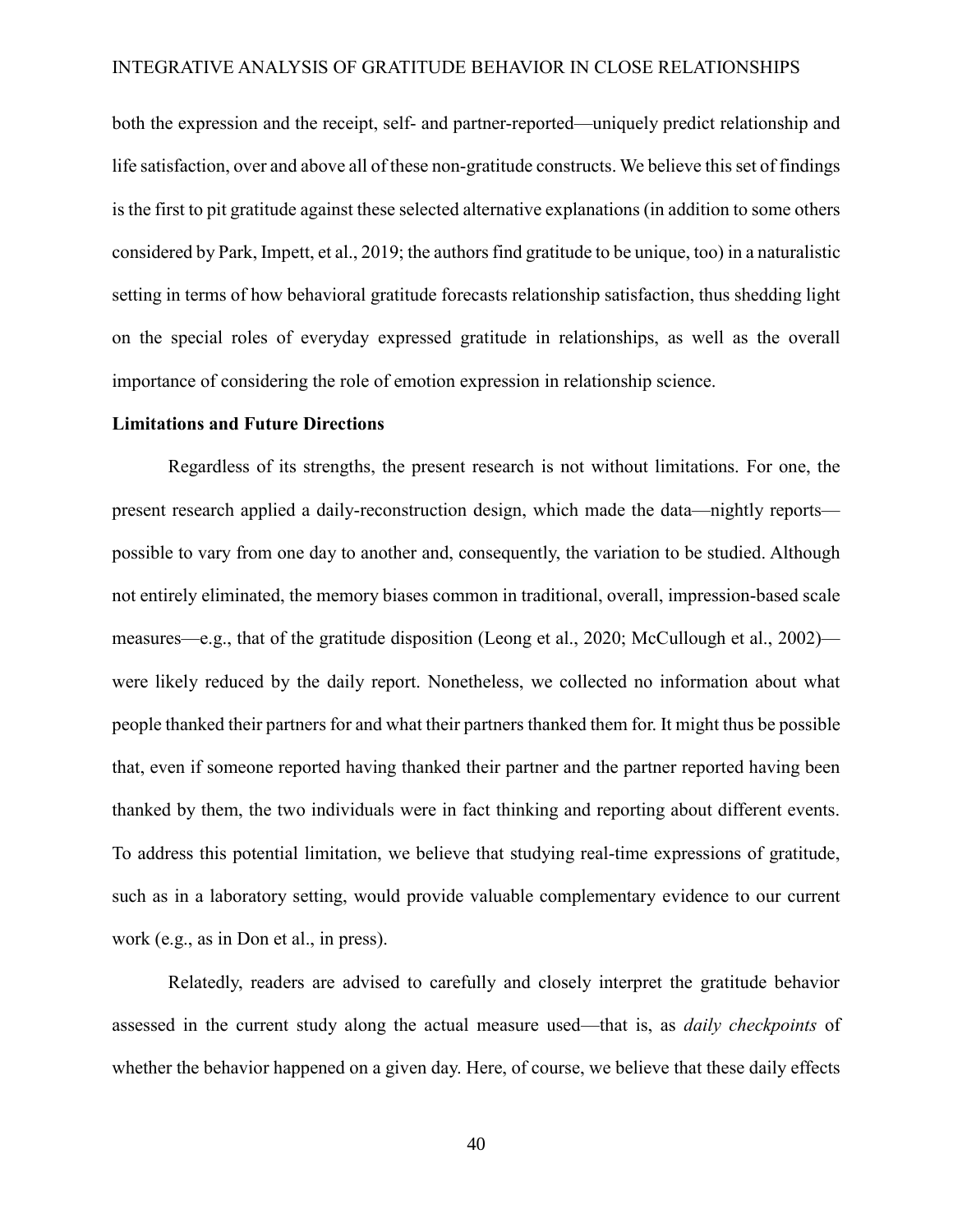are worth interpreting, as daily reconstruction is not only a research method but also a common behavior—many individuals have the habit of writing diaries (reconstructing their days). Evidence that one's partner's gratitude dairies forecast one's well-being independently of one's own diaries has—to our knowledge—never been documented before and, consequently, is something that invites further investigation (e.g., into the possibility of merging these dyadic diaries into existing gratitude interventions; Chang et al., 2013; Diebel et al., 2016; Emmons & Stern, 2013; Lomas et al., 2014).

Related to this future direction is the fact that we did not experimentally test the causal effects of gratitude behavior, even though we estimated the fluctuations in daily satisfaction with relationship and with life in a within-person quasi-experimental fashion. Consequently, future investigations might want to address this issue of causality, again, using experimental methods, either in or outside of the lab.

In addition, we operationalized gratitude based on its observable behavioral manifestations. On the one hand, it might not be controversial to suggest that people show the behavior in the moment (e.g., on the given day) primarily because they feel the emotion. If they do so regularly (e.g., for two weeks), they may also bear the so-called gratitude personality (McCullough et al., 2002). On the other hand, the behavior is by definition different from the emotion no matter how tightly associated; people clearly periodically thank others due to, say, mere habit or manners (Floyd et al., 2018), and it is certainly possible to experience gratitude without expressing it to the benefactor. The long-term behavioral propensity of thanking may reflect mere social rituals as opposed to one's personality, as well (Simpson et al., 2017). Therefore, an important direction for future research will be to examine these social gratitude-expression processes with subjective measures of gratitude emotion and personality.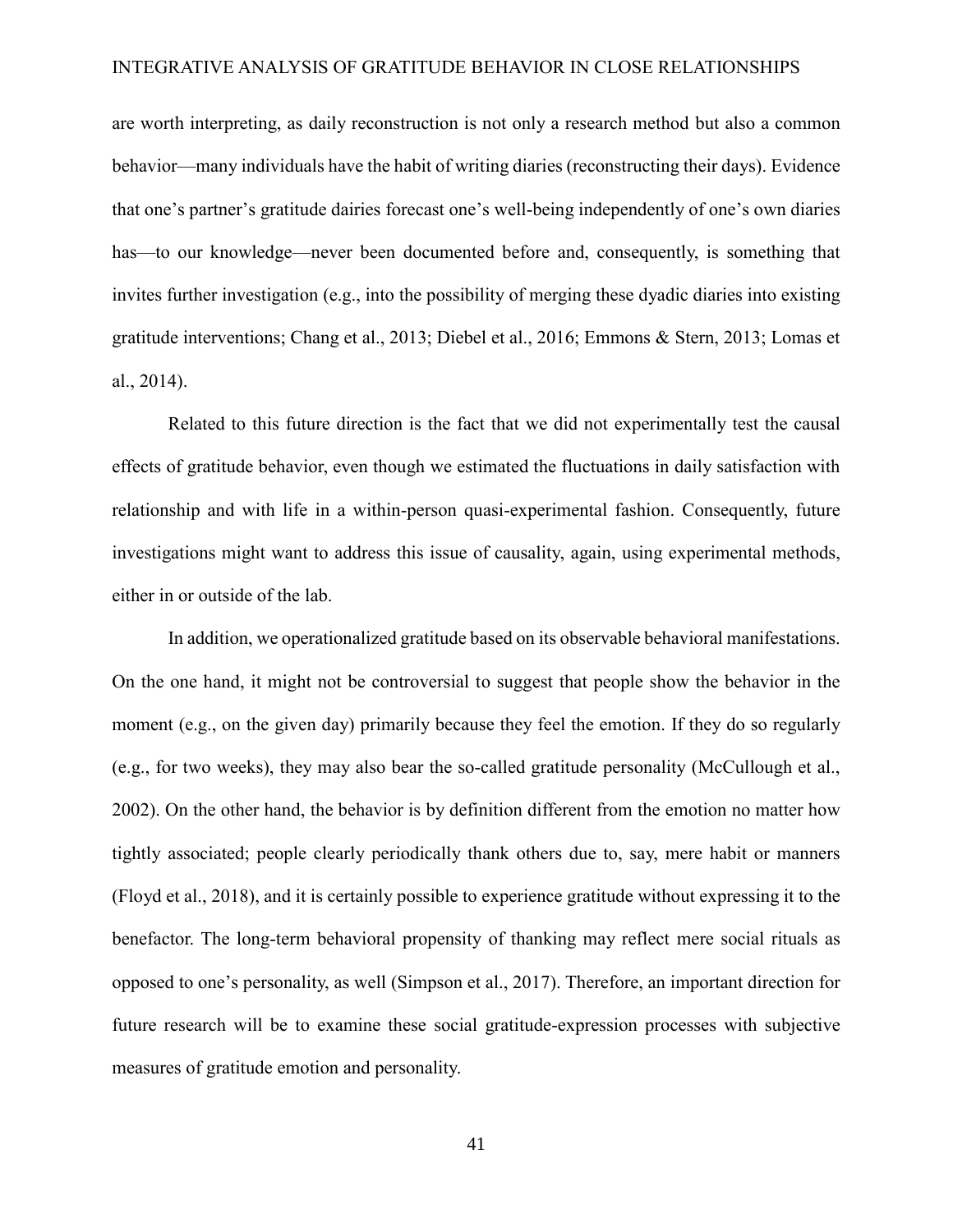Lastly, although we hypothesized mediation, it was not anticipated that all independent effects of gratitude on life satisfaction would be *fully* mediated (i.e., without a significant direct effect left) by relationship satisfaction (Analysis 3). We suspect that the findings resulted partially from the fact that we studied gratitude in intimate relationships and, hence, may have magnified the relational effects of being grateful relative to non-relational ones (e.g., also being optimistic; McCullough et al., 2002). It is also always possible that one fails to detect a direct effect simply due to a lack of power—non-significance (of a direct effect) does not prove (its) non-existence. Nonetheless, we believe what can be concluded from the data is still that, given our research context, design, and measures, expressed gratitude does seem relatively more closely related to relationship satisfaction than life satisfaction, and it forecasts the latter mostly through the former. Future research should consequently scrutinize this conclusion in more diverse domains of life and more statistically powerful designs to see whether similar effects of gratitude are found.

# **Conclusions**

Gratitude has long been theorized as an emotion that functions mainly if not solely in the context of interpersonal relations (Algoe, 2012; McCullough et al., 2008; Watkins, 2004). Empirical evidence has also been accumulating for various relational benefits of expressing gratitude in everyday life. Nevertheless, previous lines of literature on gratitude have been seldom considered alongside one another, let alone integrated, creating several drawbacks for the field's understanding of the emotion, its behavioral manifestations, and their impacts. Addressing these gaps, the present research showcases the added value of using the theories and methods of relationship science to increase the understanding of the dyadic social functions of emotion expression in general, and of the expression of gratitude in particular. At the same time, the investigation provides an important theoretical bridge between the literature on gratitude as an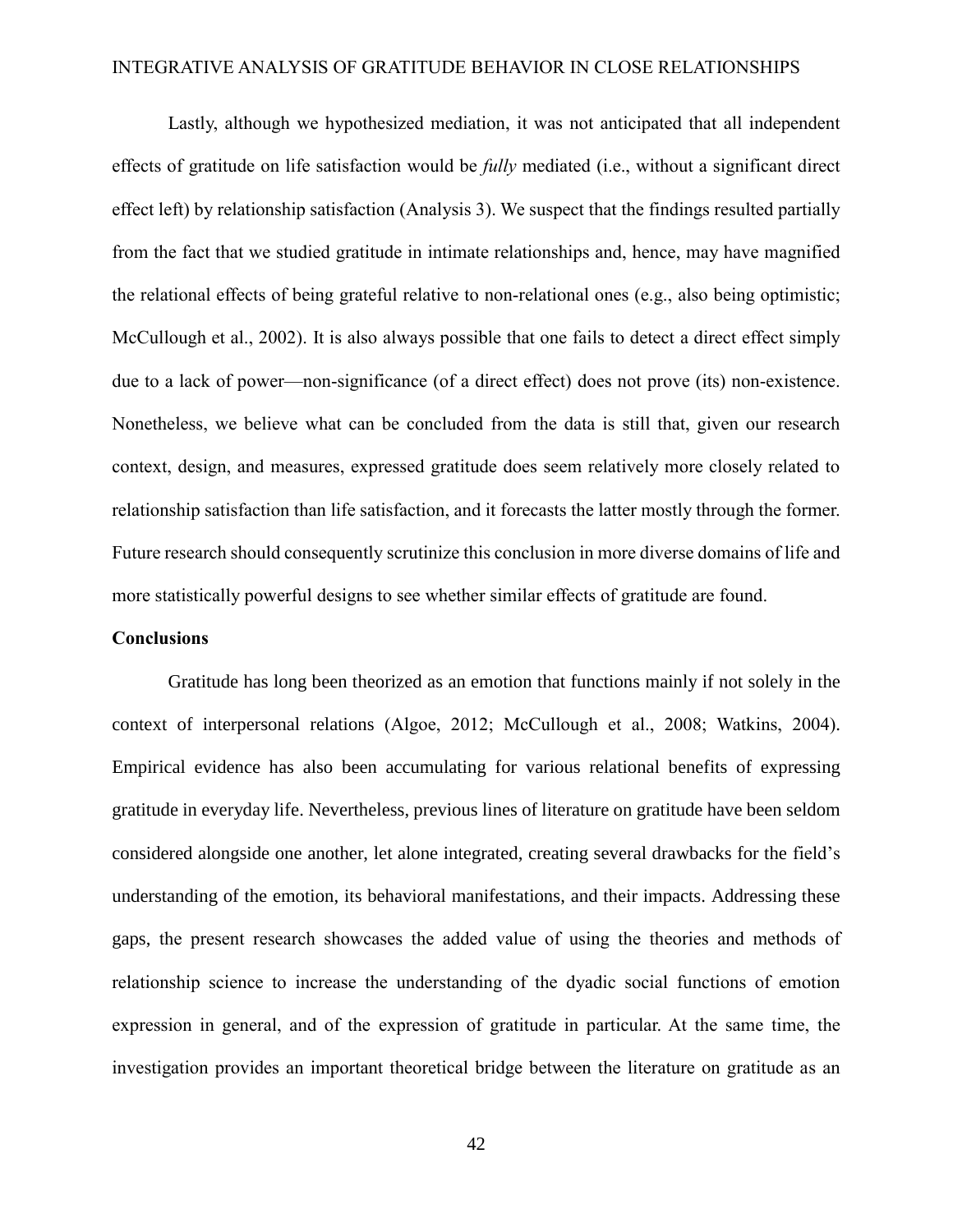emotion, which often examines social consequences, and that on gratitude as cumulative experiences—either as a disposition or intervention—which often examines well-being outcomes; this is achieved by incorporating a dispositional perspective and testing a theorized mediational pathway between gratitude and life satisfaction, via boosts in relationship satisfaction. With the proposed TIE framework as well as novel findings, we believe that the current research generates new avenues of inquiry regarding everyday gratitude interactions, for both social partners involved, and hope that the work continues to invite attention to the emotion of gratitude, its behavioral manifestations, and their social consequences.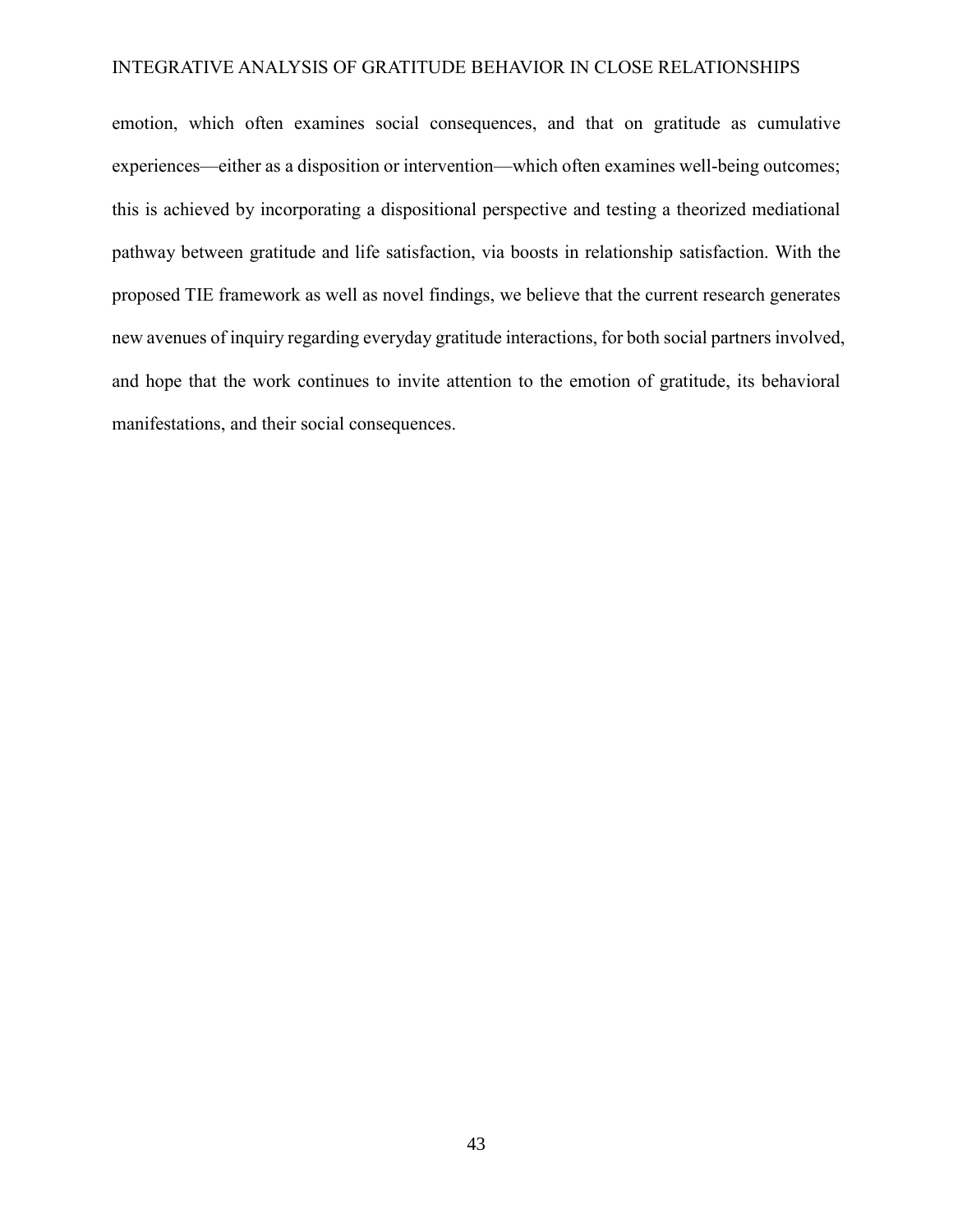# **References**

- Algoe, S. B. (2012). Find, Remind, And Bind: The Functions Of Gratitude In Everyday Relationships. *Social and Personality Psychology Compass*, *6*(6), 455-469. <https://doi.org/10.1111/j.1751-9004.2012.00439.x>
- Algoe, S. B. (2019). Positive Interpersonal Processes. *Current Directions in Psychological Science*, *28*(2), 183-188.<https://doi.org/10.1177/0963721419827272>
- Algoe, S. B., Dwyer, P. C., Younge, A., & Oveis, C. (2020). A new perspective on the social functions of emotions: Gratitude and the witnessing effect. *Journal of Personality and Social Psychology*, *119*(1), 40-74.<https://doi.org/10.1037/pspi0000202>
- Algoe, S. B., & Fredrickson, B. (2019). *Carolina Couples Study, 2008 ("CC08")* Version V1) UNC Dataverse.<https://doi.org/10.15139/S3/MFYEHZ>
- Algoe, S. B., Gable, S. L., & Maisel, N. C. (2010). It's The Little Things: Everyday Gratitude As A Booster Shot For Romantic Relationships. *Personal Relationships*, *17*(2), 217-233. <https://doi.org/10.1111/j.1475-6811.2010.01273.x>
- Algoe, S. B., & Haidt, J. (2009). Witnessing Excellence In Action: The 'Other-Praising' Emotions Of Elevation, Gratitude, And Admiration. *The Journal of Positive Psychology*, *4*(2), 105- 127.<https://doi.org/10.1080/17439760802650519>
- Algoe, S. B., Haidt, J., & Gable, S. L. (2008). Beyond Reciprocity: Gratitude And Relationships In Everyday Life. *Emotion*, *8*(3), 425-429.<https://doi.org/10.1037/1528-3542.8.3.425>
- Algoe, S. B., Kurtz, L. E., & Hilaire, N. M. (2016). Putting The "You" In "Thank You": Examining Other-Praising Behavior As The Active Relational Ingredient In Expressed Gratitude. *Social Psychological and Personality Science*. <https://doi.org/10.1177/1948550616651681>
- Aronson, E., Wilson, T. D., & Brewer, M. B. (1998). Experimentation in social psychology. In *The handbook of social psychology, Vols. 1-2, 4th ed.* (pp. 99-142). McGraw-Hill.
- Atkins, D. C. (2005). Using Multilevel Models To Analyze Couple And Family Treatment Data: Basic And Advanced Issues. *Journal of Family Psychology*, *19*(1), 98-110. <https://doi.org/10.1037/0893-3200.19.1.98>
- Auerbach, S. M. (1973). Trait-state anxiety and adjustment of surgery. *Journal of Consulting and Clinical Psychology*, *40*(2), 264-271.<https://doi.org/10.1037/h0034538>
- Berscheid, E., & Ammazzalorso, H. (2007). Emotional Experience In Close Relationships. In *Blackwell Handbook of Social Psychology: Interpersonal Processes* (pp. 308-330). Blackwell Publishers Ltd.<https://doi.org/10.1002/9780470998557.ch12>
- Bolger, N., & Amarel, D. (2007). Effects Of Social Support Visibility On Adjustment To Stress: Experimental Evidence. *Journal of Personality and Social Psychology*, *92*(3), 458-475. <https://doi.org/10.1037/0022-3514.92.3.458>
- Bolger, N., & Laurenceau, J.-P. (2013). *Intensive Longitudinal Methods: An Introduction To Diary And Experience Sampling Research*. The Guilford Press.
- Brady, A., Baker, L. R., Muise, A., & Impett, E. A. (2020). Gratitude Increases the Motivation to Fulfill a Partner's Sexual Needs. *Social Psychological and Personality Science*, 1948550619898971.<https://doi.org/10.1177/1948550619898971>
- Brown, P., & Levinson, S. C. (1987). *Politeness: Some Universals In Language Usage*. Cambridge University Press. [http://search.lib.unc.edu?R=UNCb2150328](http://search.lib.unc.edu/?R=UNCb2150328)
- Bryk, A. S., & Raudenbush, S. W. (2002). *Hierarchical linear models: Applications and data analysis methods* (2nd, Ed.). Sage Publications, Inc.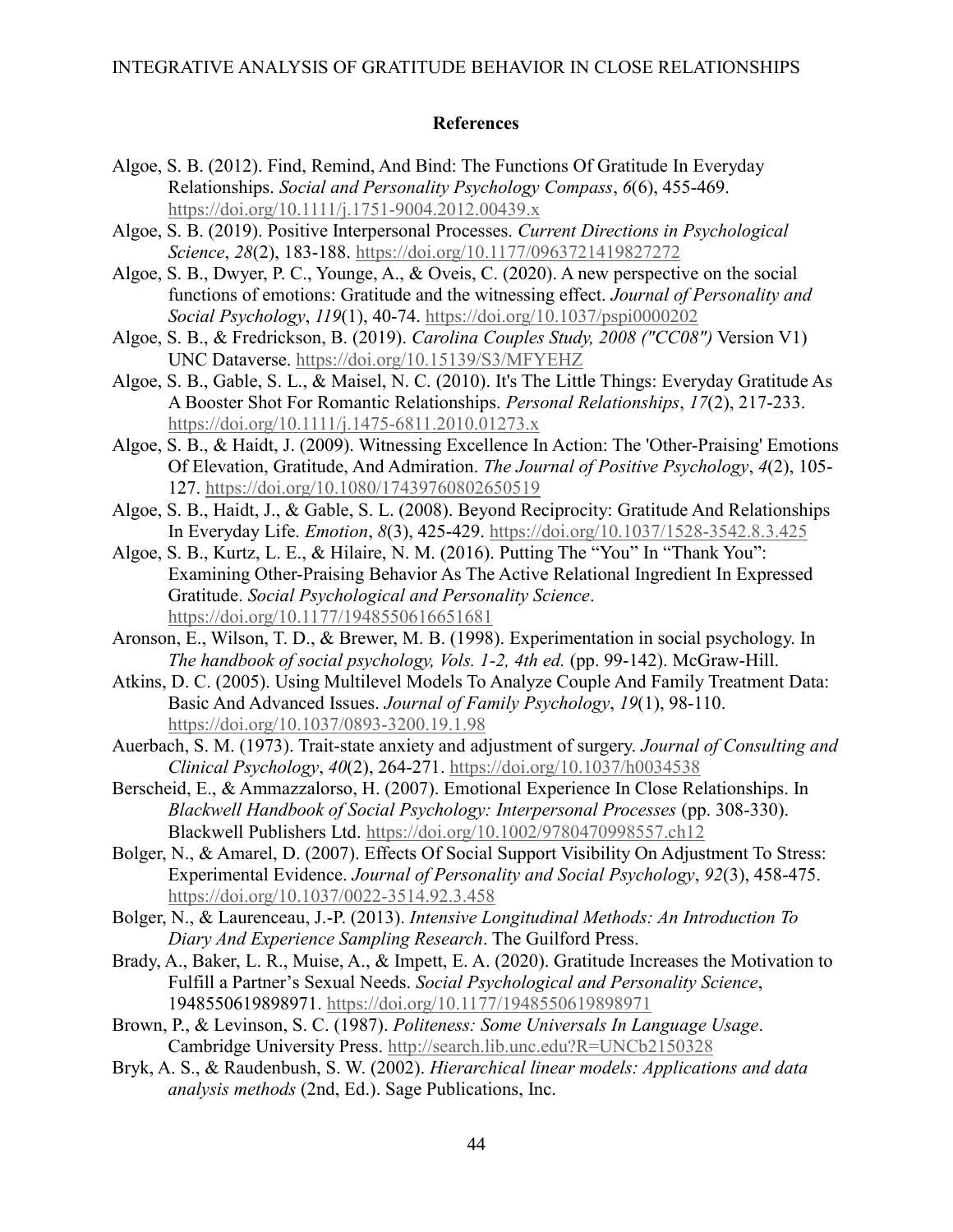- Chang, Y.-P., & Algoe, S. B. (2019). On thanksgiving: Cultural variation in gratitude demonstrations and perceptions between the United States and Taiwan. *Emotion*, No Pagination Specified-No Pagination Specified.<https://doi.org/10.1037/emo0000662>
- Chang, Y.-P., & Algoe, S. B. (2020). On thanksgiving: Cultural variation in gratitude demonstrations and perceptions between the United States and Taiwan. *Emotion*, *20*(7), 1185-1205.<https://doi.org/10.1037/emo0000662>
- Chang, Y.-P., Algoe, S. B., & Chen, L. H. (2017). Affective Valence Signals Agency Within And Between Individuals. *Emotion*, *17*(2), 296-308.<https://doi.org/10.1037/emo0000229>
- Chang, Y.-P., Li, T.-S., Teng, H. Y., Berki, A., & Chen, L. H. (2013). Living With Gratitude: Spouse'S Gratitude On One'S Depression. *Journal of Happiness Studies*, *14*(4), 1431- 1442.<https://doi.org/10.1007/s10902-012-9389-4>
- Chang, Y.-P., Lin, Y.-C., & Chen, L. H. (2012). Pay It Forward: Gratitude in Social Networks. *Journal of Happiness Studies*, *13*(5), 761-781.<https://doi.org/10.1007/s10902-011-9289-z>
- Cohen, J. (1988). *Statistical Power Analysis for the Behavioral Sciences* (2nd ed.). Routledge. <https://doi.org/10.4324/9780203771587>
- Collins, N. L., & Miller, L. C. (1994). Self-Disclosure And Liking: A Meta-Analytic Review. *Psychological Bulletin*, *116*(3), 457-475.<https://doi.org/10.1037/0033-2909.116.3.457>
- Cook, W. L., & Kenny, D. A. (2005). The Actor–Partner Interdependence Model: A model of bidirectional effects in developmental studies. *International Journal of Behavioral Development*, *29*(2), 101-109.<https://doi.org/10.1080/01650250444000405>
- Curran, P. J., & Hussong, A. M. (2009). Integrative Data Analysis: The Simultaneous Analysis Of Multiple Data Sets. *Psychological Methods*, *14*(2), 81-100. <https://doi.org/10.1037/a0015914>
- DeSteno, D., Bartlett, M. Y., Baumann, J., Williams, L. A., & Dickens, L. (2010). Gratitude as Moral Sentiment: Emotion-Guided Cooperation in Economic Exchange. *Emotion*, *10*(2), 289-293.<https://doi.org/10.1037/a0017883>
- Diebel, T., Woodcock, C., Cooper, C., & Brignell, C. (2016). Establishing the effectiveness of a gratitude diary intervention on children's sense of school belonging. *Educational and Child Psychology*, *33*(2), 117-129.
- Diener, E., & Seligman, M. E. P. (2002). Very Happy People. *Psychological Science*, *13*(1), 81- 84.<https://doi.org/10.1111/1467-9280.00415>
- Don, B. P., Fredrickson, B. L., & Algoe, S. B. (in press). Enjoying the sweet moments: Does approach motivation upwardly enhance reactivity to positive interpersonal processes? *Journal of Personality and Social Psychology*.<https://doi.org/10.1037/pspi0000312>
- Emmons, R. A., & Stern, R. (2013). Gratitude As A Psychotherapeutic Intervention. *Journal of Clinical Psychology*, *69*(8), 846-855.<https://doi.org/10.1002/jclp.22020>
- Floyd, S., Rossi, G., Baranova, J., Blythe, J., Dingemanse, M., Kendrick, K. H., Zinken, J., & Enfield, N. J. (2018). Universals and cultural diversity in the expression of gratitude. *Royal Society Open Science*, *5*(5), 180391.<https://doi.org/doi:10.1098/rsos.180391>
- Gable, S. L., Reis, H. T., & Downey, G. (2003). He Said, She Said: A Quasi-Signal Detection Analysis Of Daily Interactions Between Close Relationship Partners. *Psychological Science*, *14*(2), 100-105.<https://doi.org/10.1111/1467-9280.t01-1-01426>
- Gordon, A. M., Impett, E. A., Kogan, A., Oveis, C., & Keltner, D. (2012). To Have And To Hold: Gratitude Promotes Relationship Maintenance In Intimate Bonds. *Journal of Personality and Social Psychology*, *103*(2), 257-274.<https://doi.org/10.1037/a0028723>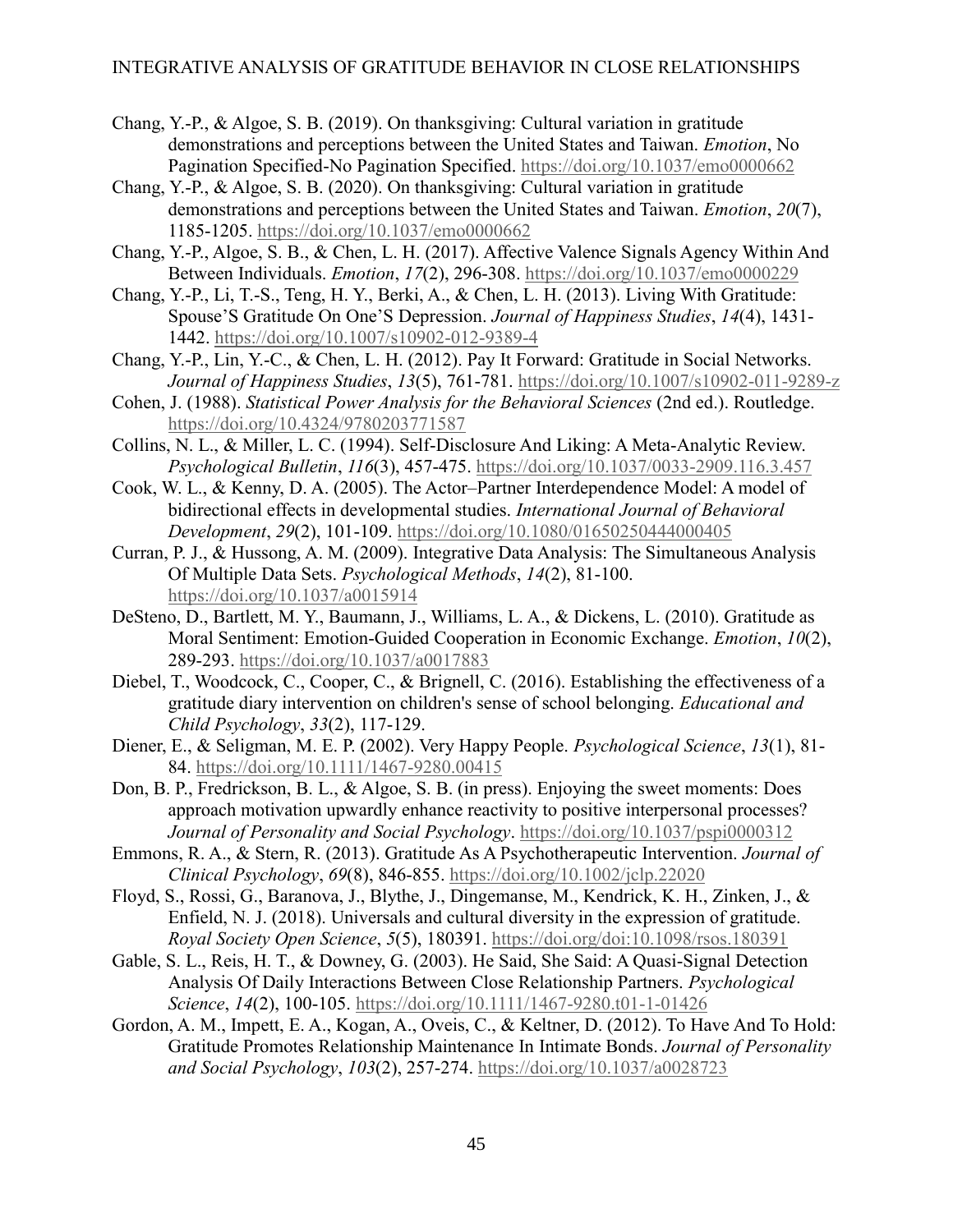- Gordon, C. L., Arnette, R. A. M., & Smith, R. E. (2011). Have You Thanked Your Spouse Today?: Felt And Expressed Gratitude Among Married Couples. *Personality and Individual Differences*, *50*(3), 339-343.<https://doi.org/10.1016/j.paid.2010.10.012>
- Graham, S. M., Huang, J. Y., Clark, M. S., & Helgeson, V. S. (2008). The Positives Of Negative Emotions: Willingness To Express Negative Emotions Promotes Relationships. *Personality and Social Psychology Bulletin*, *34*(3), 394-406. <https://doi.org/10.1177/0146167207311281>
- Hackenbracht, J., & Tamir, M. (2010). Preferences for sadness when eliciting help: Instrumental motives in sadness regulation. *Motivation and Emotion*, *34*(3), 306-315. <https://doi.org/10.1007/s11031-010-9180-y>
- Hayes, A. F., & Rockwood, N. J. (2017). Regression-based statistical mediation and moderation analysis in clinical research: Observations, recommendations, and implementation. *Behaviour Research and Therapy*, *98*, 39-57. [https://doi.org/https://doi.org/10.1016/j.brat.2016.11.001](https://doi.org/https:/doi.org/10.1016/j.brat.2016.11.001)
- Holtgraves, T., & Joong-nam, Y. (1990). Politeness As Universal: Cross-Cultural Perceptions Of Request Strategies And Inferences Based On Their Use. *Journal of Personality and Social Psychology*, *59*(4), 719-729.<https://doi.org/10.1037/0022-3514.59.4.719>
- Human, L. J., Woolley, J. D., & Mendes, W. B. (2018). *Effects of oxytocin administration on receiving help* [doi:10.1037/emo0000369]. American Psychological Association.
- Jackowska, M., Brown, J., Ronaldson, A., & Steptoe, A. (2015). The Impact Of A Brief Gratitude Intervention On Subjective Well-Being, Biology And Sleep. *Journal of Health Psychology*, *21*(10), 2207-2217.<https://doi.org/10.1177/1359105315572455>
- Jia, L., Lee, L. N., & Tong, E. M. W. (2015). Gratitude Facilitates Behavioral Mimicry. *Emotion*, *15*(2), 134-138.<https://doi.org/10.1037/emo0000022>
- Jolink, T. A., Chang, Y.-P., & Algoe, S. B. (in press). Perceived Partner Responsiveness Forecasts Behavioral Intimacy via Affectionate Touch. *Personality and Social Psychology Bulletin*.
- Keltner, D. (1995). *Signs of appeasement: Evidence for the distinct displays of embarrassment, amusement, and shame* [doi:10.1037/0022-3514.68.3.441].
- Keltner, D., & Haidt, J. (1999). Social functions of emotions at four levels of analysis. *Cognition and Emotion*, *13*(5), 505-521. (Functional accounts of emotion)
- Kong, D. T., & Belkin, L. Y. (2019). Being grateful and biased: Felt gratitude as a cause of escalation bias in relational dilemmas. *Journal of Experimental Social Psychology*, *83*, 88-101.<https://doi.org/10.1016/j.jesp.2019.04.004>
- Kupfer, T. R., & Giner-Sorolla, R. (2017). Communicating Moral Motives:The Social Signaling Function of Disgust. *Social Psychological and Personality Science*, *8*(6), 632-640. <https://doi.org/10.1177/1948550616679236>
- Lambert, N. M., Clark, M. S., Durtschi, J., Fincham, F. D., & Graham, S. M. (2010). Benefits Of Expressing Gratitude:Expressing Gratitude To A Partner Changes One'S View Of The Relationship. *Psychological Science*, *21*(4), 574-580. <https://doi.org/10.1177/0956797610364003>
- Lambert, N. M., & Fincham, F. D. (2011). Expressing Gratitude To A Partner Leads To More Relationship Maintenance Behavior. *Emotion*, *11*(1), 52-60. <https://doi.org/10.1037/a0021557>
- Lambert, N. M., Graham, S. M., & Fincham, F. D. (2009). A Prototype Analysis of Gratitude: Varieties of Gratitude Experiences. *Personality and Social Psychology Bulletin*, *35*(9), 1193-1207.<https://doi.org/10.1177/0146167209338071>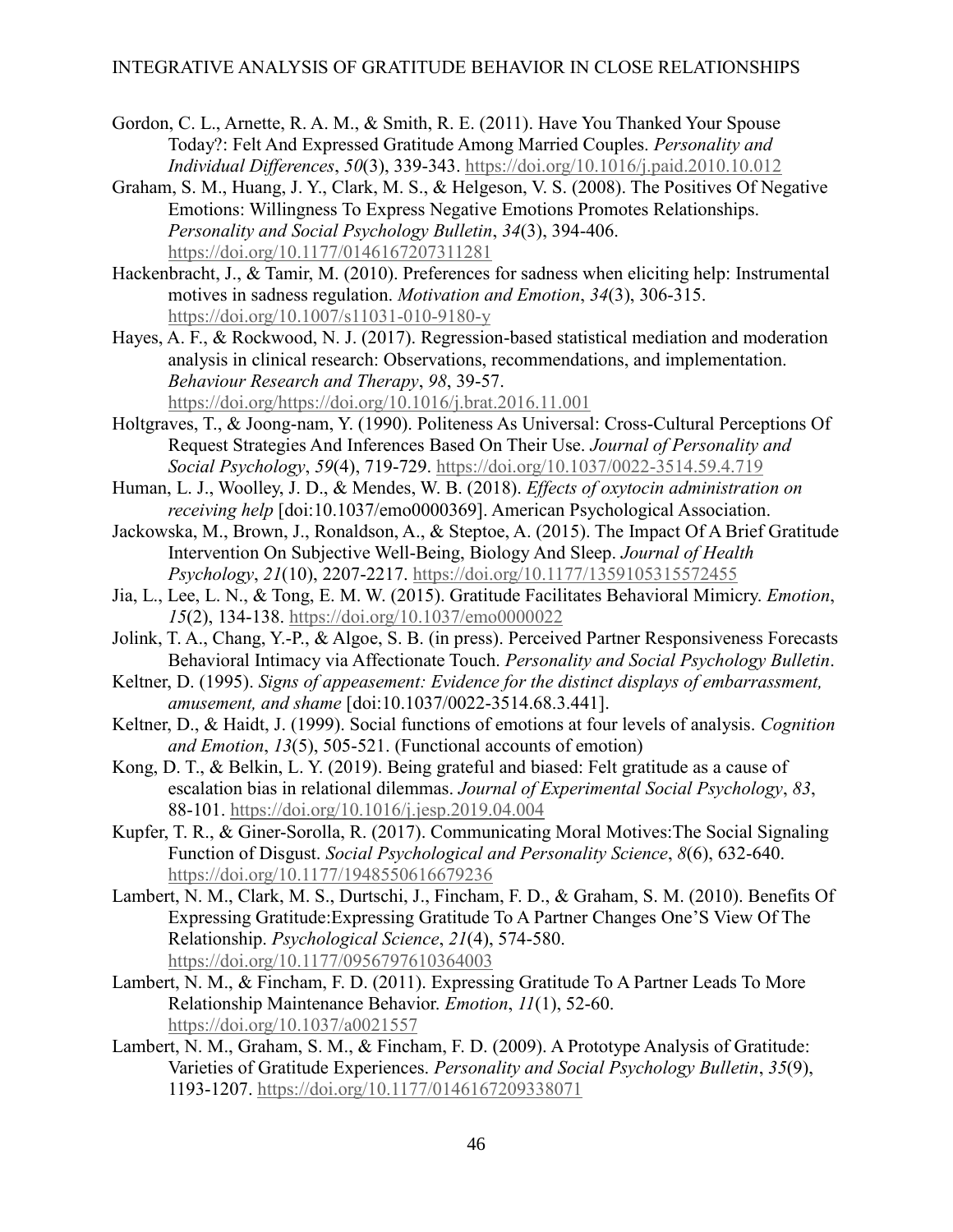- Leong, J. L. T., Chen, S. X., Fung, H. H. L., Bond, M. H., Siu, N. Y. F., & Zhu, J. Y. (2020). Is gratitude always beneficial to interpersonal relationships? The interplay of grateful disposition, grateful mood, and grateful expression among married couples. *Personality and Social Psychology Bulletin*, *46*(1), 64-78.<https://doi.org/10.1177/0146167219842868>
- Lomas, T., Froh, J. J., Emmons, R. A., Mishra, A., & Bono, G. (2014). Gratitude Interventions: A Review and Future Agenda. In A. C. Parks & S. M. Schueller (Eds.), *The Wiley Blackwell Handbook of Positive Psychological Interventions* (pp. 1-19). [https://doi.org/https://doi.org/10.1002/9781118315927.ch1](https://doi.org/https:/doi.org/10.1002/9781118315927.ch1)
- Lyubomirsky, S., & Layous, K. (2013). How Do Simple Positive Activities Increase Well-Being? *Current Directions in Psychological Science*, *22*(1), 57-62. <https://doi.org/10.1177/0963721412469809>
- Manne, S. L., Kashy, D. A., Virtue, S., Criswell, K. R., Kissane, D. W., Ozga, M., Heckman, C. J., Stapleton, J., & Rodriguez, L. (2018). Acceptance, social support, benefit-finding, and depression in women with gynecological cancer. *Quality of life research : an international journal of quality of life aspects of treatment, care and rehabilitation*, *27*(11), 2991-3002.<https://doi.org/10.1007/s11136-018-1953-x>
- Marsh, A. A., Adams, R. B., & Kleck, R. E. (2005). Why Do Fear and Anger Look the Way They Do? Form and Social Function in Facial Expressions. *Personality and Social Psychology Bulletin*, *31*(1), 73-86.<https://doi.org/10.1177/0146167204271306>
- McCullough, M. E., Emmons, R. A., & Tsang, J.-A. (2002). The Grateful Disposition: A Conceptual And Empirical Topography. *Journal of Personality and Social Psychology*, *82*(1), 112-127.<https://doi.org/10.1037/0022-3514.82.1.112>
- McCullough, M. E., Kilpatrick, S. D., Emmons, R. A., & Larson, D. B. (2001). Is Gratitude A Moral Affect? *Psychological Bulletin*, *127*(2), 249-266. [https://doi.org/10.1037/0033-](https://doi.org/10.1037/0033-2909.127.2.249) [2909.127.2.249](https://doi.org/10.1037/0033-2909.127.2.249)
- McCullough, M. E., Kimeldorf, M. B., & Cohen, A. D. (2008). An Adaptation For Altruism: The Social Causes, Social Effects, And Social Evolution Of Gratitude. *Current Directions in Psychological Science*, *17*(4), 281-285.<https://doi.org/10.1111/j.1467-8721.2008.00590.x>
- McCullough, M. E., Tsang, J.-A., & Emmons, R. A. (2004). Gratitude In Intermediate Affective Terrain: Links Of Grateful Moods To Individual Differences And Daily Emotional Experience. *Journal of Personality and Social Psychology*, *86*(2), 295-309. <https://doi.org/10.1037/0022-3514.86.2.295>
- McNulty, J. K., & Dugas, A. (2019). A dyadic perspective on gratitude sheds light on both its benefits and its costs: Evidence that low gratitude acts as a "weak link". *Journal of Family Psychology*, *33*(7), 876-881.<https://doi.org/10.1037/fam0000533>
- Moieni, M., Irwin, M. R., Haltom, K. E. B., Jevtic, I., Meyer, M. L., Breen, E. C., Cole, S. W., & Eisenberger, N. I. (2019). Exploring the role of gratitude and support-giving on inflammatory outcomes. *Emotion*, *19*(6), 939-949.<https://doi.org/10.1037/emo0000472>
- Neff, K. D. (2008). *Self-compassion: Moving beyond the pitfalls of a separate self-concept*. In *Transcending self-interest: Psychological explorations of the quiet ego.* [doi:10.1037/11771-009]. American Psychological Association.
- Niedenthal, P. M., & Brauer, M. (2012). Social Functionality of Human Emotion. *Annual Review of Psychology*, *63*(1), 259-285.<https://doi.org/10.1146/annurev.psych.121208.131605>
- O'Connell, B. H., O'Shea, D., & Gallagher, S. (2017). Feeling Thanks and Saying Thanks: A Randomized Controlled Trial Examining If and How Socially Oriented Gratitude Journals Work. *J Clin Psychol*, *73*(10), 1280-1300.<https://doi.org/10.1002/jclp.22469>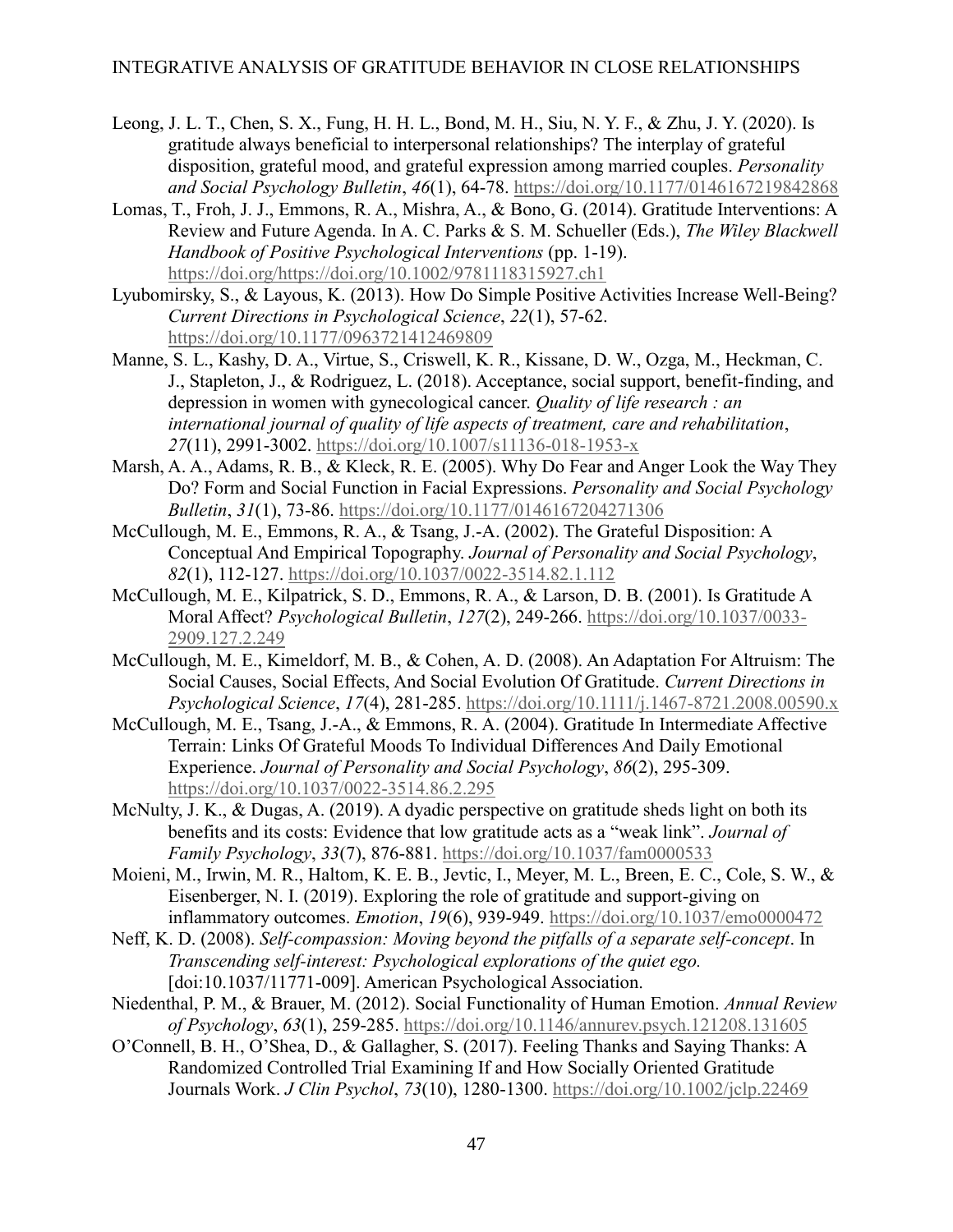- Park, Y., Impett, E. A., MacDonald, G., & Lemay, E. P., Jr. (2019). Saying "thank you": Partners' expressions of gratitude protect relationship satisfaction and commitment from the harmful effects of attachment insecurity. *Journal of Personality and Social Psychology*, *117*(4), 773-806.<https://doi.org/10.1037/pspi0000178>
- Park, Y., Johnson, M. D., MacDonald, G., & Impett, E. A. (2019). Perceiving gratitude from a romantic partner predicts decreases in attachment anxiety. *Developmental Psychology*, *55*(12), 2692-2700.<https://doi.org/10.1037/dev0000830>
- Ryan, R. M., & Deci, E. L. (2000). Self-Determination Theory And The Facilitation Of Intrinsic Motivation, Social Development, And Well-Being. *American Psychologist*, *55*(1), 68-78. <https://doi.org/10.1037/0003-066X.55.1.68>
- Simpson, B., Harrell, A., Melamed, D., Heiserman, N., & Negraia, D. V. (2017). The Roots Of Reciprocity: Gratitude And Reputation In Generalized Exchange Systems. *American Sociological Review*, *83*(1), 88-110.<https://doi.org/10.1177/0003122417747290>
- Stafford, L., & Canary, D., J. (1991). Maintenance Strategies And Romantic Relationship Type, Gender And Relational Characteristics. *Journal of Social and Personal Relationships*, *8*(2), 217-242.<https://doi.org/10.1177/0265407591082004>
- Staw, B. M., Sutton, R. I., & Pelled, L. H. (1994). Employee Positive Emotion And Favorable Outcomes At The Workplace. *Organization Science*, *5*(1), 51-71. <https://doi.org/10.1287/orsc.5.1.51>
- Tsang, J.-A. (2006). BRIEF REPORT Gratitude and prosocial behaviour: An experimental test of gratitude. *Cognition and Emotion*, *20*(1), 138-148. <https://doi.org/10.1080/02699930500172341>
- van Baaren, R., Janssen, L., Chartrand, T. L., & Dijksterhuis, A. (2009). Where Is the Love? The social Aspects of Mimicry [10.1098/rstb.2009.0057]. *Philosophical Transactions of the Royal Society B: Biological Sciences*, *364*(1528), 2381.
- Van Kleef, G. A., De Dreu, C. K. W., & Manstead, A. S. R. (2010). An interpersonal approach to emotion in social decision making: The Emotions as Social Information model. In M. P. Zanna (Ed.), *Advances in experimental social psychology, Vol 42.* (pp. 45-96). Academic Press. [https://doi.org/10.1016/S0065-2601\(10\)42002-X](https://doi.org/10.1016/S0065-2601(10)42002-X)
- Visserman, M. L., Impett, E. A., Righetti, F., Muise, A., Keltner, D., & Van Lange, P. A. M. (2019). To "see" is to feel grateful? A quasi-signal detection analysis of romantic partners' sacrifices. *Social Psychological and Personality Science*, *10*(3), 317-325. <https://doi.org/10.1177/1948550618757599>
- Watkins, P. C. (2004). Gratitude and subjective well-being. In R. A. Emmons & M. E. McCullough (Eds.), *The psychology of gratitude*. Oxford University Press.
- Watkins, P. C., Scheer, J., Ovnicek, M., & Kolts, R. (2006). The Debt of Gratitude: Dissociating Gratitude and Indebtedness. *Cognition and Emotion*, *20*(2), 217-241. <https://doi.org/10.1080/02699930500172291>
- Watkins, P. C., Uhder, J., & Pichinevskiy, S. (2015). Grateful recounting enhances subjective well-being: The importance of grateful processing. *The Journal of Positive Psychology*, *10*(2), 91-98.<https://doi.org/10.1080/17439760.2014.927909>
- Watkins, P. C., Woodward, K., Stone, T., & Kolts, R. L. (2003). Gratitude And Happiness: Development Of A Measure Of Gratitude, And Relationships With Subjective Well-Being. *Social Behavior and Personality: an international journal*, *31*(5), 431-451.